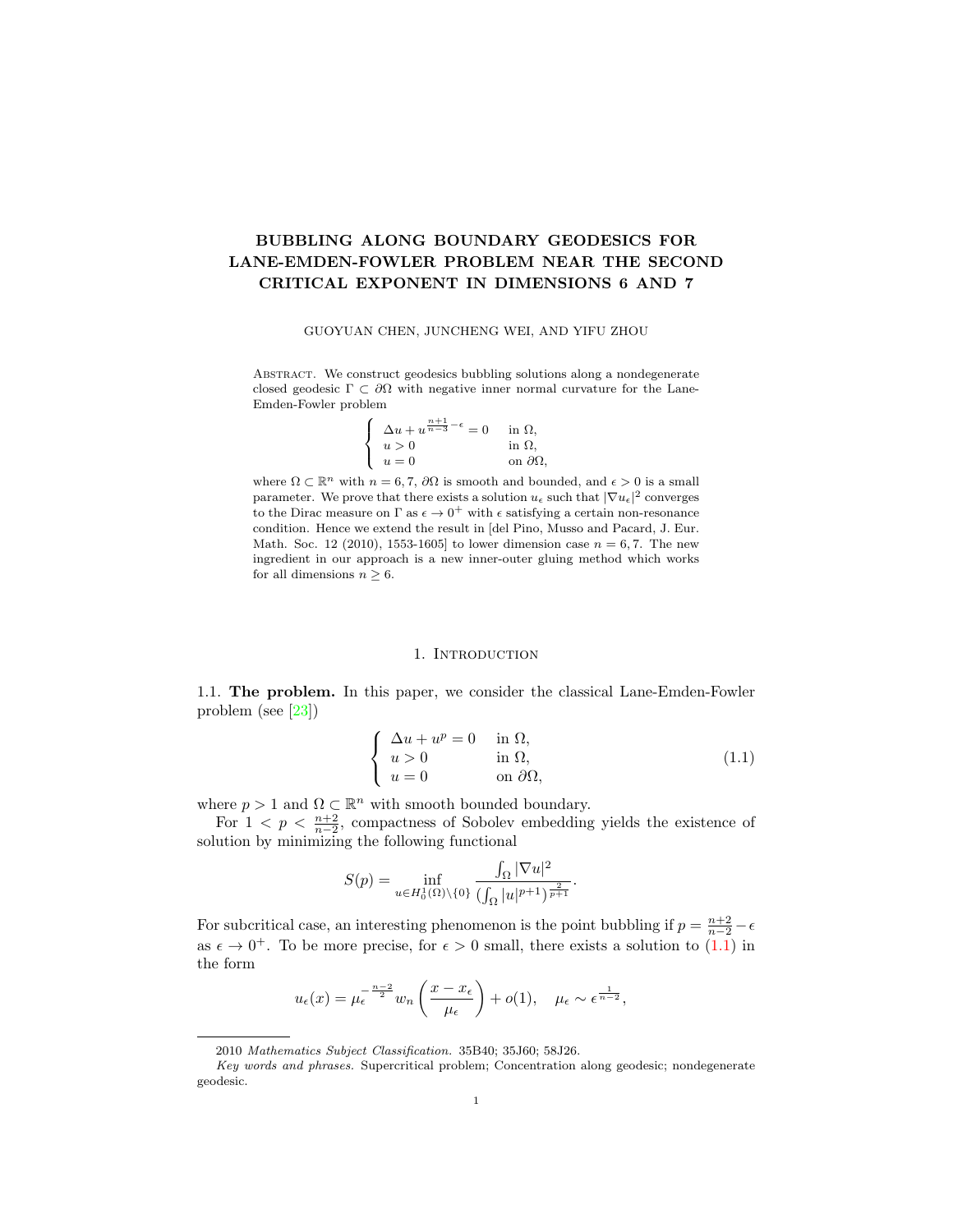as  $\epsilon \to 0^+$ . Here  $w_n$  is the Aubin-Talenti bubble

<span id="page-1-1"></span>
$$
w_n(x) = \left(\frac{c_n}{1+|x|^2}\right)^{\frac{n-2}{2}}\tag{1.2}
$$

which is the bounded radial solution of

<span id="page-1-2"></span>
$$
\Delta w + w^{\frac{n+2}{n-2}} = 0, \quad \text{in } \mathbb{R}^n,
$$
\n(1.3)

where  $c_n = \sqrt{n(n-2)}$  (see [\[1,](#page-30-0)[35\]](#page-31-1)). The blow-up point  $x_{\epsilon}$  concentrates on a nondegenerate critical point  $x_0$  of Robin's function of  $\Omega$ . For more related results see for example  $\left[3, 7, 13, 17, 22, 24, 25, 33\right]$  $\left[3, 7, 13, 17, 22, 24, 25, 33\right]$  $\left[3, 7, 13, 17, 22, 24, 25, 33\right]$  $\left[3, 7, 13, 17, 22, 24, 25, 33\right]$  $\left[3, 7, 13, 17, 22, 24, 25, 33\right]$  $\left[3, 7, 13, 17, 22, 24, 25, 33\right]$  $\left[3, 7, 13, 17, 22, 24, 25, 33\right]$  $\left[3, 7, 13, 17, 22, 24, 25, 33\right]$  $\left[3, 7, 13, 17, 22, 24, 25, 33\right]$  $\left[3, 7, 13, 17, 22, 24, 25, 33\right]$  $\left[3, 7, 13, 17, 22, 24, 25, 33\right]$  $\left[3, 7, 13, 17, 22, 24, 25, 33\right]$  $\left[3, 7, 13, 17, 22, 24, 25, 33\right]$  and the references therein.

For  $p \geq \frac{n+2}{n-2}$ , Pohozaev identity [\[32\]](#page-31-6) implies that there is no solution of [\(1.1\)](#page-0-0) if the domain  $\Omega$  is star-shaped. For  $\Omega$  with other geometry structures, solutions may exist. For example, in [\[26\]](#page-31-7), Kazdan and Warner proved that if  $\Omega$  is a symmetric annulus, then the compactness of Sobolev embedding can be recovered for all  $p > 1$  within the radial function space, which verifies the existence of solutions to  $(1.1)$ . In [\[2\]](#page-30-5), Bahri and Coron obtained the existence of solutions to [\(1.1\)](#page-0-0) for  $p = \frac{n+2}{n-2}$  if  $\Omega$  has nontrivial topology. On the other hand, in [\[6\]](#page-30-6), Brezis and Nirenberg recovered the compactness by suitable linear perturbations for the critical exponent  $p = \frac{n+2}{n-2}$ . For  $p > \frac{n+2}{n-2}$ , variational method seems difficult to show the existence. A question raised by Rabinowitz, stated by Brezis in [\[5\]](#page-30-7), is whether the nontrivial topology of the domain is sufficient for the solvability of  $(1.1)$  for  $p > \frac{n+2}{n-2}$ . However, Passaseo [\[31\]](#page-31-8) constructed a counterexample for this question by choosing the domain  $\Omega$  to be a thin tubular neighborhood of a copy of the unit sphere  $\mathbb{S}^{n-2}$  in  $\mathbb{R}^n$   $(n \geq 4)$  with  $p \geq \frac{n+1}{n-3}$ . Here  $\frac{n+1}{n-3}$  is called the second critical exponent, which is strictly larger than the critical exponent  $\frac{n+2}{n-2}$ .

In an interesting paper [\[18\]](#page-30-8), del Pino, Musso and Pacard first constructed so-lutions to [\(1.1\)](#page-0-0) when  $p = \frac{n+1}{n-3} - \epsilon$  with  $\epsilon > 0$  sufficiently small and  $n \ge 8$ . More precisely, they proved that if  $\partial\Omega$  contains a nondegenerate closed geodesic  $\Gamma$  with strictly negative inner normal curvature, then there exists a solution of  $(1.1)$  with a concentration behavior as  $p \to (\frac{n+1}{n-3})^-$  in the form of bubbling line which collapses to Γ. A typical example of such domain is that  $\Omega$  has a convex hole. This phenomenon is called line bubbling. Note that the argument in [\[18\]](#page-30-8) relies crucially on the dimension restriction  $n \geq 8$ . The line bubbling phenomenon has also been discovered in supercritical problems with  $p = \frac{n+1}{n-3} \pm \epsilon$  on compact Riemannian manifold without boundary  $[12]$ . The concentration at higher dimensional boundary submanifolds was investigated in  $[21]$ . Also, the constructions in  $[12]$  and  $[21]$  rely on a similar technical restriction that the codimension of the concentration submanifold is no less than 7.

We remark that point bubbling is determined by the Green's function which relies on the global information of the domain  $\Omega$ , whereas from the construction of [\[18\]](#page-30-8), line bubbling only depends on the local structure of the domain near the concentration curve Γ.

In this paper, we shall investigate the line bubbling for lower dimension case  $n = 6$ , 7. More precisely, we study the following problem

<span id="page-1-0"></span>
$$
\begin{cases} \Delta u + u^{\frac{n+1}{n-3} - \epsilon} = 0 & \text{in } \Omega, \\ u > 0 & \text{in } \Omega, \\ u = 0 & \text{on } \partial\Omega. \end{cases}
$$
 (1.4)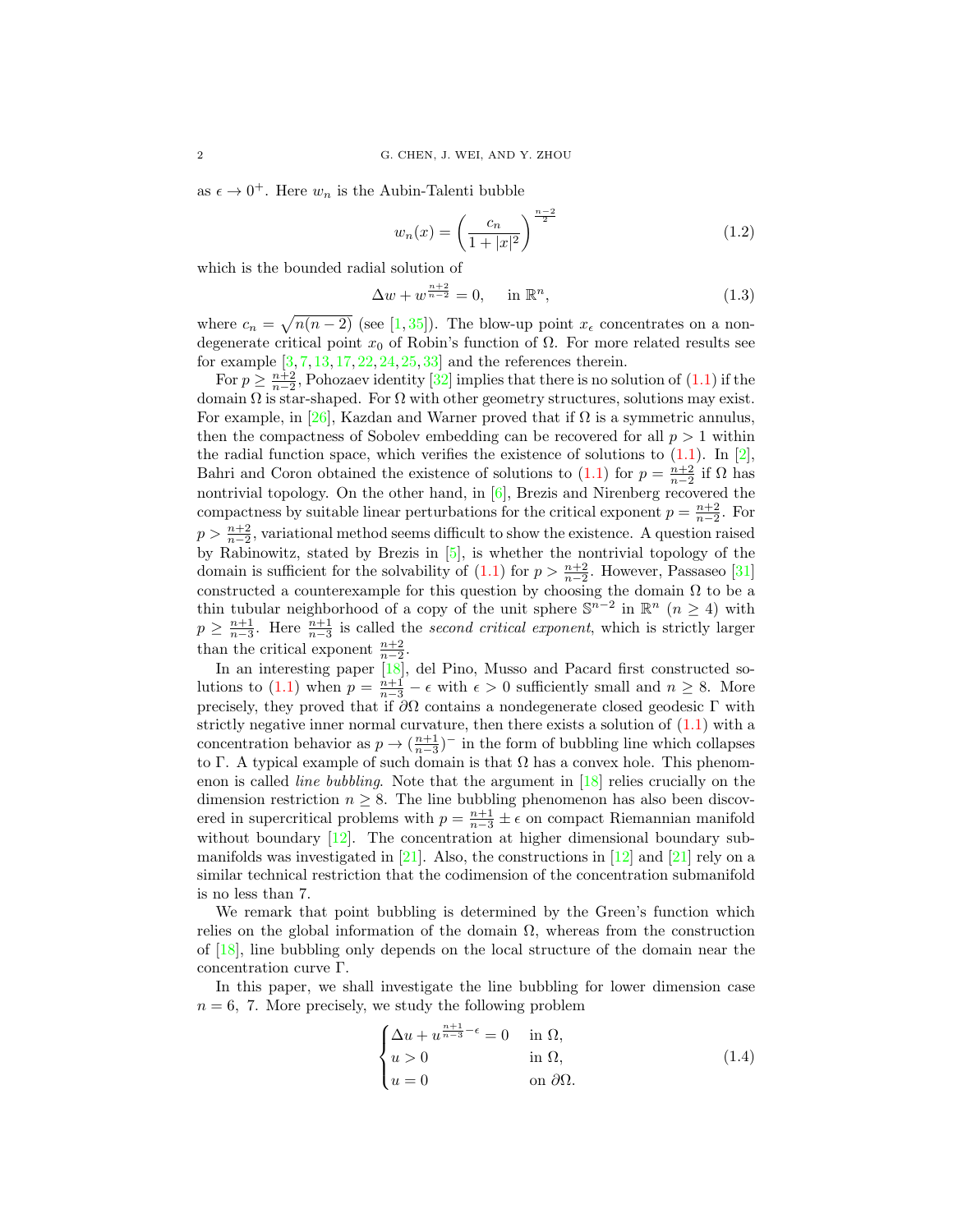Let  $\Gamma \subset \partial \Omega \subset \mathbb{R}^n$  be a closed nondegenerate (see Definition [1.1](#page-2-0) below) geodesic with global negative curvature. We assume that a non-resonance condition

<span id="page-2-1"></span>
$$
|k^2 \epsilon^{\frac{2(n-2)}{n-3}} - \kappa^2| > \delta \epsilon^{\frac{n-2}{n-3}}, \quad \forall k \in \mathbb{Z}_+ \tag{1.5}
$$

holds, where  $\delta > 0$  is a constant, and  $\kappa > 0$  is a constant depending only on  $\Gamma$  (see [\(7.25\)](#page-28-0)). Note that the resonance phenomenon has been found in higher dimensional concentration for many elliptic problems, see for example [\[29\]](#page-31-10), [\[30\]](#page-31-11), [\[28\]](#page-31-12), [\[27\]](#page-31-13), [\[14\]](#page-30-10), [\[18\]](#page-30-8), [\[12\]](#page-30-9) and the references therein.

For simplicity, in the rest of this paper, we denote

$$
N = n - 1 \text{ and } p = \frac{n+1}{n-3} = \frac{N+2}{N-2}.
$$

1.2. Main result. To describe our main result precisely, we introduce some geometry notations. Let  $\partial\Omega$  endow with the metric induced by the Euclidean metric and  $\nabla$  be the associated connection. Near the geodesic Γ, we introduce the following *Fermi coordinates.* Let  $q \in \partial\Omega$  and we split

$$
T_q\partial\Omega = T_q\Gamma \oplus N_q\Gamma
$$

into the tangent and normal bundles over Γ. Assume that  $\Gamma$  is parameterized by arclength  $x_0$  with  $x_0 \to \gamma(x_0)$ , and the length of  $\Gamma$  is 2l. Let  $E_0$  be a unit tangent vector to  $\Gamma$ ,  $E_i$ ,  $i = 1, \dots, N-1$ , be an orthonormal basis of  $N_q\Gamma$  which are parallel along Γ, namely

$$
\overline{\nabla}_{E_0} E_i = 0, \quad i = 1, \cdots, N-1.
$$

Since  $\Gamma$  is geodesic, it holds that

$$
\bar{\nabla}_{E_0} E_0 = 0.
$$

In a neighborhood of Γ in  $\partial\Omega$ , using exponential map  $\exp^{\partial\Omega}$  on  $\partial\Omega$ , we introduce a local coordinates

$$
F(x_0, \bar{x}) := \exp_{\gamma(x_0)}^{\partial \Omega} (x_i E_i), \quad \bar{x} := (x_1, x_2, \cdots, x_{N-1}),
$$

where we use Einstein summation over  $i = 1, \dots, N-1$  for simplicity. In the neighborhood of  $\Gamma$  in  $\overline{\Omega}$ , we give a local coordinates

$$
G(x_0, x) := F(x_0, \bar{x}) - x_N \mathbf{n}(F(x_0, \bar{x})), \quad x = (\bar{x}, x_N) \in \mathbb{R}^N,
$$

where x is in a small neighborhood of 0 and  $\bf{n}$  is the outward unit normal. Assume that the curvature of  $\Gamma$  is given by

$$
\partial_{x_0}^2 \gamma = \bar{h}_{00} \mathbf{n},
$$

where  $\bar{h}_{00}$  is a strictly positive function on  $\Gamma$ .

<span id="page-2-0"></span>**Definition 1.1.** In local coordinates, we say that the geodesic  $\Gamma$  is nondegenerate if

<span id="page-2-2"></span>
$$
-\bar{d}_k'' + \sum_{j=1}^{N-1} \langle \bar{R}(E_0, E_j) E_0, E_k \rangle \bar{d}_j = 0, \quad x_0 \in [-l, l], \ k = 1, \cdots, N-1,
$$
 (1.6)

has only the trivial 2l-periodic solution  $\bar{d} \equiv 0$ , where  $\bar{R}$  denotes the Ricci tensor on ∂Ω.

Our main result is as follows.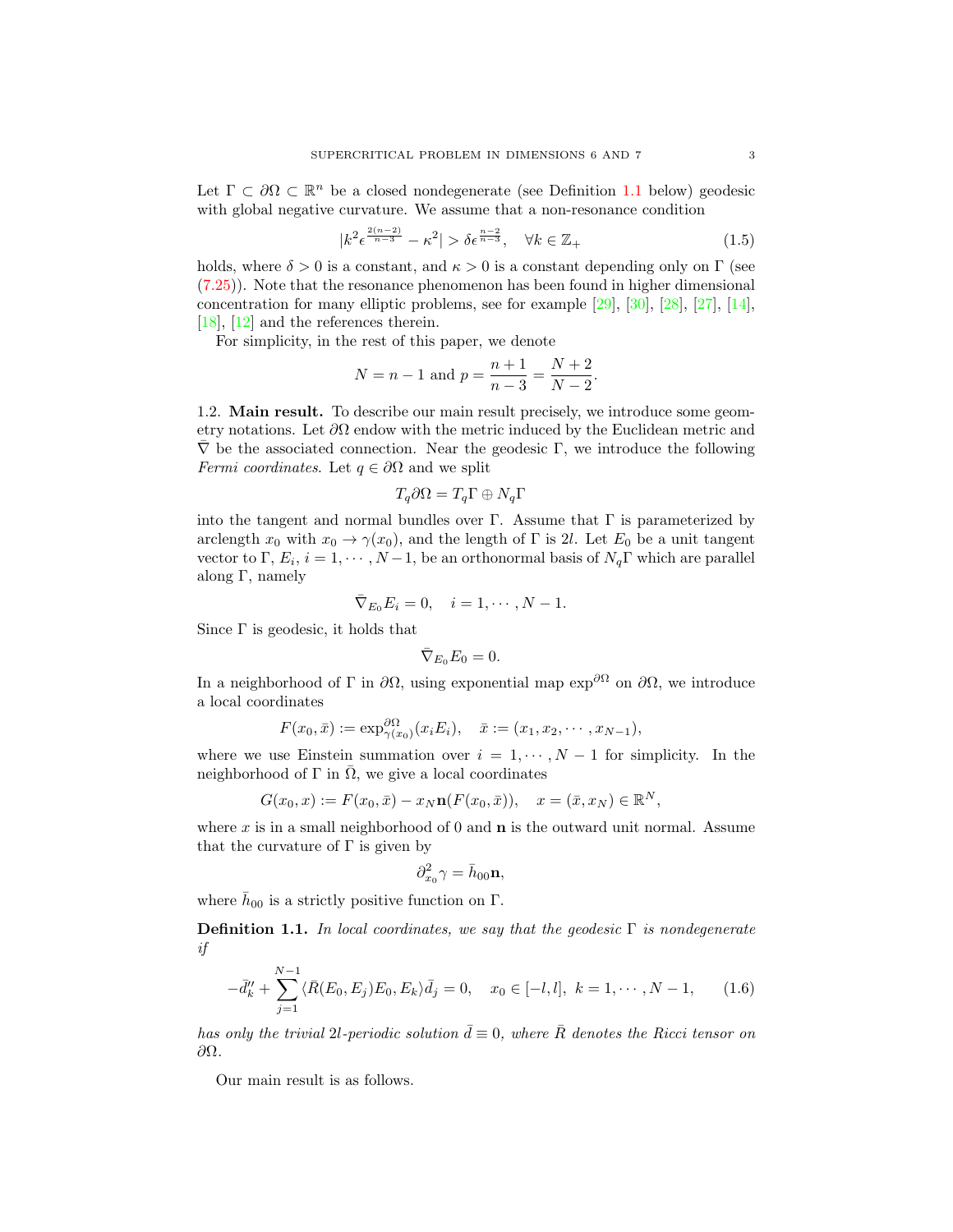<span id="page-3-1"></span>**Theorem 1.1.** Let  $n = 6, 7$  and  $\Omega \subset \mathbb{R}^n$  be a domain with smooth bounded boundary  $\partial\Omega$ . Assume  $\Gamma \subset \partial\Omega$  is a closed nondegenerate geodesic with negative inner normal curvature. Then for all  $\epsilon > 0$  sufficiently small satisfying the non-resonance condition [\(1.5\)](#page-2-1) with  $\delta > 0$  fixed, there exists a solution  $u_{\epsilon}$  of [\(1.4\)](#page-1-0) such that

$$
|\nabla u_{\epsilon}|^2 \rightharpoonup S_{n-1}^{\frac{n-1}{2}} \delta_{\Gamma}, \quad \text{as } \epsilon \to 0^+,
$$

in the measure sense, where  $\delta_{\Gamma}$  denotes the Dirac measure supported on  $\Gamma$ . Furthermore,  $u_{\epsilon}$  is in the following form

$$
u_{\epsilon}(x_0, x) = \mu_{\epsilon}^{-\frac{N-2}{2}} w\left(\frac{x - d_{\epsilon}}{\mu_{\epsilon}}\right) + o(1),
$$

where  $\mu_{\epsilon}$  and  $d_{\epsilon}$  are defined in [\(3.2\)](#page-7-0)-[\(3.4\)](#page-7-1),  $w := w_N$  is the standard bubble given in [\(1.2\)](#page-1-1) and  $N = n - 1$ .

1.3. Main idea of proof. Our proof is based on the so-called inner-outer gluing procedure which is a very useful tool in constructing higher dimensional concentrating solutions for various elliptic problems, see, for example,  $[14-16, 18]$  $[14-16, 18]$  $[14-16, 18]$  $[14-16, 18]$  and the references therein. Recently, this method has been successfully applied to various critical heat equations, see, for example,  $[8-11,19,20,34]$  $[8-11,19,20,34]$  $[8-11,19,20,34]$  $[8-11,19,20,34]$  $[8-11,19,20,34]$  and the references therein. One of the key ingredients in this method is to prove proper a priori estimates for associated linearized operators. Inspired by the linear theory in [\[18\]](#page-30-8) and [\[11,](#page-30-13) Section 4], we develop a linear theory in the elliptic setting which shares the similar flavor of parabolic problems. Formally, in our problem, the tangential direction  $y_0$ plays a similar role as the time variable. More precisely, we consider the projected equation

<span id="page-3-0"></span>
$$
\begin{cases}\na_0 \partial_0^2 \phi + \Delta_y \phi + \tilde{\mathcal{A}} \phi = h + \sum_{j=0}^{N+1} c_j(\rho y_0) Z_j(y), \text{ in } \mathbb{S}_\rho \times D_R, \\
\phi(y_0, y) = 0, \ \forall (y_0, y) \in \partial(\mathbb{S}_\rho \times D_R),\n\end{cases}
$$
\n(1.7)

where  $a_0$  is a positive smooth 2l-periodic function of  $\rho y_0$ ,  $\tilde{A}$  is a small coefficient operator given by Lemma [3.1](#page-8-0) below,  $\rho = \epsilon^{\frac{N-1}{N-2}}$ ,  $\mathbb{S}_{\rho}$  is the circle parameterized by  $y_0 \in \left[-\frac{l}{\rho},\frac{l}{\rho}\right],$ 

$$
D_R = \{ y = (\bar{y}, y_N) \in \mathbb{R}^N : |\bar{y}| < 2R, -\frac{d_{\epsilon, N}}{\mu_{\epsilon}}(\rho y_0) < y_N < 2R \}
$$

with  $R = R(\epsilon) = \epsilon^{-\theta_*}$  and  $\theta_*$  as in [\(7.13\)](#page-26-0),  $Z_0$  is the first eigenfunction defined in [\(3.18\)](#page-9-0), and  $Z_i$   $(i = 1, \dots, N, N + 1)$  are the bounded kernel functions of the linearized operator of equation [\(1.3\)](#page-1-2) around the standard bubble  $w = w_N$  defined in [\(1.2\)](#page-1-1), namely,

$$
Z_j = \partial_j w \text{ for } j = 1, \cdots, N, \text{ and } Z_{N+1} = \frac{N-2}{2}w + x \cdot \nabla w,
$$

(see for example [\[4\]](#page-30-15)). Define the  $L^{\infty}$ -weighted norms

<span id="page-3-2"></span>
$$
\|\phi\|_{\sigma} := \sup_{\mathbb{S}_{\rho} \times D_R} \langle y \rangle^{\sigma} |\phi(y_0, y)| + \sup_{\mathbb{S}_{\rho} \times D_R} \langle y \rangle^{1+\sigma} |\nabla_y \phi(y_0, y)|,
$$
  
\n
$$
\|h\|_{2+\sigma} := \sup_{\mathbb{S}_{\rho} \times D_R} \langle y \rangle^{2+\sigma} |h(y_0, y)|,
$$
\n(1.8)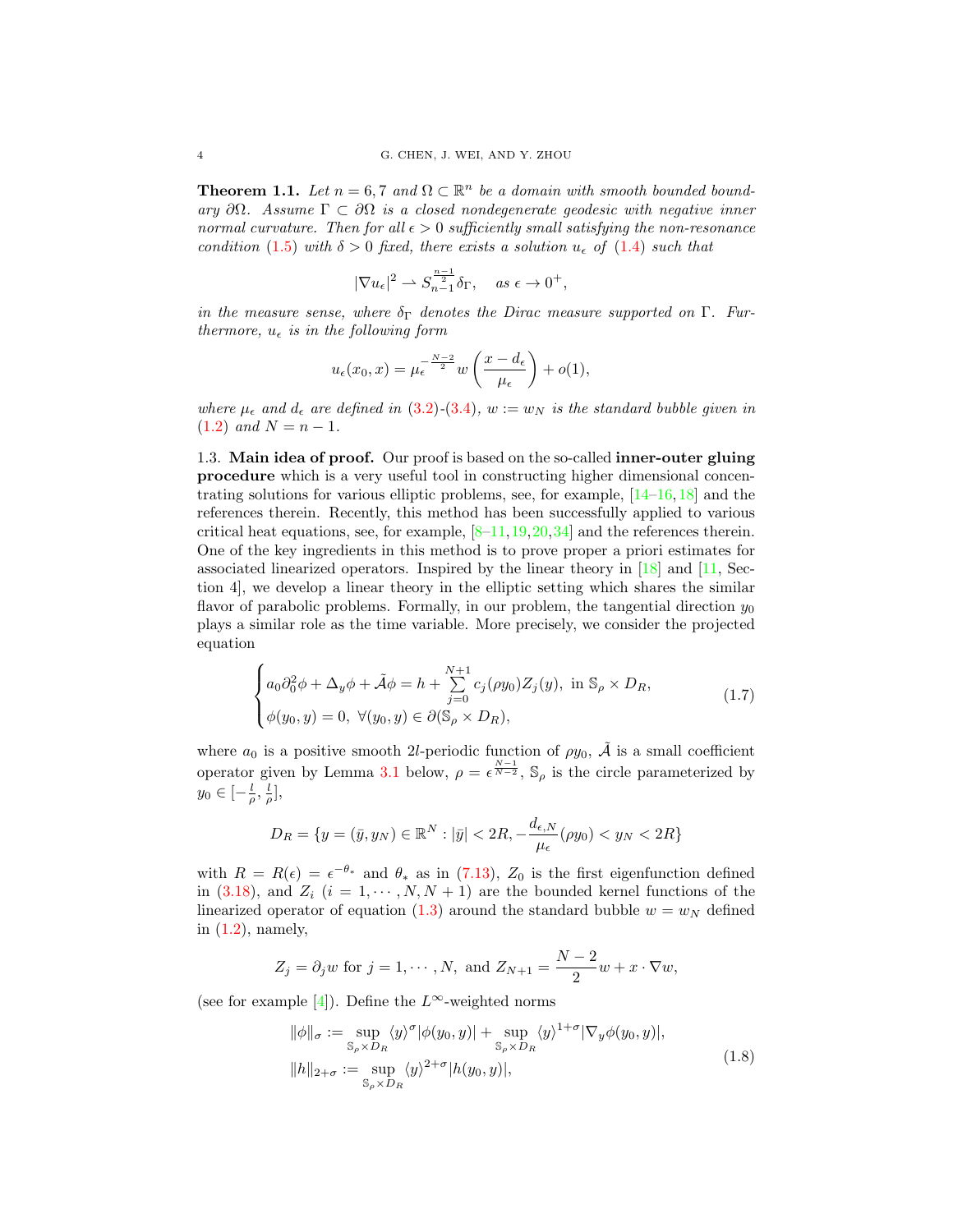where  $0 < \sigma \leq N-4$  with  $N = n-1$  and  $\langle y \rangle := \sqrt{1+|y|^2}$ . It will be shown in Section [5](#page-19-0) (see Proposition [5.2](#page-20-0) below) that there exists a solution  $\phi$  to equation [\(1.7\)](#page-3-0) satisfying the following estimate

<span id="page-4-0"></span>
$$
|\phi| \lesssim R^{\tau-\sigma} \langle y \rangle^{-\tau} \|h\|_{2+\sigma} \tag{1.9}
$$

where  $2 < \tau < N - 2$ . The main difference between Proposition [5.2](#page-20-0) and the linear theory in  $[18]$  is as follows: to obtain similar a prior estimates as in  $[18]$ , the authors assume that the solution  $\phi$  is orthogonal to  $Z_i$   $(i = 0, 1, \dots, N, N + 1)$  in which a dimension restriction  $n \geq 8$  is needed to guarantee the integrability of orthogonality conditions in  $\mathbb{R}^N$ , whereas Proposition [5.2](#page-20-0) is established by first proving a fast decaying version (see Proposition  $5.1$ ) of the linear equation  $(1.7)$ , then we apply it to the slow decaying version (see Proposition [5.2\)](#page-20-0) and get the desired estimate [\(1.9\)](#page-4-0). As a consequence, in the intermediate region  $|y| \sim R$ , estimate [\(1.9\)](#page-4-0) implies

$$
\|\phi\|_{\sigma} \lesssim \|h\|_{2+\sigma},
$$

while in the interior, the estimate we get for the solution  $\phi$  is deteriorated for low dimension case  $n = 6, 7$ , namely that  $R^{\tau-\sigma}$  appears in front. However, by choosing R appropriately and some further efforts, the linear theory is sufficient for us to carry out the inner-outer gluing scheme.

We note that our new gluing method can also be used to reduce the co-dimensions in [\[12\]](#page-30-9) and [\[21\]](#page-31-9). We remark that, for dimension  $n = 4, 5$  (i.e.  $N = 3, 4$ ), similar result as Proposition [5.2](#page-20-0) does not hold and we need to make essential changes in the argument. Furthermore in these low dimensions the equation for the scaling parameter may become nonlocal. We will return to this topic in a future work.

This paper is organized as follows. In Section [2,](#page-4-1) we recall some basic geometry notations for local coordinates near the geodesic Γ. Section [3](#page-6-0) is devoted to constructing the approximate solution and computing the size of the error. In Section [4,](#page-14-0) we set up the inner-outer gluing scheme and solve the outer problem. Before we solve the reduced projected inner problem in Section [6,](#page-21-0) we shall develop a linear theory of the associated linear problem in Section [5.](#page-19-0) Finally in Section [7,](#page-24-0) we adjust the parameter functions such that the reduced system  $c_i (\rho y_0) = 0$  in [\(1.7\)](#page-3-0) is satisfied for all  $y_0$  and  $j = 0, 1, \dots, N + 1$  and prove Theorem [1.1.](#page-3-1)

Throughout this paper, the notation " $\lesssim$ " always denotes " $\leq$  c" where the constant  $c > 0$  may differ from line to line but it is independent of  $\epsilon$ .

### 2. GEOMETRIC SETTINGS

<span id="page-4-1"></span>In this section, we recall some geometric notations and results for the problem as in  $[18]$ . We refer the readers to  $[18]$  for detailed computations.

Consider the metric  $\bar{g}$  on  $\partial\Omega$  induced by the Euclidean metric in  $\mathbb{R}^n$ . Denote the associated connection by  $\nabla$ . Then we introduce the Fermi coordinates in a neighborhood of Γ on  $\partial\Omega$ . Given  $q \in \Gamma$ , we have the natural splitting

$$
T_q\partial\Omega = T_q\Gamma \oplus N_q\Gamma
$$

into the tangent and normal bundles over Γ. Assume that  $\Gamma$  is parameterized by the arclength  $x_0$  with  $x_0 \mapsto \gamma(x_0)$ . Denote  $E_0$  by the unit tangent vector to Γ. In a neighborhood of  $q \in \Gamma$ , we denote  $E_1, \dots, E_{N-1}$  by an orthonormal basis of  $N_q\Gamma$ . We can assume that for each  $i = 1, \dots, N - 1$ 

$$
\bar{\nabla}_{E_0} E_i = 0.
$$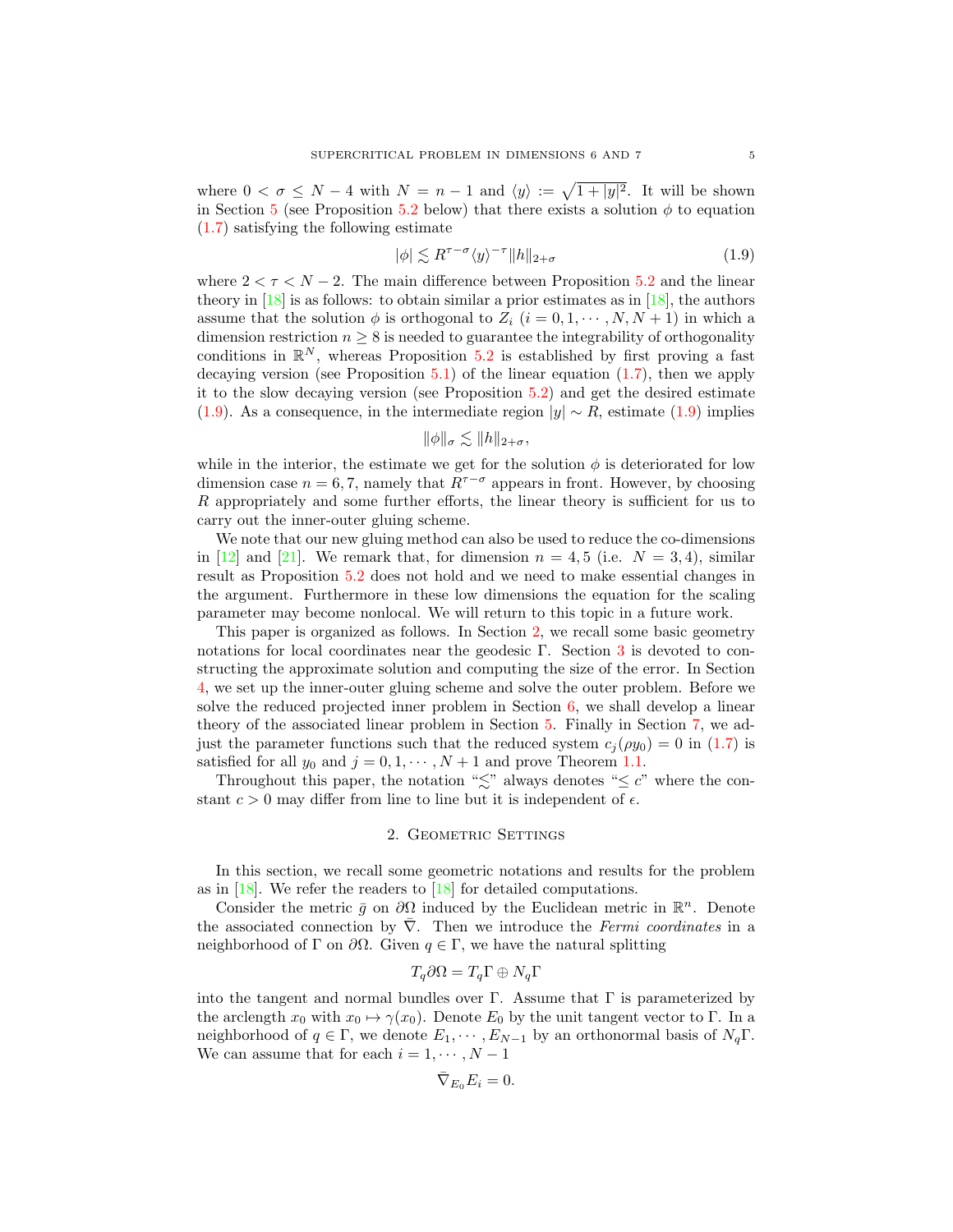Since  $\Gamma$  is a geodesic,

$$
\bar{\nabla}_{E_0} E_0 = 0.
$$

Define

$$
F(x_0, \bar{x}) = \exp_{\gamma(z_0)}^{\partial \Omega} (x_i E_i), \ \bar{x} = (x_1, \cdots, x_{N-1}),
$$

where  $\exp^{i\theta}$  is the exponential map on  $\partial\Omega$  and the summation is from 1 to  $N-1$ .

The above Fermi coordinates are defined such that  $\bar{g}_{ab} = \delta_{ab}$  along Γ, where  $\bar{g}_{ab}$ is the coefficient of  $\bar{g}$ . Then the higher order terms in the Taylor expansion of the metric coefficients are estimated as follows, whose proof can be found in [\[18\]](#page-30-8).

**Proposition 2.1.** At  $q = F(x_0, \bar{x})$ , the following estimates hold

$$
\bar{g}_{00} = 1 + \langle \bar{R}(E_0, E_k) E_0, E_l \rangle x_k x_l + \mathcal{O}(|\bar{x}|^3),
$$
  
\n
$$
\bar{g}_{0i} = \mathcal{O}(|\bar{x}|^2),
$$
  
\n
$$
\bar{g}_{ij} = \delta_{ij} + \frac{1}{3} \langle \bar{R}(E_i, E_k) E_j, E_l \rangle x_k x_l + \mathcal{O}(|\bar{x}|^3),
$$

where  $i, j, k, l = 1, \cdots, N - 1$ ,  $\overline{R}$  is the curvature tensor and  $\mathcal{O}(|\overline{x}|^s)$  is a smooth function not involving any term up to order s in  $x_i$ ,  $i = 1, \dots, N - 1$ .

For simplicity, we denote

<span id="page-5-1"></span>
$$
R_{ijkl} = \langle \bar{R}(E_i, E_j) E_k, E_l \rangle.
$$
\n(2.1)

In order to parameterize a neighborhood near Γ, we define the following coordinates  $(x_0, x) \in \mathbb{R}^{N+1}$ 

$$
G(x_0, x) = F(x_0, \bar{x}) - x_N \mathbf{n}(F(x_0, \bar{x})), \ x = (\bar{x}, x_N) \in \mathbb{R}^N,
$$

with x close to 0 and **n** denotes the unit outward normal.

The coefficients of the Euclidean metric in these coordinates

<span id="page-5-0"></span>
$$
g_{aN} = g_{Na} = 0, \ g_{NN} = 1 \text{ for } a = 0, \cdots, N - 1.
$$
 (2.2)

Moreover, it holds that

$$
g_{ab} = \bar{g}_{ab} + 2\bar{h}_{ab}x_N + \bar{k}_{ab}x_N^2 + O(x_N^3) \text{ for } a, b = 0, \cdots, N - 1,
$$

where  $\bar{g}$  is the metric on  $\partial\Omega$ ,  $\bar{h}$  is the second fundamental form of  $\partial\Omega$  with

<span id="page-5-2"></span>
$$
\bar{h}_{ab} = -E_b \cdot \nabla_{E_a} \mathbf{n} = -E_a \cdot \nabla_{E_b} \mathbf{n},\tag{2.3}
$$

and

<span id="page-5-3"></span>
$$
\bar{k}_{ab} = (\bar{h} \otimes \bar{h})_{ab} = \sum_{c,d} \bar{h}_{ac} \bar{g}^{cd} \bar{h}_{db}.
$$
\n(2.4)

We remark that the normal curvature along the geodesic  $\Gamma$  in this setting is

$$
\partial_{x_0}^2 \gamma = \nabla_{E_0} E_0 = \bar{h}_{00} \mathbf{n}.
$$

Based on the above settings, we now compute the expansion of the Laplace-Beltrami operator

$$
\Delta = \frac{1}{\sqrt{|g|}} \partial_{x_{\alpha}} (\sqrt{|g|} g^{\alpha \beta} \partial_{x_{\beta}}) = g^{pq} \partial_{x_{\alpha}} \partial_{x_{\beta}} + \partial_{p} g^{\alpha \beta} \partial_{x_{\beta}} + \frac{1}{2} \text{Tr}_{g} (\partial_{x_{\alpha}} g) g^{\alpha \beta} \partial_{x_{\beta}}
$$

with the summation taken over  $\alpha, \beta = 0, \dots, N$ . By [\(2.2\)](#page-5-0), we have

$$
\Delta = \partial_{x_N}^2 + \frac{1}{2} \text{Tr}_g(\partial_{x_N} g) \partial_{x_N} + g^{ab} \partial_{x_a} \partial_{x_b} + \partial_{x_a} g^{ab} \partial_{x_b} + \frac{1}{2} \text{Tr}_g(\partial_{x_a} g) g^{ab} \partial_{x_b},
$$

where the summation is taken over  $a, b = 0, \dots, N - 1$ .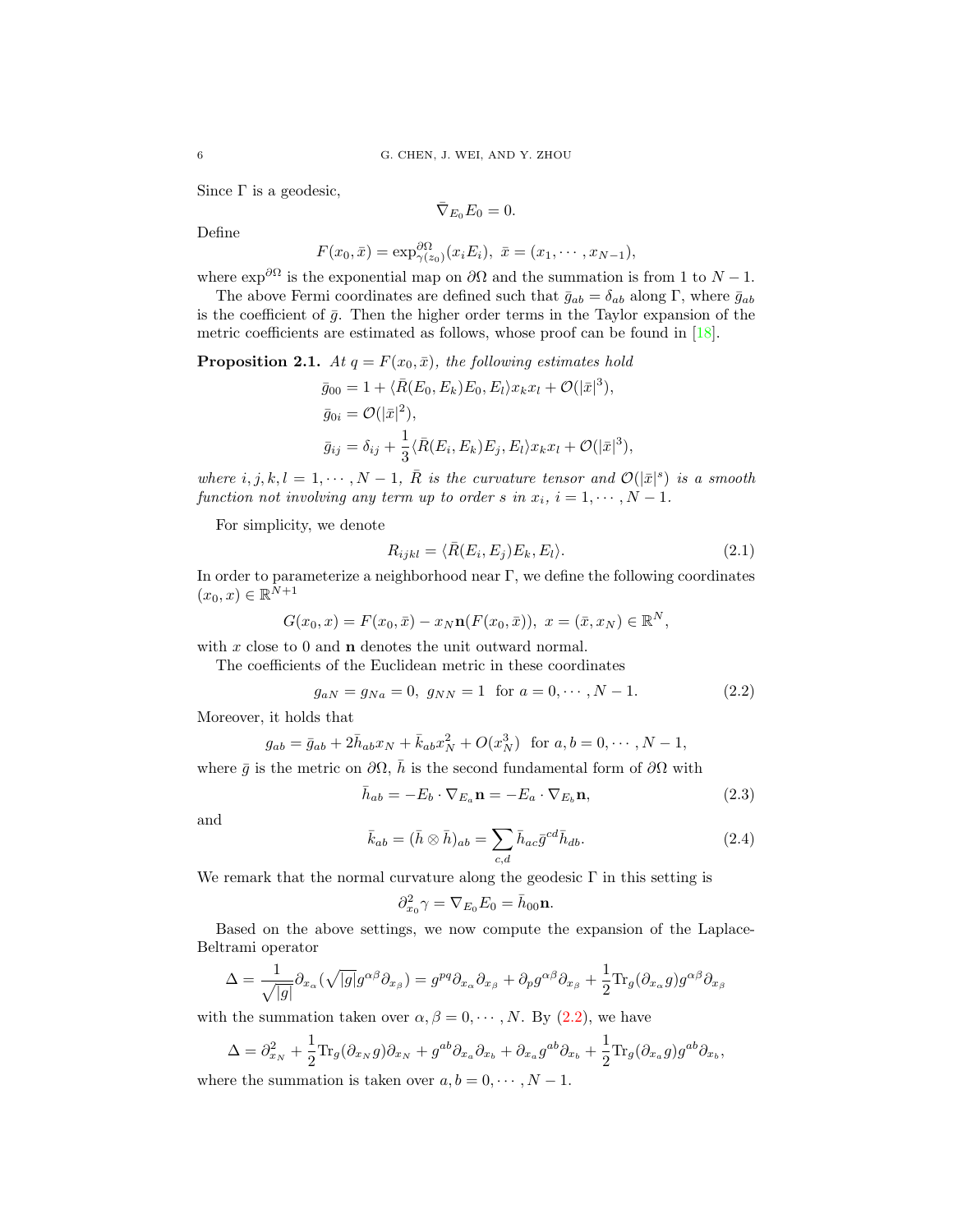Direct computations give the decomposition as follows

$$
\Delta = \partial_{x_0}^2 + \sum_j \partial_{x_j}^2 + \partial_{x_N}^2 + A^{00} \partial_{x_0}^2 + \sum_j A^{0j} \partial_{x_0} \partial_{x_j}
$$
  
+ 
$$
\sum_{i,j} \left[ -\frac{1}{3} \sum_{k,l} \langle \bar{R}(E_i, E_k) E_j, E_l \rangle x_k x_l - 2\bar{h}_{ij} x_N + A^{ij} \right] \partial_{x_i} \partial_{x_j}
$$
  
+ 
$$
B^0 \partial_{x_0} + \sum_j \left[ \sum_k \left( \frac{2}{3} \langle \bar{R}(E_i, E_j) E_i, E_k \rangle + \langle \bar{R}(E_0, E_j) E_0, E_k \rangle \right) x_k + B^j \right] \partial_{x_j}
$$
  
+ 
$$
(\text{Tr}_{\bar{g}} \bar{h} - \text{Tr}_{\bar{g}} \bar{k} x_N + B^N) \partial_{x_N},
$$

where  $\bar{R}$ ,  $\bar{g}$ ,  $\bar{h}$  and  $\bar{k}$  only depend on  $x_0$ . The metric  $\bar{g}$ , tensors  $\bar{h}$  and  $\bar{k}$  only depend on  $x_0$ . All the rest functions  $A^{ij}$  and  $B^j$  depend on  $x_0, x_1, \dots, x_N$  and have further decompositions as in [\[18,](#page-30-8) (4.13)]. For the reader's convenience, we list below

<span id="page-6-1"></span>
$$
A^{00} = A_N^{00} x_N + \sum_{k,l} A_{kl}^{00} x_k x_l,
$$
  
\n
$$
A^{ij} = A_N^{ij} x_N^2 + \left(\sum_k A_{Nk}^{ij} x_k\right) x_N + \sum_{k,l,m} A_{kl}^{ij} x_k x_l x_m,
$$
  
\n
$$
A^{0j} = A_N^{0j} x_N + \sum_{k,l} A_{kl}^{0j} x_k x_l,
$$
  
\n
$$
B^0 = B_N^0 x_N + \sum_k B_k^0 x_k,
$$
  
\n
$$
B^j = B_N^j x_N + \sum_{k,l} B_{kl}^j x_k x_l,
$$
  
\n
$$
B^N = B_N^N x_N^2 + \left(\sum_k B_k^N x_k\right) x_N + \sum_j B_j^N x_j,
$$
  
\n(2.5)

<span id="page-6-0"></span>where all the functions in [\(2.5\)](#page-6-1) are smooth and depend on  $x_0, \dots, x_N$ .

## 3. Construction of the approximate solution

In this section, we shall construct an approximate solution to the following problem

$$
\begin{cases} \Delta u + u^{\frac{N+2}{N-2} - \epsilon} = 0, & \text{in } \Omega\\ u = 0, & \text{on } \partial\Omega. \end{cases}
$$

Our first approximate solution is based on the Aubin-Talenti bubble  $w$  satisfying

$$
\Delta w + w^{\frac{N+2}{N-2}} = 0
$$
 in  $\mathbb{R}^N$ ,

namely,

$$
w(x) = \left(\frac{c_N}{1 + |x|^2}\right)^{\frac{N-2}{2}}
$$

with  $c_N = \sqrt{N(N-2)}$ .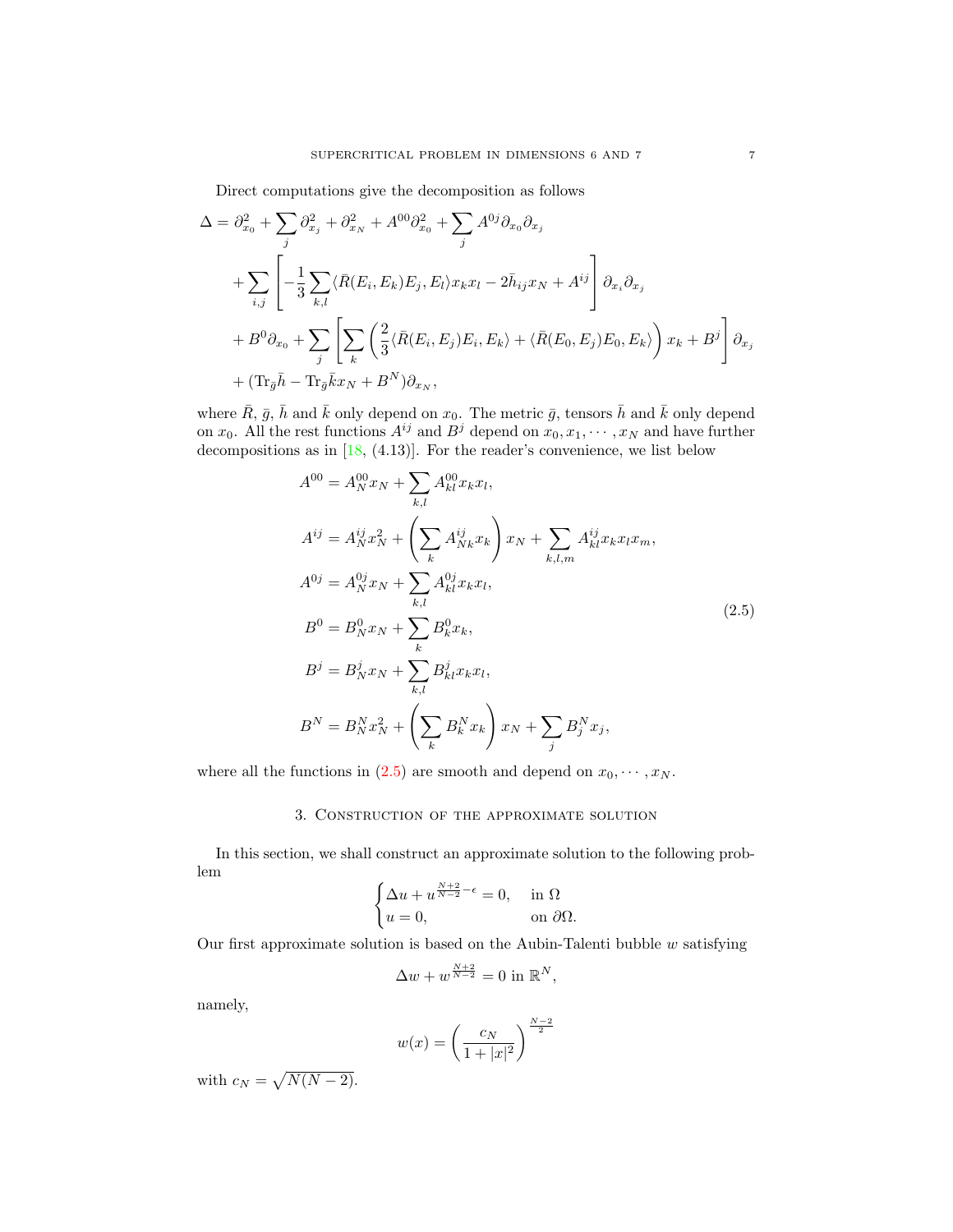3.1. Scaling coordinates near the geodesic. We shall rescale and translate the bubble along a curve close to the geodesic Γ. Let  $(x_0, x) \in \mathbb{R}^{N+1}$  be the local coordinates near the geodesic Γ. We perform the following change of variables

$$
(y_0, y) := \left(\frac{x_0}{\rho}, \frac{x - d_{\epsilon}}{\mu_{\epsilon}}\right)
$$

and

<span id="page-7-2"></span>
$$
u(G(x_0, x)) = \mu_{\epsilon}^{-\frac{N-2}{2}} v\left(\frac{x_0}{\rho}, \frac{x - d_{\epsilon}}{\mu_{\epsilon}}\right),
$$
\n(3.1)

where  $v = v(y_0, y)$ ,  $\rho = \epsilon^{\frac{N-1}{N-2}}$ ,

<span id="page-7-0"></span>
$$
\mu_{\epsilon}(x_0) = \rho \tilde{\mu}_{\epsilon}(x_0), \ d_{\epsilon}(x_0) = \epsilon \tilde{d}_{\epsilon}(x_0)
$$
\n(3.2)

with

<span id="page-7-6"></span>
$$
\tilde{\mu}_{\epsilon}(x_0) = \mu_{\epsilon}^0(x_0) + \epsilon \mu(x_0), \ \tilde{d}_{\epsilon,j}(x_0) = \epsilon d_j(x_0), \text{ for } j = 1, \cdots, N-1,
$$
\n(3.3)

and  $\tilde{d}_{\epsilon,N}(x_0) = d_{\epsilon,N}^0(x_0) + \epsilon d_N(x_0)$ . In the above definitions,  $\mu_{\epsilon}^0(x_0)$  and  $d_{\epsilon,N}^0(x_0)$ are given by

<span id="page-7-1"></span>
$$
\mu_{\epsilon}^{0}(x_{0}) = \mu_{0}(x_{0}) + \epsilon^{\frac{1}{N-2}}\mu_{1}(x_{0}), d_{\epsilon,N}^{0}(x_{0}) = d_{0,N}(x_{0}) + \epsilon^{\frac{1}{N-2}}d_{1,N}(x_{0})
$$
(3.4)

with  $\mu_0(x_0) = \frac{\alpha}{\bar{h}_{00}(x_0)}$ ,  $d_{0,N}(x_0) = \frac{\beta}{\bar{h}_{00}(x_0)}$ , where positive constants  $\alpha$  and  $\beta$  only depend on N, and  $\bar{h}_{00}$  is the normal curvature along Γ. We assume Γ has globally negative curvature, namely,

$$
\partial_{x_0}^2 \gamma = \bar{h}_{00} \mathbf{n},
$$

where  $\bar{h}_{00}$  is a smooth and strictly positive function along Γ, and **n** is the outward unit normal.

The norms of the parameter functions  $\mu(x_0)$  and  $d(x_0) = (d_1, \dots, d_N)$  in  $(-l, l)$ are defined as follows

<span id="page-7-4"></span>
$$
\|\mu\|_{a} = \|\epsilon^{\frac{N}{N-2}}\mu''\|_{\infty} + \|\epsilon^{\frac{N}{2(N-2)}}\mu'\|_{\infty} + \|\mu\|_{\infty},
$$
\n(3.5)

and

<span id="page-7-5"></span>
$$
||d||_d = ||d_N||_b + \sum_{j=1}^{N-1} ||d_j||_c,
$$
\n(3.6)

with

<span id="page-7-7"></span>
$$
||d_N||_b = ||\epsilon d_N''||_{\infty} + ||\epsilon^{\frac{1}{2}} d_N'||_{\infty} + ||d_N||_{\infty}
$$
\n(3.7)

and

<span id="page-7-8"></span>
$$
||d_j||_c = ||d''_j||_{\infty} + ||d'_j||_{\infty} + ||d_j||_{\infty}, \text{ for } j = 1, \cdots, N - 1.
$$
 (3.8)

In the above definitions, the prime denotes  $\frac{d}{dx_0}$ .

After the change of variables  $(3.1)$ , the original cylinder close to  $\Gamma$  is transformed into the following region

<span id="page-7-3"></span>
$$
(y_0, y) \in \mathcal{D} := \left\{ (y_0, \bar{y}, y_N) : -\frac{d_{\epsilon, N}}{\mu_{\epsilon}} < y_N < \frac{\hat{\delta}}{\rho}, |\bar{y}| < \frac{\hat{\delta}}{\rho} \right\} \tag{3.9}
$$

with some fixed  $\hat{\delta} > 0$ .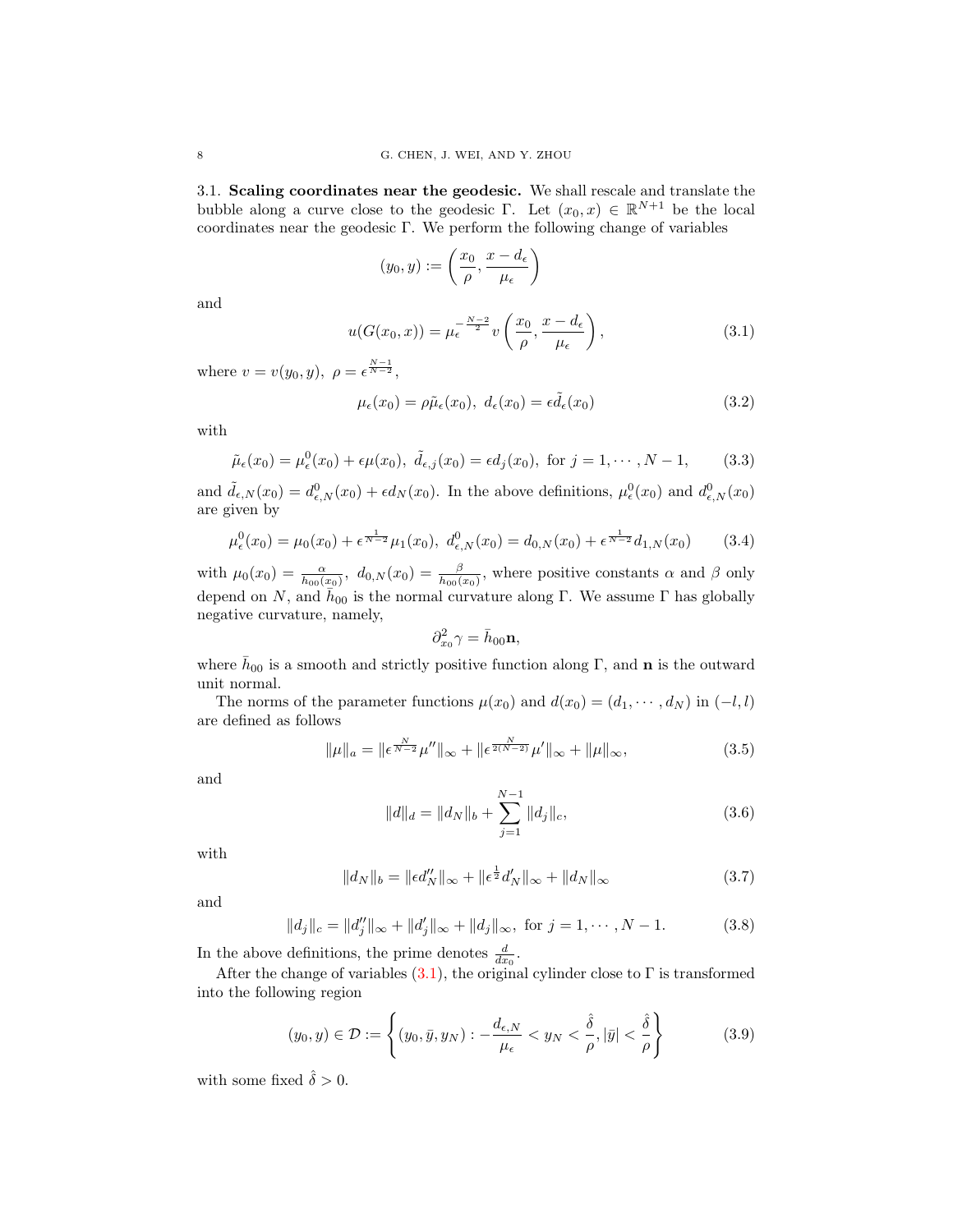<span id="page-8-2"></span>3.2. Equation in the local scaling coordinates. After performing the change of variable  $(3.1)$ , the Laplacian becomes

$$
\mu_{\epsilon}^{\frac{N+2}{2}} \Delta u = \mathcal{A}(v),
$$

where  $Av = a_0 \partial_0^2 v + \Delta_y v + \tilde{A}v$  with  $a_0 = \tilde{\mu}_{\epsilon}^2$  and  $\tilde{\mu}_{\epsilon}$  is defined in [\(3.2\)](#page-7-0). The differential operator  $\tilde{\mathcal{A}}$  can be expressed as

$$
\tilde{A}v = \sum_{\alpha,\beta} a_{\alpha,\beta} \partial_{\alpha,\beta} v + \sum_{\alpha} b_{\alpha} \partial_{\alpha} v + cv
$$

with

$$
a_{\alpha,\beta} = O(\epsilon + \rho^2 |y|^2)
$$
, if  $\alpha \neq 0, \beta \neq 0$ ,  $a_{0,\beta} = O(\epsilon)$ ,  $a_{0,0} = 0$ 

and

$$
b_{\alpha} = \rho O(\epsilon + \rho |y|), \ c = \rho^2 O(1).
$$

The more specific expression of  $A$  is given by the following Lemma, whose proof can be found in [\[18,](#page-30-8) Lemma 5.1].

<span id="page-8-0"></span>**Lemma 3.1.** After the change of variables  $(3.1)$ , it holds that

$$
\mu_{\epsilon}^{\frac{N+2}{2}} \Delta u = \mathcal{A}(v) := a_0 \partial_0^2 v + \Delta_y v + \sum_{k=0}^5 \mathcal{A}_k v + B(v),
$$

where

<span id="page-8-1"></span>
$$
\mathcal{A}_0(v) = (\mu'_{\epsilon})^2 \left[ D_{yy} v[y]^2 + 2(1+\gamma)D_y v[y] + \gamma(1+\gamma)v \right] \n+ \mu'_{\epsilon} \left[ D_{yy} v[y] + \gamma D_y v \right] [d'_{\epsilon}] + D_{yy} v [d'_{\epsilon}]^2 \n- 2\mu_{\epsilon} \left[ \epsilon^{-\frac{N-1}{N-2}} D_y (\partial_0 v) [\mu'_{\epsilon} y + d'_{\epsilon}] + \gamma \mu'_{\epsilon} \epsilon^{-\frac{N-1}{N-2}} \partial_0 v \right] \n- \mu_{\epsilon} D_y v [d''_{\epsilon}] - \mu_{\epsilon} \mu''_{\epsilon} (\gamma v + D_y v[y]),
$$
\n(3.10)

$$
\mathcal{A}_1 v = \sum_{i,j} \left[ -\frac{1}{3} R_{ikjl} (\mu_{\epsilon} y_k + d_{\epsilon,k}) (\mu_{\epsilon} y_l + d_{\epsilon,l}) - 2 \bar{h}_{ij} (\mu_{\epsilon} y_N + d_{\epsilon,N}) + \sum_k a_{Nk}^{ij} (\mu_{\epsilon} y_k + d_{\epsilon,k}) (\mu_{\epsilon} y_N + d_{\epsilon,N}) \right] \partial_{ij} v,
$$
\n(3.11)

$$
\mathcal{A}_2 v = \sum_j \left[ -4\bar{h}_{0j} (\mu_{\epsilon} y_N + d_{\epsilon,N}) \right] \times (-D_y(\partial_j v)[d] + \mu_{\epsilon} \epsilon^{-\frac{N-1}{N-2}} \partial_{0j} v - (\gamma \partial_j v + D_y(\partial_j v)[y]) \mu'_{\epsilon}) \right],
$$
\n(3.12)

$$
\mathcal{A}_3 v = \left( \sum_k b_k^0 [\mu_\epsilon y_k + d_{\epsilon,k}] + b_N^0 (\mu_\epsilon y_N + d_{\epsilon,N}) \right) \times \left\{ \mu_\epsilon \left[ -D_y v [d'_\epsilon] + \mu_\epsilon \epsilon^{-\frac{N-1}{N-2}} \partial_0 v - \mu'_\epsilon (\gamma v + D_y v [y]) \right] \right\},
$$
\n(3.13)

$$
\mathcal{A}_4 v = \sum_j \left[ \sum_k (\frac{2}{3} R_{ijik} + R_{0j0k}) (\mu_{\epsilon} y_k + d_{\epsilon,k}) + b_N^j (\mu_{\epsilon} y_N + d_{\epsilon,N}) \right] \mu_{\epsilon} \partial_j v, \quad (3.14)
$$

$$
\mathcal{A}_5 v = \left( \text{Tr}_{\bar{g}} \bar{h} - \text{Tr}_{\bar{g}} \bar{k} (\mu_{\epsilon} y_N + d_{\epsilon,N}) \right) \mu_{\epsilon} \partial_N v, \tag{3.15}
$$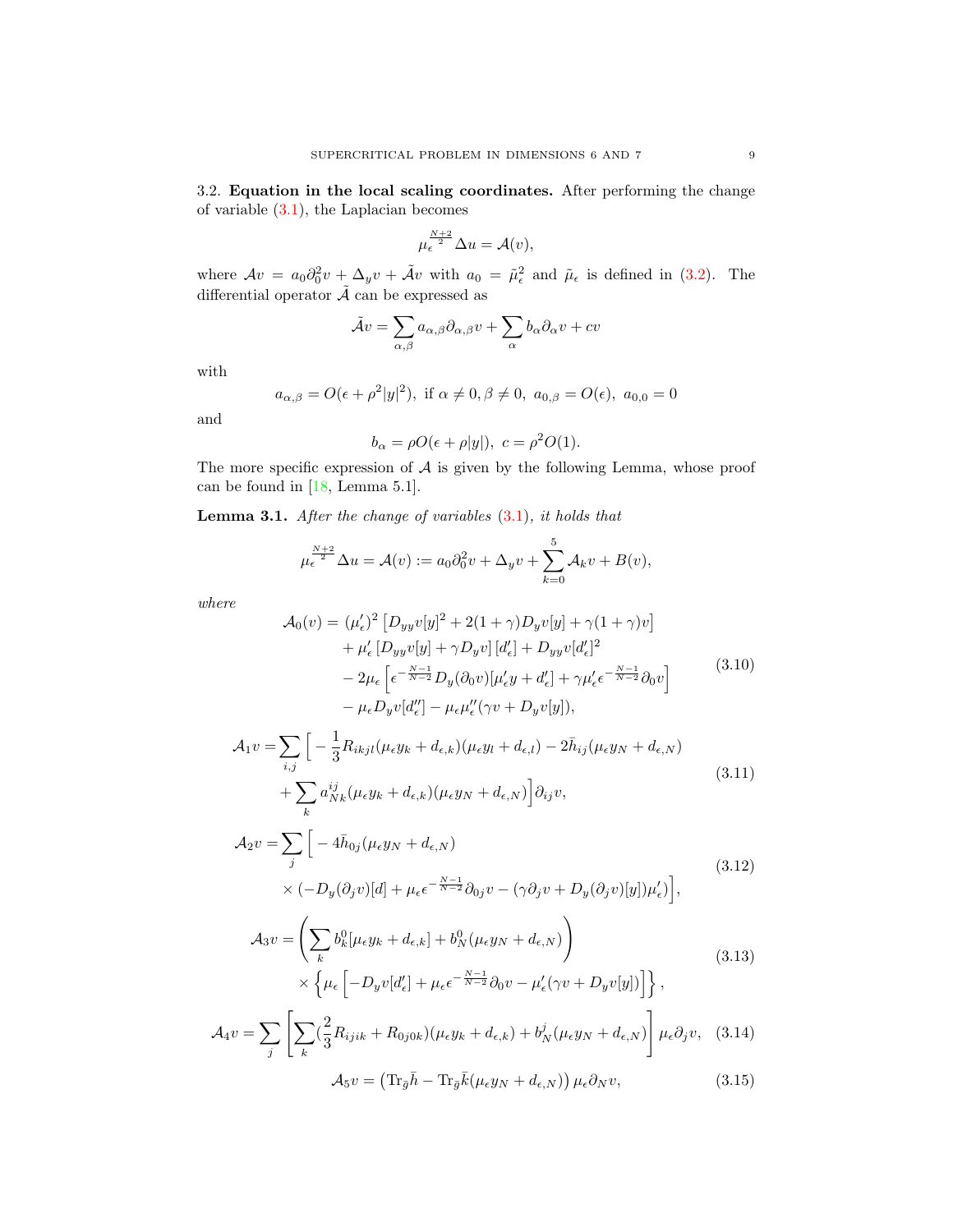<span id="page-9-1"></span>
$$
B(v) = O\left(|\mu_{\epsilon}\bar{y} + \bar{d}_{\epsilon}|^{2} + (\mu_{\epsilon}y_{N} + d_{\epsilon,N}) + (\mu_{\epsilon}y_{N} + d_{\epsilon,N})(\mu_{\epsilon}\bar{y} + \bar{d}_{\epsilon})\right)A_{0}(v) + O\left(|\mu_{\epsilon}\bar{y} + \bar{d}_{\epsilon}|^{3} + (\mu_{\epsilon}y_{N} + d_{\epsilon,N})|\mu_{\epsilon}\bar{y} + \bar{d}_{\epsilon}|^{2} + (\mu_{\epsilon}y_{N} + d_{\epsilon,N})^{2}\right)\partial_{ij}v + O\left(|\mu_{\epsilon}\bar{y} + \bar{d}_{\epsilon}|^{2} + (\mu_{\epsilon}y_{N} + d_{\epsilon,N})|\mu_{\epsilon}\bar{y} + \bar{d}_{\epsilon}| + (\mu_{\epsilon}y_{N} + d_{\epsilon,N})^{2}\right) \times \left[\mu_{\epsilon}\epsilon^{-\frac{N-1}{N-2}}\partial_{0j}v + \mu_{\epsilon}\epsilon^{-\frac{N-1}{N-2}}\partial_{0}v - D_{y}(\partial_{j}v)[d_{\epsilon}] \right. - (\gamma\partial_{j}v + D_{y}(\partial_{j}v)[y])\mu'_{\epsilon} - D_{y}vd'_{\epsilon} - \mu'_{\epsilon}(\gamma v + D_{y}v[y]) + \mu_{\epsilon}\partial_{j}v \right] + O\left(|\mu_{\epsilon}\bar{y} + \bar{d}_{\epsilon}|^{2} + (\mu_{\epsilon}y_{N} + d_{\epsilon,N})(\mu_{\epsilon}\bar{y} + \bar{d}_{\epsilon}) + (\mu_{\epsilon}y_{N} + d_{\epsilon,N})^{2}\right)\mu_{\epsilon}\partial_{N}v.
$$
\n(3.16)

In the above expressions [\(3.10\)](#page-8-1)-[\(3.16\)](#page-9-1),  $R_{ikjl}$  is defined in [\(2.1\)](#page-5-1),  $\bar{h}_{ij}$  is defined in [\(2.3\)](#page-5-2),  $\bar{k}$  is defined in [\(2.4\)](#page-5-3), and  $a_{Nk}^{ij}$  is a smooth function of  $\rho y_0$  with

$$
A_{Nk}^{ij} = a_{Nk}^{ij} x_N + O(x_N^2),
$$

where  $A_{Nk}^{ij}$  is defined in [\(2.5\)](#page-6-1).  $b_k^0$  is a smooth function of  $\rho y_0$  with

$$
B_k^0 = b_k^0 x_N + O(x_N^2),
$$

where  $B_k^0$  is defined in [\(2.5\)](#page-6-1).  $b_N^j$  is a smooth function of  $\rho y_0$  with

$$
B_N^j = b_N^j x_N + O(x_N^2),
$$

where  $B_k^0$  is defined in [\(2.5\)](#page-6-1).

After performing the change of variable [\(3.1\)](#page-7-2) under the local coordinates along Γ, the original equation becomes

$$
\mathcal{A}v + \mu_{\epsilon}^{\frac{N-2}{2}\epsilon}v^{\frac{N+2}{N-2}-\epsilon} = 0.
$$

Define the error of  $w$  by

$$
S_\epsilon(w)=\mathcal{A} w + \mu_\epsilon^{\frac{N-2}{2}\epsilon} w^{\frac{N+2}{N-2}-\epsilon}.
$$

3.3. The first approximate solution. We first define a smooth cut-off function

$$
\chi(s) = \begin{cases} 1, & \text{if } s < \hat{\delta} \\ 0, & \text{if } s > 2\hat{\delta} \end{cases}
$$

and

$$
\chi_{\epsilon}(y) = \chi(\epsilon^{\frac{1}{N-2}}|y|),
$$

where  $\hat{\delta}$  in [\(3.9\)](#page-7-3) is chosen such that

<span id="page-9-3"></span>
$$
\chi_{\epsilon}(\bar{y}, -\frac{d_{\epsilon,N}}{\mu_{\epsilon}}) = 0.
$$
\n(3.17)

Denote  $Z_0$  by the eigenfunction corresponding to the only negative eigenvalue  $\lambda_0$ of the following eigenvalue problem

$$
\Delta_y \phi + pw(y)^{p-1} \phi + \lambda \phi = 0, \ \phi \in L^{\infty}(\mathbb{R}^N),
$$

namely,

<span id="page-9-0"></span>
$$
\Delta_y Z_0 + p w(y)^{p-1} Z_0 + \lambda_0 Z_0 = 0 \tag{3.18}
$$

with  $\lambda_0 < 0$ .

Our first approximate solution close to the geodesic  $\Gamma$  is

<span id="page-9-2"></span>
$$
\mathbf{w} = \tilde{w} + e_{\epsilon}(\rho y_0) \chi_{\epsilon}(y) Z_0, \tag{3.19}
$$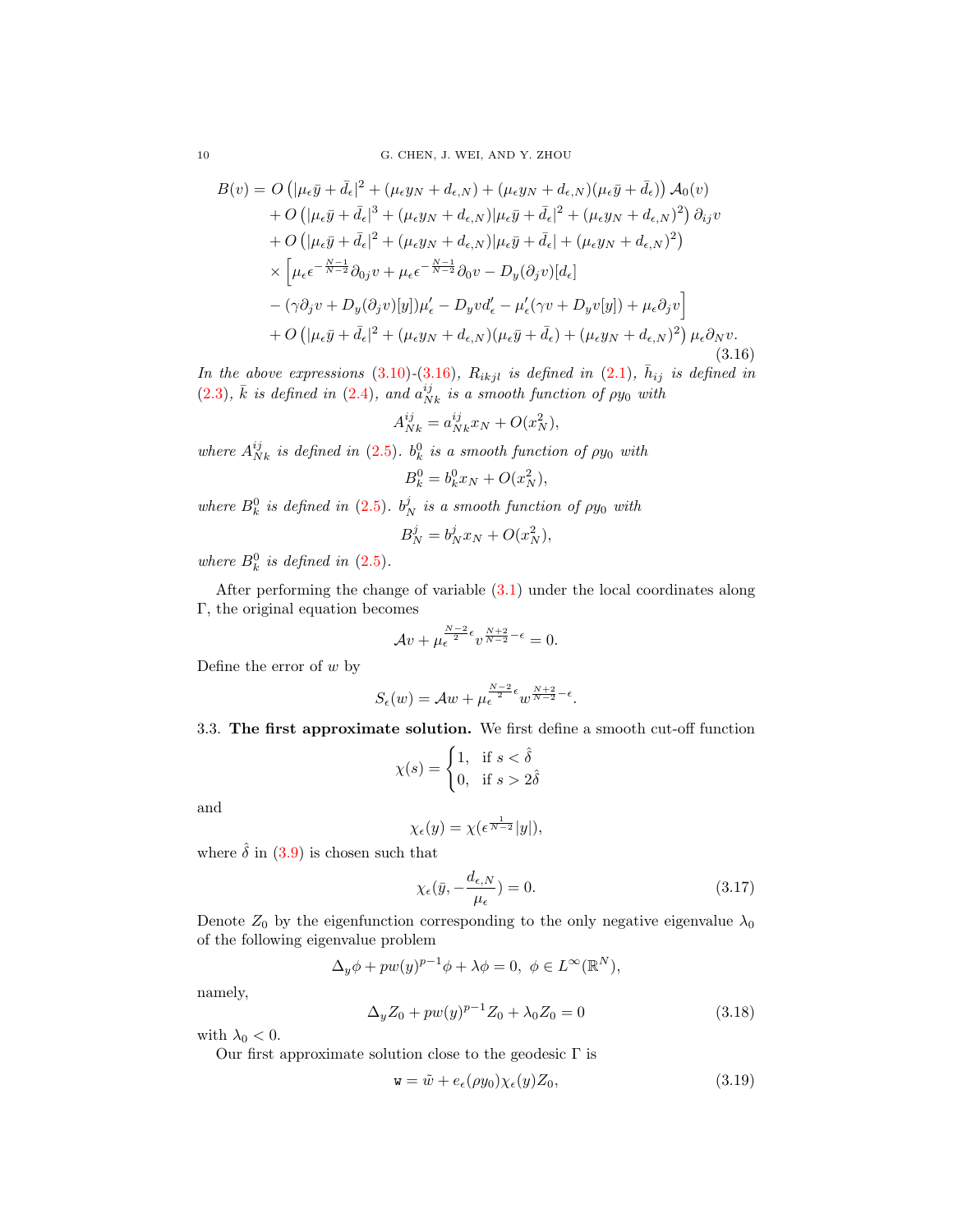where  $\tilde{w}$  is defined by

$$
\tilde{w}(y) = (1 + \alpha_{\epsilon})[w(y) - \bar{w}(y)],
$$

with the Aubin-Talenti bubble  $w, \alpha_{\epsilon} := \mu_{\epsilon}^{-\frac{(N-2)^2\epsilon}{8}} - 1$  and

$$
\bar{w}(y) = w(\bar{y}, y_N + \frac{2d_{\epsilon, N}}{\mu_{\epsilon}}).
$$

Observe that  $(1 + \alpha_{\epsilon})w$  satisfies

$$
\Delta[(1+\alpha_{\epsilon})w] + \mu_{\epsilon}^{\frac{N-2}{2}\epsilon}[(1+\alpha_{\epsilon})w]^{\frac{N+2}{N-2}} = 0 \text{ in } \mathbb{R}^N,
$$

and  $\tilde{w} = 0$  on  $y_N = -\frac{d_{\epsilon,N}}{d_{\epsilon,N}}$  $\frac{\epsilon, N}{\mu_{\epsilon}}$ . In [\(3.19\)](#page-9-2),  $e_{\epsilon}(\rho y_0)$  is defined as

<span id="page-10-4"></span>
$$
e_{\epsilon} = \epsilon \tilde{e}_{\epsilon} \tag{3.20}
$$

with

<span id="page-10-1"></span>
$$
\tilde{e}_{\epsilon} = e_{\epsilon}^{0} + \epsilon e \quad \text{and} \quad e_{\epsilon}^{0} = e_{0} + \epsilon^{\frac{1}{N-2}} e_{1},\tag{3.21}
$$

where  $e_1$  is a smooth function uniformly bounded in  $\epsilon$ , and

<span id="page-10-2"></span>
$$
e_0 = \frac{2\int_{\mathbb{R}^N} \partial_{ii} w Z_0}{|\lambda_0|} (\text{Tr}_{\bar{g}} \bar{h} - \bar{h}_{00}) d_{0,N}.
$$
 (3.22)

The purpose of the parameter function  $e$  is to eliminate the resonance which can produce large noise in the tangential direction. We shall choose  $e$  in the final section and the norm of  $e$  is defined as

<span id="page-10-0"></span>
$$
||e||_e = ||\epsilon^{2+\frac{2}{N-2}}e''||_{\infty} + ||\epsilon^{1+\frac{1}{N-2}}e'||_{\infty} + ||e||_{\infty}.
$$
\n(3.23)

3.4. Error of the first approximate solution w. Suppose that our parameter functions  $\mu$ , d and e satisfy

<span id="page-10-3"></span>
$$
\|(\mu, d, e)\| := \|\mu\|_a + \|d\|_d + \|e\|_e \le c,\tag{3.24}
$$

where the definitions of the above norms are given in  $(3.5)$ ,  $(3.6)$  and  $(3.23)$ ,  $c > 0$ is a constant independent of  $\epsilon$ .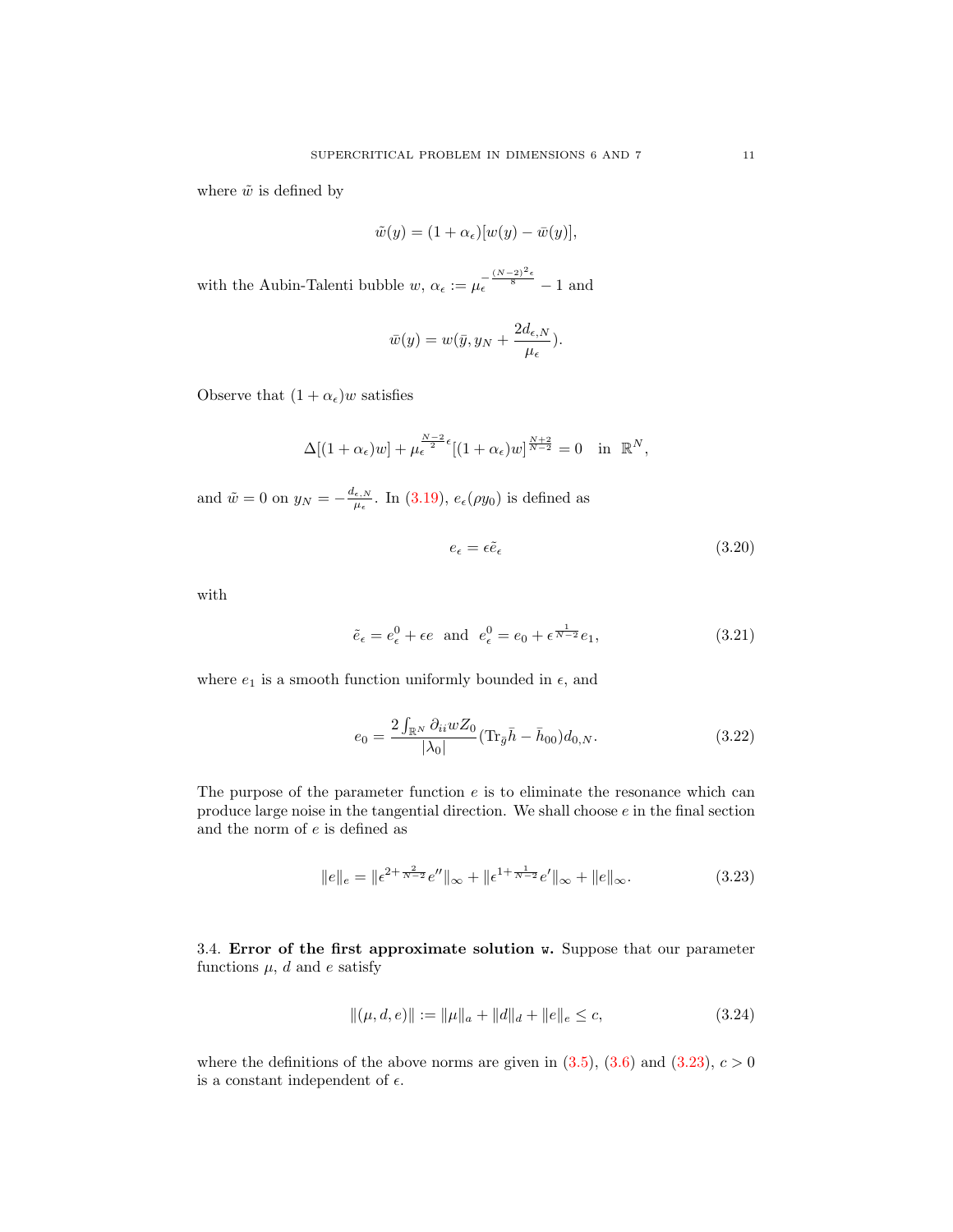By a similar computation as in [\[18,](#page-30-8) (5.33)], the expansion of the error  $S_{\epsilon}(\mathbf{w})$  for small  $\epsilon$  is given by

<span id="page-11-0"></span>
$$
S_{\epsilon}(\mathbf{w}) = -pw^{p-1}\bar{w} - \epsilon w^{p} \log w + \epsilon(-2\bar{h}_{ij}d_{\epsilon,N}^{0}\partial_{ij}w + |\lambda_{0}|e_{\epsilon}^{0}Z_{0})
$$
  
+  $\epsilon^{\frac{N-1}{N-2}}\mu_{\epsilon}^{0}(-2\bar{h}_{ij}y_{N}\partial_{ij}w + \text{Tr}_{\bar{g}}\bar{h}\partial_{N}w)$   
+  $\epsilon^{2}\left[(\rho^{2}a_{0}e^{\prime\prime} + |\lambda_{0}|e)Z_{0} - 2\bar{h}_{ij}d_{N}\partial_{ij}w$   
+  $\sum_{i,j}(d'_{i}d'_{j} - \frac{1}{3}R_{ijkl}d_{k}d_{l} + a_{Nk}^{ij}d_{k}d_{\epsilon,N}^{0} + 4\bar{h}_{0j}d_{i}d_{\epsilon,N}^{0})\partial_{ij}w + \Upsilon_{\epsilon}\right]$   
+  $\epsilon^{\frac{2N-3}{N-2}}\mu_{\epsilon}^{0}\left[-\sum_{j}\partial_{j}w \cdot d''_{j} + (-\sum_{i,j}\frac{1}{3}R_{ijkl}y_{k}d_{l}\partial_{ij}w + 2a_{Nk}^{ij}y_{k}d_{\epsilon,N}^{0}\partial_{ij}w)\right]$   
+  $(\frac{2}{3}R_{ijik} + R_{0j0k})d_{k}\partial_{j}w + 4\bar{h}_{0j}d'_{ij}y_{N}\partial_{ij}w\right]$   
+  $\epsilon^{\frac{3N-5}{N-2}}\left[-\mu_{\epsilon}^{0}\partial_{N}w \cdot d''_{N} - \frac{1}{3}\mu_{\epsilon}^{0}R_{ijkl}y_{k}d_{l}\partial_{ij}w + \mu\left(\frac{2}{3}R_{ijik} + R_{0j0k}\right)d_{k}\partial_{j}w\right]$   
+  $(\mu_{\epsilon}^{0}d_{N} + \mu d_{\epsilon,N}^{0})(2a_{Nk}^{ij}y_{k}\partial_{ij}w + b_{N}^{j}\partial_{j}w - \text{Tr}_{\bar{g}}\bar{h}\partial_{N}w)$   
+  $(\mu_{\epsilon}^{0}e + \mu e_{\epsilon}^{0})(-2\bar{h}_{ij}y_{N}\partial_{ij}z_{0} + \text{Tr}_{\bar{g}}\bar{h}\partial_{N}z$ 

where

$$
\Upsilon_\epsilon=\Upsilon_0+\epsilon^{\frac{1}{N-2}}\Upsilon^1_\epsilon
$$

with

$$
\Upsilon_0 = -2\bar{h}_{ij}d_{0,N}e_0\partial_{ij}Z_0 + p(p-1)e_0^2w^{p-2}Z_0^2 + pe_0w^{p-1}\log wZ_0,
$$
  
and  $\Upsilon_{\epsilon}^1$  is a smooth function of the form

$$
f_1(\rho y_0) f_2(\mu, d, e) f_3(y).
$$

In the above expression,  $f_1$  is smooth and uniformly bounded in  $\epsilon$ ,  $f_2$  is smooth and uniformly bounded in  $\epsilon$  and  $f_3$  is smooth with

$$
\sup_{\mathcal{D}} \langle y \rangle^{N-2} |f_3(y)| < +\infty.
$$

Note that  $f_2$  depends linearly on  $\mu''$ , d'' and e''. We refer the reader to [\[18,](#page-30-8) Appendix] for the detailed computations of [\(3.25\)](#page-11-0).

From  $(3.25)$ , we can write

<span id="page-11-1"></span>
$$
S_{\epsilon}(\mathbf{w}) = \epsilon S_0 + \epsilon^2 (\rho^2 a_0 e'' + |\lambda_0| e) \chi_{\epsilon} Z_0 + \epsilon^2 S_1,
$$
\n(3.26)

where

$$
\epsilon S_0(\rho y_0) := -p w^{p-1} \bar{w} - \epsilon w^p \log w + \epsilon (-2 \bar{h}_{ij} d_{\epsilon,N}^0 \partial_{ij} w + |\lambda_0| e_{\epsilon}^0 Z_0)
$$
  
+ 
$$
\epsilon^{\frac{N-1}{N-2}} \mu_{\epsilon}^0 (-2 \bar{h}_{ij} y_N \partial_{ij} w + \text{Tr}_{\bar{g}} \bar{h} \partial_N w),
$$

 $S_0$  is smooth and uniformly bounded in  $\epsilon$ , and  $S_1$  depends on  $\mu$ , d and e.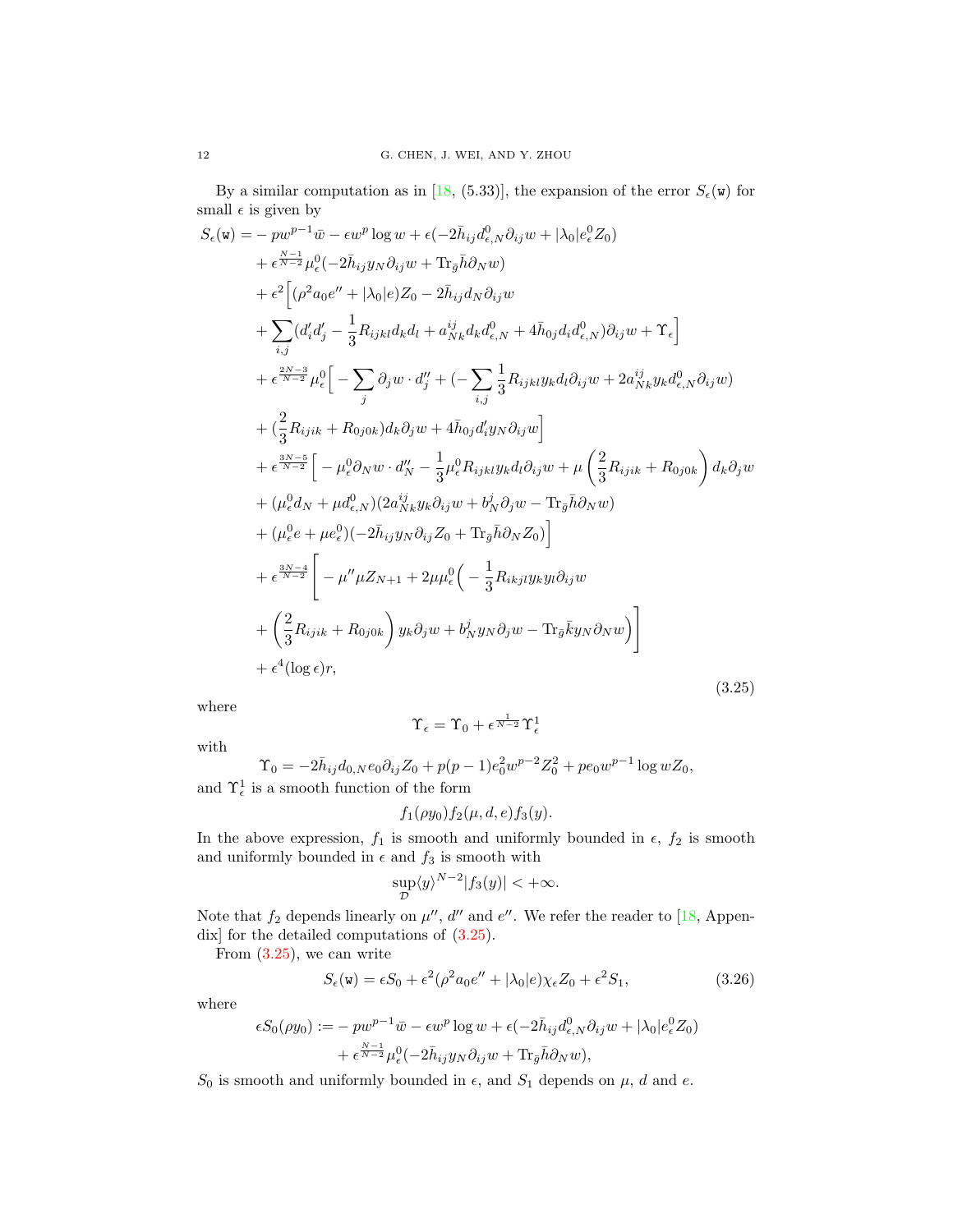<span id="page-12-1"></span>3.5. Correction of the approximate solution. Now we add an extra correction II to get rid of  $\epsilon S_0$  in [\(3.26\)](#page-11-1), namely, Π solves the following linear problem

$$
\begin{cases} a_0 \partial_0^2 \Pi + \Delta_y \Pi + \tilde{\mathcal{A}} \Pi + p w^{p-1} \Pi = -\epsilon S_0 + \sum_{i=0}^{N+1} \alpha_i Z_i \text{ in } \mathcal{D} \\ \Pi(y_0, y) = 0 \text{ on } \partial \mathcal{D}_{y_0} \text{ for all } y_0, \end{cases}
$$

where

$$
\mathcal{D}_{y_0} := \{ y \in \mathbb{R}^N : (y_0, y) \in \mathcal{D} \}
$$

with  $D$  defined in [\(3.9\)](#page-7-3). By choosing suitable parameters  $\mu$ , d and e at main order, namely  $\mu_{\epsilon}^0$ ,  $d_{\epsilon,N}^0$  and  $e_{\epsilon}^0$  (see [\(3.3\)](#page-7-6), [\(3.21\)](#page-10-1) and [\(3.22\)](#page-10-2) for their definitions), the orthogonality conditions

$$
\int_{\mathcal{D}_{y_0}} S_0 Z_i dy = 0, \text{ for all } y_0 \text{ and } i = 0, 1, \cdots, N+1,
$$

are achieved. The argument is the same as that of  $[18,$  Appendix]. We omit the details.

We only need to consider the leading term in  $\epsilon S_0$ 

$$
h_0 = -pw^{p-1}\bar{w} - \epsilon w^p \log w + \epsilon(-2\bar{h}_{ij}d^0_{\epsilon,N}\partial_{ij}w + |\lambda_0|e^0_{\epsilon}Z_0),
$$

since other terms are of sufficiently fast decay. Note that

$$
|w^p(y)| \lesssim \frac{1}{1+|y|^{N+2}},
$$
  

$$
|-2\bar{h}_{ij}d^0_{\epsilon,N}\partial_{ij}w+|\lambda_0|e^0_{\epsilon}Z_0| \lesssim \frac{1}{1+|y|^N},
$$

and

<span id="page-12-0"></span>
$$
|w^{p-1}\overline{w}|(y_0,y) \lesssim \frac{1}{1+|y|^4} \frac{1}{1+|\overline{y}|^{N-2} + (y_N + \epsilon^{-\frac{1}{N-2}})^{N-2}}.
$$

In order to apply the linear theory as in [\[18,](#page-30-8) Section 3], we can gain enough dacay in y by losing a little bit  $\epsilon$ . To be more precise, for fixed  $\vartheta > 0$  close to 0, it holds that

$$
|w^{p-1}\bar{w}| = |(w^{p-1}\bar{w}^{\vartheta})\bar{w}^{1-\vartheta}| \lesssim \frac{\epsilon^{1-\vartheta}}{1+|y|^{4+(N-2)\vartheta}},
$$

in D. We consider the problem

$$
\begin{cases}\na_0 \partial_0^2 \Pi + \Delta_y \Pi + \tilde{\mathcal{A}} \Pi + p w^{p-1} \Pi = -\epsilon S_0 + \sum_{i=0}^{N+1} \alpha_i Z_i \text{ in } \mathcal{D} \\
\Pi(y_0, y) = 0 \text{ on } \partial \mathcal{D}_{y_0} \text{ for all } y_0 \\
\int_{\mathcal{D}_{y_0}} \Pi(y_0, y) Z_i dy = 0, \text{ for all } y_0 \text{ and } i = 0, 1, \cdots, N+1.\n\end{cases}
$$
\n(3.27)

Since

$$
\|\partial_0(\frac{d_{\epsilon,N}}{\mu_{\epsilon}})\|_{\infty} \lesssim \rho \epsilon^{-\frac{1}{N-2}}(\epsilon \|\mu'\|_{\infty} + \epsilon \|d_N'\|_{\infty}) = o(1)
$$

and

$$
\rho^{-1} \|\partial_{00}(\frac{d_{\epsilon,N}}{\mu_{\epsilon}})\|_{\infty} \lesssim \rho \epsilon^{-\frac{1}{N-2}} (\epsilon \|\mu''\|_{\infty} + \epsilon \|d''_N\|_{\infty}) = o(1)
$$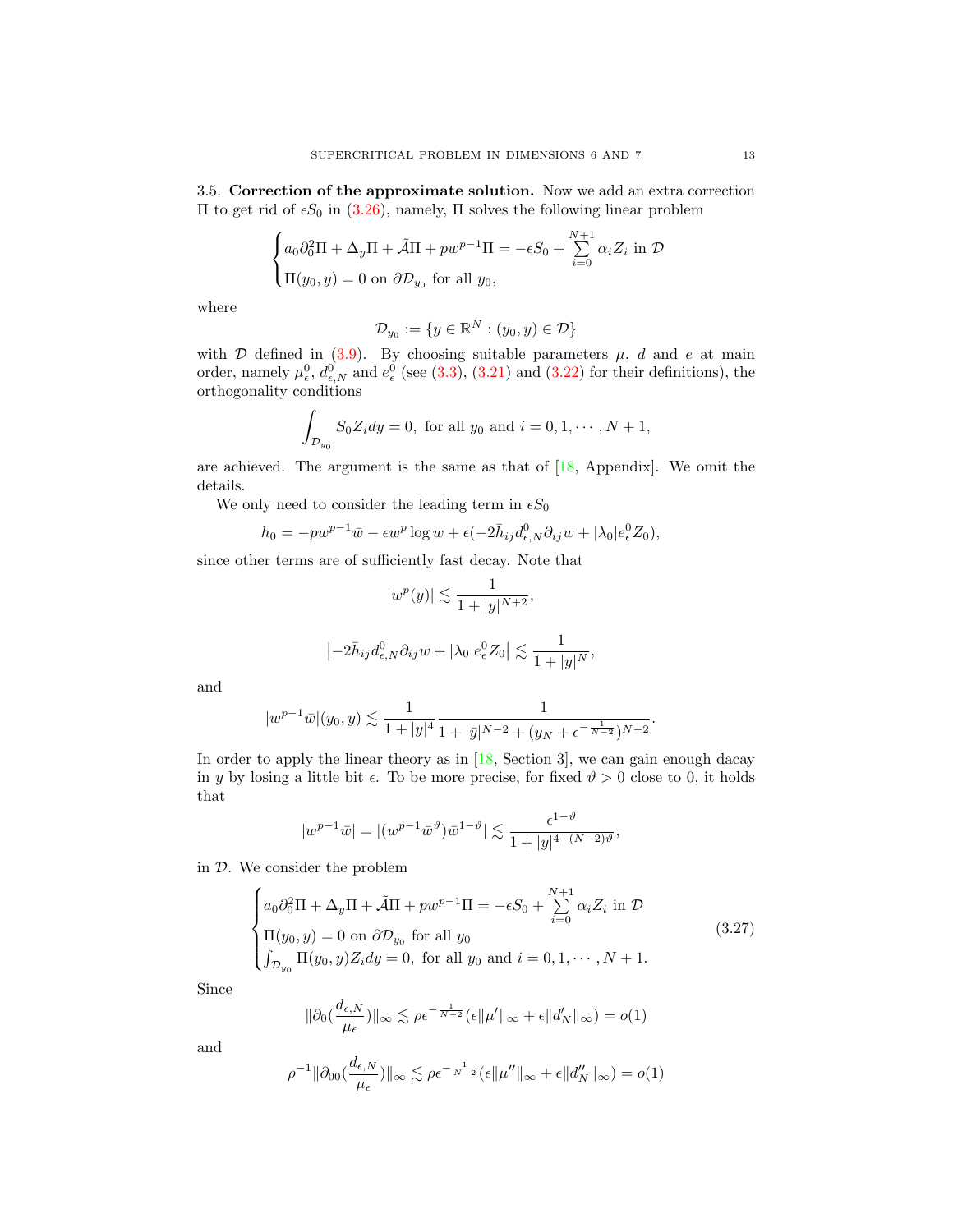as  $\epsilon \to 0^+$ , problem [\(3.27\)](#page-12-0) satisfies assumptions [\(5.3\)](#page-20-2) and [\(5.4\)](#page-20-3) in Proposition [5.1.](#page-20-1) Therefore, from Proposition [5.1,](#page-20-1) there exists a unique tuple  $(\alpha_i, \Pi)$  solving the elliptic problem  $(3.27)$ . Moreover, the solution  $\Pi$  satisfies

<span id="page-13-0"></span>
$$
|\Pi(y_0, y)| \lesssim \frac{\epsilon^{1-\vartheta}}{1+|y|^{2+(N-2)\vartheta}}, \quad \forall (y_0, y) \in \mathcal{D}, \tag{3.28}
$$

namely

$$
\|\Pi\|_{\sigma} \lesssim \epsilon^{1-\vartheta},
$$

where we have used the facts that  $0 < \sigma \leq N-4$  and  $N = 5, 6$ . Since  $\Pi$  only depends on  $\mu$  and  $d$ , by Lemma [3.1,](#page-8-0) we can estimate

$$
\|\Pi_{\mu_1,d_1} - \Pi_{\mu_2,d_2}\|_{\sigma} \leq c\epsilon^{2-\vartheta} \|(\mu_1 - \mu_2, d_1 - d_2)\|.
$$

Moreover, using similar computations as in  $[18, (5.47)]$ , we have

<span id="page-13-3"></span>
$$
\sup |\alpha_i| \le o(1)\epsilon^3. \tag{3.29}
$$

Let  $\psi = \partial_0 \Pi$ . Then by differentiating the equation [\(3.27\)](#page-12-0) with respect to  $y_0$ , we have

$$
\begin{cases} a_0 \partial_0^2 \psi + \Delta_y \psi + \tilde{\mathcal{A}} \psi + p w^{p-1} \psi + \rho a_0' \partial_0 \psi = h \text{ in } \mathcal{D} \\ \int_{\mathcal{D}_{y_0}} \psi(y_0, y) Z_i dy = 0 \text{ for all } y_0 \text{ and } i = 0, 1, \cdots, N+1 \\ \psi(y_0, \bar{y}, y_N) - \partial_0 \left( \frac{d_{\epsilon N}}{\mu_{\epsilon}} \right) \partial_N \Pi(y_0, \bar{y}, y_N) = 0 \text{ on } \partial \mathcal{D}_{y_0} \text{ for all } y_0, \end{cases}
$$

where  $h = -\epsilon \rho \partial_0 S_0 - (\partial_0 \tilde{\mathcal{A}}) \Pi + \sum_{k=1}^{N+1}$  $\sum_{i=0} \partial_0 \alpha_i Z_i$ . Then by a similar argument as above, we find that

$$
\|\psi\|_{\sigma} \lesssim \rho \epsilon^{1-\vartheta}.
$$

Therefore, with the correction  $\Pi$  which eliminates the term  $\epsilon S_0$  in [\(3.26\)](#page-11-1), the new error for our new approximate solution

$$
\mathtt{W}=\mathtt{w}+\Pi
$$

is the following

<span id="page-13-1"></span>
$$
S_{\epsilon}(\mathbf{W}) = \epsilon^2 S_1 + \epsilon^2 (\rho^2 a_0 e'' + |\lambda_0| e) \chi_{\epsilon} Z_0 + N_1(\Pi) + \sum_{i=0}^{N+1} \alpha_i Z_i,
$$
 (3.30)

where

$$
I_{1}(\Pi) = \mu_{\epsilon}^{-\frac{N-2}{2}\epsilon}[(\mathbf{w} + \Pi)^{p-\epsilon} - \mathbf{w}^{p-\epsilon}] - pw^{p-1}\Pi.
$$
 (3.31)

The dependence of  $S_1$  on the parameter function  $\mu$ , d and e is given by

$$
||S_1(\mu_1, d_1, e_1) - S_1(\mu_2, d_2, e_2)||_{2+\sigma} \leq c||(\mu_1 - \mu_2, d_1 - d_2, e_1 - e_2)||.
$$

Further, by [\(3.28\)](#page-13-0), we know that  $w \gtrsim |\Pi|$  gives

<span id="page-13-2"></span> $N$ 

$$
|y| \lesssim \epsilon^{\frac{\vartheta - 1}{N - 4 - (N - 2)\vartheta}}
$$

and vice versa. By the definition [\(1.8\)](#page-3-2) and  $R = R(\epsilon) = \epsilon^{-\theta_*}$  with  $\theta_*$  given in [\(7.13\)](#page-26-0), we see that

$$
R \ll \epsilon^{\frac{\vartheta - 1}{N - 4 - (N - 2)\vartheta}},
$$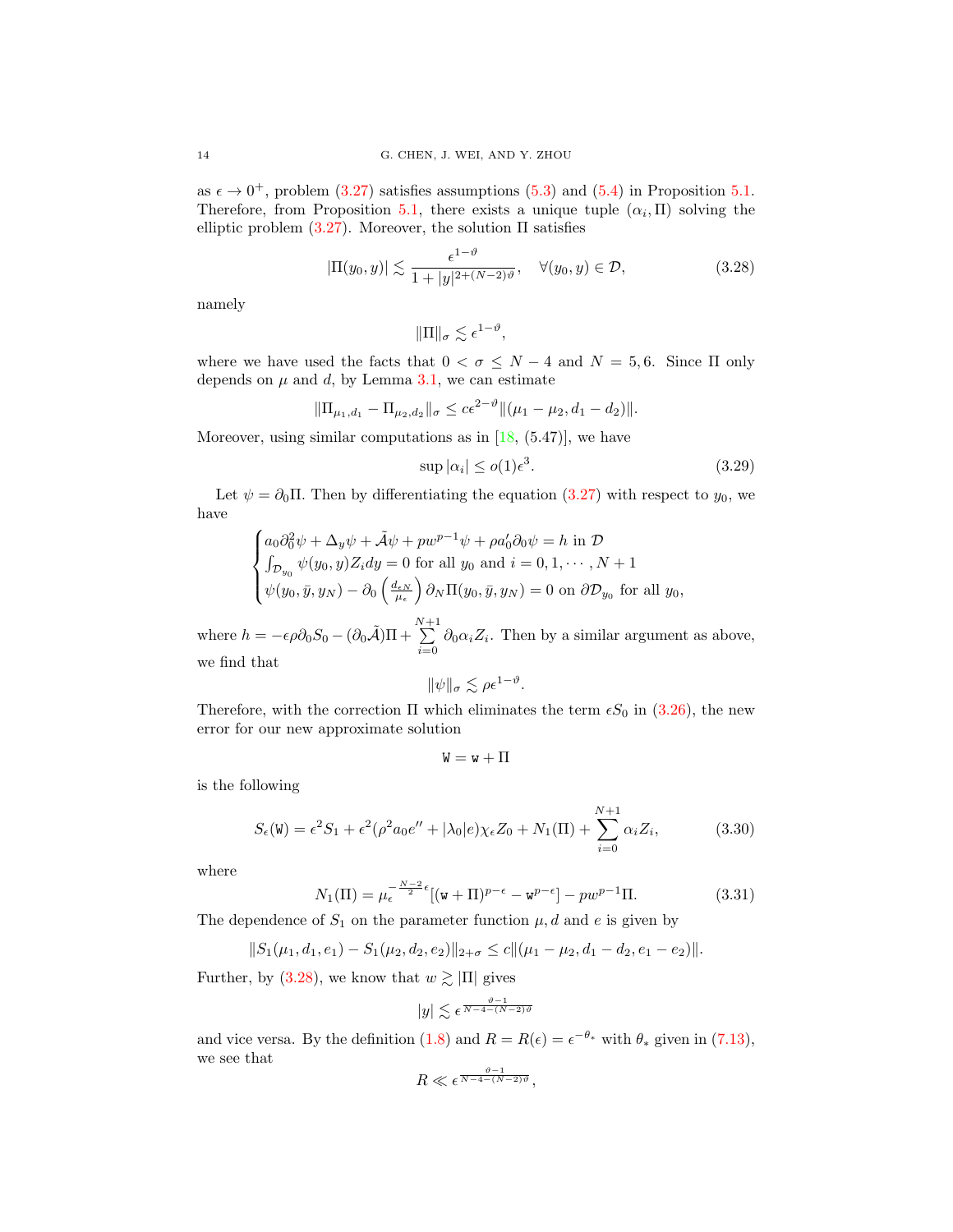where we have used  $\vartheta \approx 0$ . Thus by a direct Taylor expansion,  $||N_1(\Pi)||_{2+\sigma}$  can be estimated as follows

<span id="page-14-1"></span>
$$
||N_1(\Pi)||_{2+\sigma} = \sup_{\mathbb{S}_\rho \times D_R} \langle y \rangle^{2+\sigma} |N_1(\Pi)| \lesssim \sup_{\substack{y \mid \leq \epsilon \ \overline{N-4-(N-2)\vartheta}}} \langle y \rangle^{2+\sigma} w^{p-2} \Pi^2
$$
  

$$
= \sup_{\substack{y \mid \leq \epsilon \ \overline{N-4-(N-2)\vartheta}}} \langle y \rangle^{2+\sigma} \langle y \rangle^{N-6} \langle y \rangle^{-4-2(N-2)\vartheta} \epsilon^{2(1-\vartheta)} \qquad (3.32)
$$
  

$$
\lesssim \epsilon^{2(1-\vartheta)}.
$$

This finishes the construction of the approximate solution W and the estimate of the new error  $S_{\epsilon}(\mathbf{W})$ .

## 4. The inner-outer gluing procedure

<span id="page-14-0"></span>In this section, we shall apply the inner-outer gluing scheme to find a true solution based on the approximate solution W we built in Section [3.](#page-6-0)

Letting  $u(z) = \rho^{-\frac{N-2}{2}}v(\frac{z}{\rho})$ , equation [\(1.4\)](#page-1-0) becomes

$$
\begin{cases} \Delta v + \rho^{\frac{(N-2)\epsilon}{2}} v^{p-\epsilon} = 0, & \text{in } \Omega_{\rho} \\ v > 0, & \text{in } \Omega_{\rho} \\ v = 0, & \text{on } \partial\Omega_{\rho} \end{cases}
$$

where  $p = \frac{N+2}{N-2}$  and  $\Omega_{\rho} = \frac{1}{\rho} \Omega$ . With a slight abuse of notation, we replace v by u, namely,

$$
\begin{cases} \Delta u+\rho^{\frac{(N-2)\epsilon}{2}}u^{p-\epsilon}=0, &\text{ in } \Omega_\rho\\ u>0, &\text{ in } \Omega_\rho\\ u=0, &\text{ on } \partial \Omega_\rho \end{cases}
$$

In this problem, we have local coordinates near the geodesic  $\Gamma$  and the corresponding Laplace-Beltrami operator encodes the geometric information of the geodesic Γ, while in the region far away from the geodesic Γ, we use the usual Euclidean coordinates. Therefore, after introducing some suitable cut-off functions, it is natural to decompose the full problem into the inner and outer parts in which the inner-outer gluing procedure can be carried out.

4.1. The global approximate solution. In a small neighborhood of the geodesic Γ, we denote

$$
f(z) = \tilde{\mu}_{\epsilon}^{-\frac{N-2}{2}}(\rho y_0) \tilde{f}(y_0, y), \text{ where } z = \frac{1}{\rho} G(\rho y_0, \rho \tilde{\mu}_{\epsilon}(\rho y_0) y + \epsilon \tilde{d}_{\epsilon}(\rho y_0)),
$$

or equivalently,

$$
\tilde{f}(y_0, y) = \tilde{\mu}_{\epsilon}^{\frac{N-2}{2}}(\rho y_0) f(z),
$$

where  $z \in \mathbb{R}^{N+1}$  is the original variable in  $\Omega_{\rho}$ . Near the geodesic, the approximate solution we construct in previous section W now becomes  $\tilde{\mathbf{w}}$  in this setting. Indeed, recall that after the change of variables  $(3.1)$ , we have

$$
\mathcal{A}v + \mu_{\epsilon}^{\frac{(N-2)\epsilon}{2}}v^{p-\epsilon} = 0.
$$

Observe that  $\tilde{\mathbf{w}}$  is only defined locally on a small neighborhood near the geodesic. In order to get a global approximate solution, we first introduce some cut-off functions. Let  $\delta > 0$  be a fixed number with  $4\delta < \hat{\delta}$ , where  $\hat{\delta}$  is chosen in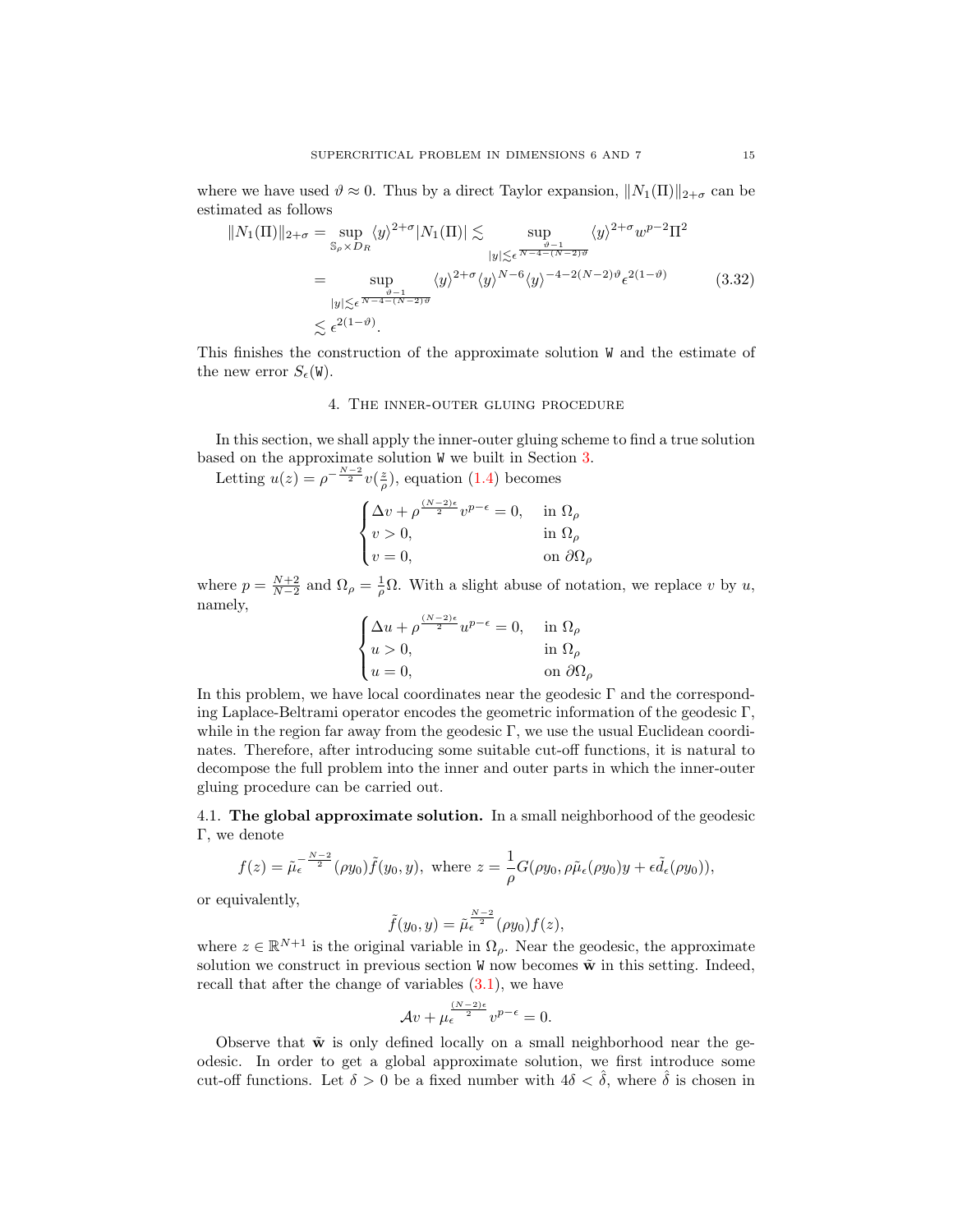[\(3.17\)](#page-9-3). Consider a standard cut-off function  $\zeta_\delta(s)$  with  $\zeta_\delta(s) = 1$  for  $0 < s < \delta$  and  $\zeta_{\delta}(s) = 0$  for  $s > 2\delta$ . We define

$$
\zeta_{\delta}^{\epsilon}(y_0, y) = \zeta_{\delta}(|G(\rho y_0, \tilde{\mu}_{\epsilon}(\rho y_0)\rho y + \epsilon \tilde{d}_{\epsilon}(\rho y_0))|),
$$

and

$$
\eta_{\delta,2R}^{\epsilon}(z) = \zeta_{\delta}^{\epsilon}(y_0, y/R(\epsilon)),
$$

where

<span id="page-15-5"></span>
$$
R(\epsilon) = \epsilon^{-\theta_*} \text{ with } 0 < \theta_* < 1 \tag{4.1}
$$

which we will specify later. For simplicity, we write  $R(\epsilon)$  as R in the sequel. By a zero extension of W far away from  $\frac{1}{\rho}\Gamma$ , it is natural to choose our first global approximate solution as

$$
\mathbf{w}(z) = \eta_{\delta,2R}^{\epsilon}(z)\tilde{\mathbf{w}}(z).
$$

We look for a solution  $u = \mathbf{w} + \Phi$  where  $\Phi = \eta_{2\delta, 2R}\phi + \psi$  and  $\phi$  is such that  $\tilde{\phi}$  is in principle defined only in  $D$ . Here  $D$  is defined in [\(3.9\)](#page-7-3). Then  $\Phi$  satisfies

<span id="page-15-0"></span>
$$
\begin{cases} \Delta \Phi + p \mathbf{w}^{p-1} \Phi + N(\Phi) + E = 0, & \text{in } \Omega_{\rho} \\ \Phi = 0, & \text{on } \partial \Omega_{\rho} \end{cases}
$$
 (4.2)

where

<span id="page-15-4"></span>
$$
N(\Phi) = \rho^{\frac{(N-2)\epsilon}{2}} (\mathbf{w} + \Phi)^{p-\epsilon} - \mathbf{w}^{p-\epsilon} - p\mathbf{w}^{p-1} \Phi \text{ and } E = \Delta \mathbf{w} + \mathbf{w}^{p-\epsilon}.
$$
 (4.3)

Recall that near the stretched geodesic  $\Gamma_{\rho} = \frac{1}{\rho} \Gamma$ , the error is

$$
S_{\epsilon}(\tilde{\mathbf{w}}) = A\tilde{\mathbf{w}} + \mu_{\epsilon}^{\frac{(N-2)\epsilon}{2}} \tilde{\mathbf{w}}^{p-\epsilon}.
$$

Then near  $\Gamma_{\rho}$ ,  $S_{\epsilon}(\tilde{u}) = 0$  implies that the equation for  $\tilde{\Phi}$  is

$$
\mathcal{A}\tilde{\Phi} + p\tilde{\mathbf{w}}^{p-1}\tilde{\Phi} + \mathbf{N}(\tilde{\Phi}) + S_{\epsilon}(\tilde{\mathbf{w}}) = 0,
$$

where

$$
\mathbf{N}(\tilde{\Phi}) = \mu_{\epsilon}^{\frac{(N-2)\epsilon}{2}} (\tilde{\mathbf{w}} + \tilde{\Phi})^{p-\epsilon} - \mu_{\epsilon}^{\frac{(N-2)\epsilon}{2}} \tilde{\mathbf{w}}^{p-\epsilon} - p\tilde{\mathbf{w}}^{p-1} \tilde{\Phi}.
$$

4.2. Inner and outer problems. It is direct to see that  $\Phi = \eta_{2\delta, 2R}\phi + \psi$  solves [\(4.2\)](#page-15-0) if the tuple  $(\tilde{\phi}, \psi)$  solves the following two coupled equations

 $\bullet$   ${\tilde{\phi}}$  solves the so-called inner problem

<span id="page-15-2"></span>
$$
\begin{cases} \mathcal{A}\tilde{\phi} + p\tilde{\mathbf{w}}^{p-1}\tilde{\phi} = -\mathbb{N}(\zeta_{2\delta}^{\epsilon}\tilde{\phi} + \tilde{\psi}) - S_{\epsilon}(\tilde{\mathbf{w}}) - p\tilde{\mathbf{w}}^{p-1}\tilde{\psi}, & \text{in } \mathbb{S}_{\rho} \times D_R \\ \tilde{\phi} = 0, & \text{on } \partial(\mathbb{S}_{\rho} \times D_R) \end{cases} (4.4)
$$

 $\bullet \hspace{0.1cm} \psi$  solves the so-called  $\textbf{outer}$  problem

<span id="page-15-1"></span>
$$
\begin{cases} \Delta \psi = -(1 - \eta_{\delta, 2R}^{\epsilon}) p \mathbf{w}^{p-1} \psi & -2 \nabla \phi \cdot \nabla \eta_{\delta, 2R}^{\epsilon} - \phi \Delta \eta_{\delta, 2R}^{\epsilon} \\ \psi = 0, & \text{on } \partial \Omega_{\rho} \end{cases} \tag{4.5}
$$
  
(4.5)

Define the following norm

<span id="page-15-3"></span>
$$
\|\phi\|_{*} := \sup_{\mathbb{S}_{\rho} \times D_{R}} R^{\sigma - \tau} \langle y \rangle^{\tau} |\phi(y_{0}, y)| \tag{4.6}
$$

with  $0 < \sigma \le N - 4$  and  $2 < \tau < N - 2$ .

We will first solve the outer problem [\(4.5\)](#page-15-1) for given  $\phi$  with sufficiently small  $\|\cdot\|_{*}$ norm. After we get the outer solution  $\psi(\phi)$ , the inner problem [\(4.4\)](#page-15-2) is reduced to a nonlinear nonlocal problem. In order to solve the reduced inner problem, we shall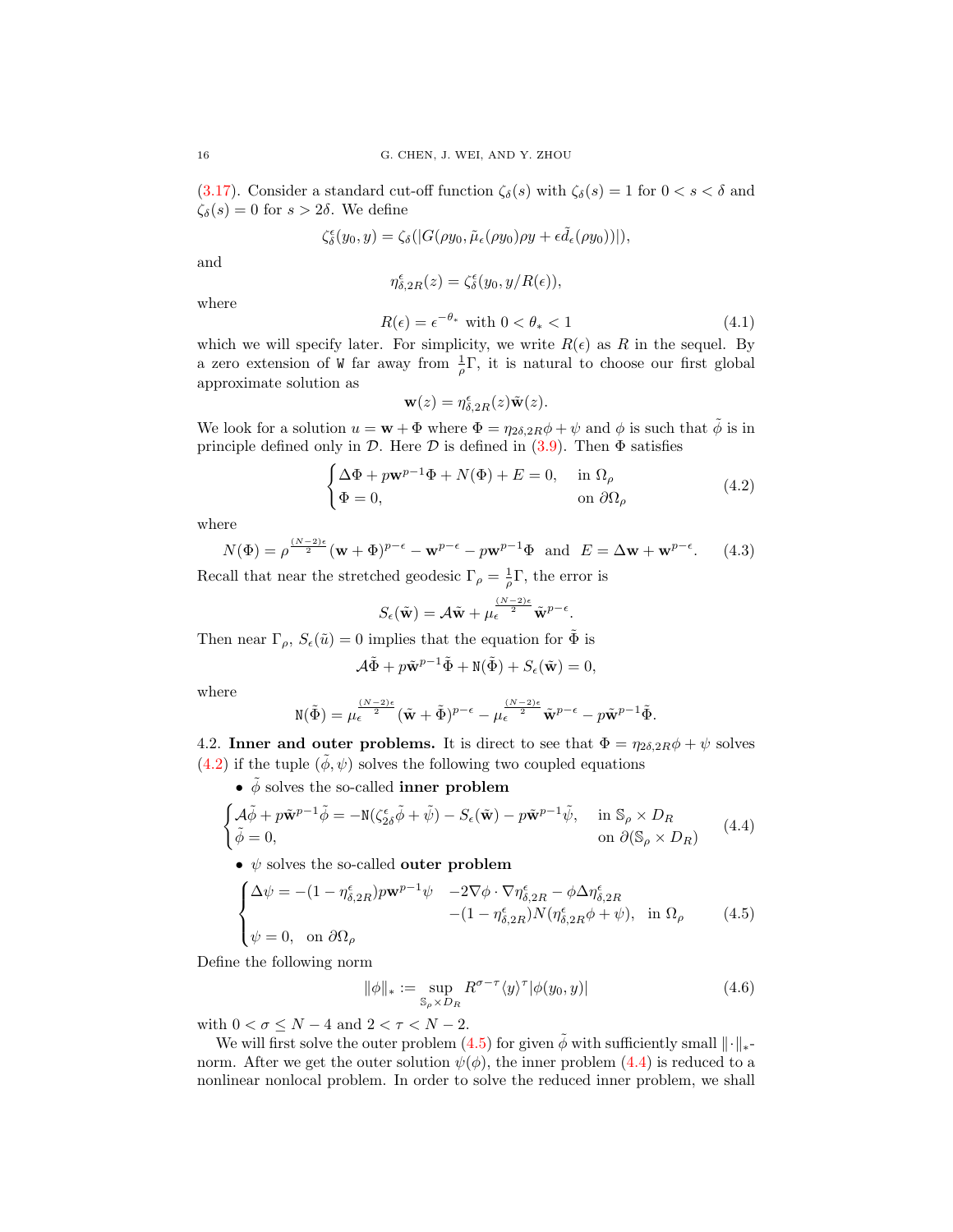develop a linear theory for the solvability of the associated model problem of the projected inner problem. Then by applying the linear theory and the Contraction Mapping Theorem, we solve the projected inner problem. Finally, we shall adjust our parameter functions  $\mu$ , d and e such that the reduced system  $c_j(\rho y_0) = 0$  is satisfied for all  $y_0$  and  $j = 0, 1, \dots, N + 1$ .

4.3. Solving the outer problem. Recall the definition of  $\|\cdot\|_*$  in [\(4.6\)](#page-15-3). Given  $\phi$ such that  $\|\tilde{\phi}\|_{*} \lesssim \epsilon^{2(1-\vartheta)}$  in D, we solve the outer problem [\(4.5\)](#page-15-1) first. **Case 1.** Assume that  $\Omega$  is bounded. Then the following simple problem

$$
\begin{cases}\n-\Delta \psi = h_1, & \text{in } \Omega_\rho \\
\psi = 0, & \text{on } \partial \Omega_\rho\n\end{cases}
$$

has a unique solution  $\psi = (-\Delta)^{-1} h_1$  for  $h_1 \in L^{\infty}(\Omega_{\rho})$ . Further, we have

$$
\|\psi\|_{\infty} \lesssim \|h_1\|_{\infty}.
$$

Now we consider each term on the right hand side of the first equation of  $(4.5)$ . Due to the effect of cut-off functions, we obtain from [\(4.6\)](#page-15-3) that

$$
\|\tilde\phi\|_{L^\infty(R<|y|<2R)}\sim R^{-\sigma}\|\tilde\phi\|_*
$$

and

<span id="page-16-0"></span>
$$
\|\phi\Delta\eta_{\delta,2R}^{\epsilon}\|_{\infty} \lesssim \frac{1}{R^2} \|\tilde{\phi}\|_{L^{\infty}(R<|y|<2R)} \lesssim \frac{1}{R^{2+\sigma}} \|\tilde{\phi}\|_{*}.
$$
 (4.7)

Similarly, we have

$$
\|\nabla \phi \cdot \nabla \eta_{\delta,2R}^{\epsilon}\|_{\infty} \lesssim \frac{1}{R^{2+\sigma}} \|\tilde{\phi}\|_{*}.
$$
 (4.8)

According to decay of  $\phi$ , we assume  $\|\psi\|_{\infty} \leq \Lambda R^{-\sigma} \|\tilde{\phi}\|_{*}$  with  $\Lambda$  fixed sufficiently large and set

 $M(\psi) := (1 - \eta_{\delta, 2R}^{\epsilon}) N(\eta_{\delta, 2R}^{\epsilon} \phi + \psi),$ 

where  $N(\eta_{\delta,2R}^{\epsilon}\phi+\psi)$  is defined in [\(4.3\)](#page-15-4). Then for  $\epsilon$  small, we have

<span id="page-16-2"></span>
$$
||M(\psi)||_{\infty} \lesssim (1 + \Lambda^p) \frac{1}{R^{\frac{(N+2)\sigma}{N-2}}} ||\phi||_*^p. \tag{4.9}
$$

Moreover,

<span id="page-16-3"></span>
$$
\|(1 - \eta_{\delta, 2R}^{\epsilon}) p \mathbf{w}^{p-1} \psi\|_{\infty} \lesssim \frac{1}{R^4} \|\psi\|_{\infty}.
$$
\n(4.10)

By the Contraction Mapping Theorem, for R sufficiently large (by  $(4.1)$ ) this is possible as  $\epsilon$  is small enough), the fixed point problem

<span id="page-16-1"></span>
$$
\psi = \mathcal{T}(\psi)
$$
  
 :=  $(-\Delta)^{-1} \left( M(\psi) + (1 - \eta_{\delta, 2R}^{\epsilon}) p \mathbf{w}^{p-1} \psi + \phi \Delta \eta_{\delta, 2R}^{\epsilon} + 2 \nabla \phi \cdot \nabla \eta_{\delta, 2R}^{\epsilon} \right)$  (4.11)

has a unique solution  $\psi = \psi(\phi)$  in the function space  $\mathcal{N} = \{\psi : ||\psi||_{\infty} \leq \Lambda R^{-\sigma} ||\tilde{\phi}||_*\}$ provided  $\|\tilde{\phi}\|_{*} \lesssim \epsilon^{2(1-\vartheta)}$ . Indeed, from [\(4.7\)](#page-16-0)-[\(4.11\)](#page-16-1) we have that

<span id="page-16-4"></span>
$$
\|\mathcal{T}(\psi)\|_{\infty} \lesssim R^{-\sigma} \|\phi\|_{*} \quad \text{for } N = 5, 6,
$$
\n(4.12)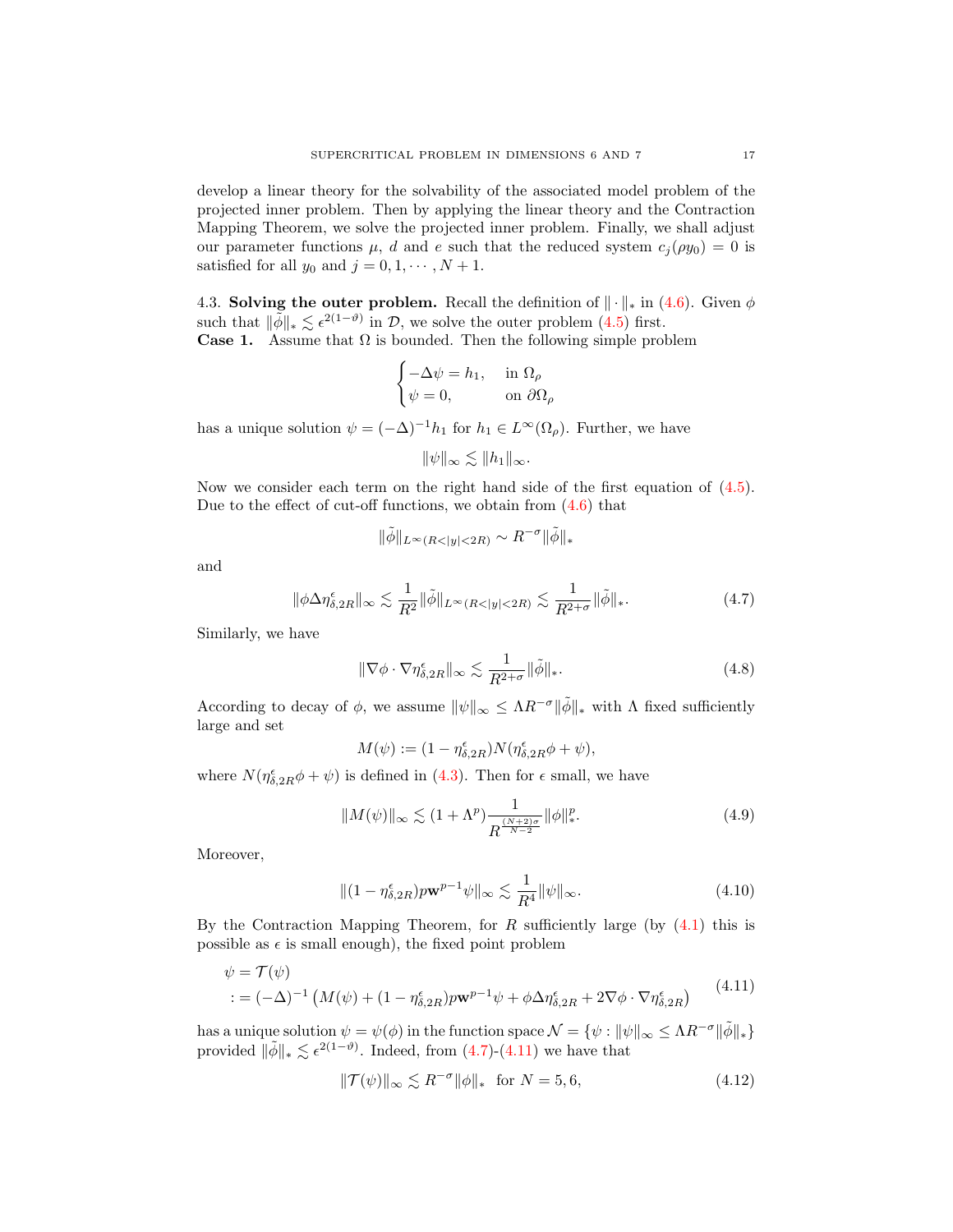where we have used the assumptions  $\|\phi\|_{*} \lesssim \epsilon^{2(1-\vartheta)}$ , R is sufficiently large and  $\epsilon$ is small. Therefore, the mapping  $\mathcal{T}(\psi)$  maps  $\mathcal N$  to itself. On the other hand, from [\(4.9\)](#page-16-2), we see that for  $\psi^{(1)}, \psi^{(2)} \in \mathcal{N}$ 

<span id="page-17-0"></span>
$$
||M(\psi^{(1)}) - M(\psi^{(2)})||_{\infty} \lesssim \left( ||\tilde{\phi}||_{L^{\infty}(R<|y|<2R)} + \Lambda \frac{1}{R^{\sigma}} ||\tilde{\phi}||_{*} \right)^{p-1} ||\psi^{(1)} - \psi^{(2)}||_{\infty}
$$
  

$$
\lesssim (1+\Lambda)^{\frac{4}{N-2}} \frac{1}{R^{\frac{4\sigma}{N-2}}} ||\tilde{\phi}||_{*}^{\frac{4}{N-2}} ||\psi^{(1)} - \psi^{(2)}||_{\infty}.
$$
 (4.13)

Therefore, from  $(4.10)$  and  $(4.13)$  we have

$$
\|\mathcal{T}(\psi^{(1)})-\mathcal{T}(\psi^{(2)})\|_\infty\lesssim \left[(1+\Lambda)^{\frac{4}{N-2}}\frac{1}{R^{\frac{4\sigma}{N-2}}}\|\tilde{\phi}\|_*^{\frac{4}{N-2}}+\frac{1}{R^4}\right]\|\psi^{(1)}-\psi^{(2)}\|_\infty,
$$

which implies  $\mathcal T$  is a contraction mapping in the space  $\mathcal N$  for  $\epsilon$  sufficiently small and R sufficiently large. Thus, the Contraction Mapping Theorem implies the existence of such  $\psi \in \mathcal{N}$ .

Moreover, from [\(4.11\)](#page-16-1) and [\(4.12\)](#page-16-4), the Lipschitz dependence of  $\psi$  on  $\phi$  is given by

$$
\|\psi(\phi_1) - \psi(\phi_2)\|_{\infty} \lesssim R^{-\sigma} \|\phi_1 - \phi_2\|_{*} \text{ for } N = 5, 6.
$$

**Case 2.** Next we consider the unbounded case and let  $\Omega = \mathbb{R}^{N+1} \setminus \Upsilon$  with  $\Upsilon$ bounded.

Observe that the coupling term  $-2\nabla\phi \cdot \nabla\eta_{\delta,2R}^{\epsilon} - \phi \Delta\eta_{\delta,2R}^{\epsilon}$  in the outer problem [\(4.5\)](#page-15-1) is supported in  $\mathbb{S}_{\rho} \times (D_R \backslash D_{R/2})$ , where

$$
D_R \backslash D_{R/2} = \{ y \in \mathbb{R}^N : R < |y| < 2R \}.
$$

So we decompose the outer problem into the following two equations

<span id="page-17-1"></span>
$$
\begin{cases} \Delta \psi_1 = -2 \nabla \phi \cdot \nabla \eta_{\delta, 2R}^{\epsilon} - \phi \Delta \eta_{\delta, 2R}^{\epsilon}, & \text{in } \mathbb{S}_{\rho} \times (D_R \backslash D_{R/2}) \\ \psi_1 = 0, & \text{on } \partial \mathbb{S}_{\rho} \times (D_R \backslash D_{R/2}) \end{cases}
$$
(4.14)

and

.

<span id="page-17-2"></span>
$$
\begin{cases} \Delta \psi_2 = -(1 - \eta_{\delta, 2R}^{\epsilon}) p \mathbf{w}^{p-1} \psi_2 - (1 - \eta_{\delta, 2R}^{\epsilon}) N (\eta_{\delta, 2R}^{\epsilon} \phi + \psi), & \text{in } \Omega_\rho \\ \psi_2 = 0, & \text{on } \partial \Omega_\rho. \end{cases} \tag{4.15}
$$

For equation  $(4.14)$ , by a same argument as in the **Case** 1, we obtain that there exists solution  $\psi_1 \in \mathcal{N}$ , namely,

$$
\|\psi_1\|_{\infty} \lesssim R^{-\sigma} \|\tilde{\phi}\|_{*} \tag{4.16}
$$

We pull back the equation [\(4.15\)](#page-17-2) for  $\psi_2$  from  $\Omega_\rho$  to  $\Omega$ . Define  $\hat{f}(z) = f(\frac{z}{\rho})$ . Then the equation  $(4.15)$  becomes

$$
\begin{cases} \Delta \hat{\psi}_2 = -\rho^{-2} (1 - \hat{\eta}_{\delta, 2R}^{\epsilon}) p \hat{\mathbf{w}}^{p-1} \hat{\psi}_2 - \rho^{-2} (1 - \hat{\eta}_{\delta, 2R}^{\epsilon}) (\hat{\eta}_{\delta, 2R}^{\epsilon} \hat{\phi} + \hat{\psi})^p \text{ in } \Omega\\ \hat{\psi}_2 = 0 \text{ on } \partial \Omega \end{cases}
$$

namely,

<span id="page-17-3"></span>
$$
\begin{cases}\n\Delta \hat{\psi}_2 = -\frac{O(\rho^2)(1-\chi)\hat{\psi}_2}{\rho^4 + |z|^4} - \rho^{-2}(1-\chi) \left( O(R^{-\sigma}) \|\tilde{\phi}\|_{*} \chi + \hat{\psi} \right)^p \text{ in } \Omega, \\
\hat{\psi}_2 = 0 \text{ on } \partial\Omega\n\end{cases} (4.17)
$$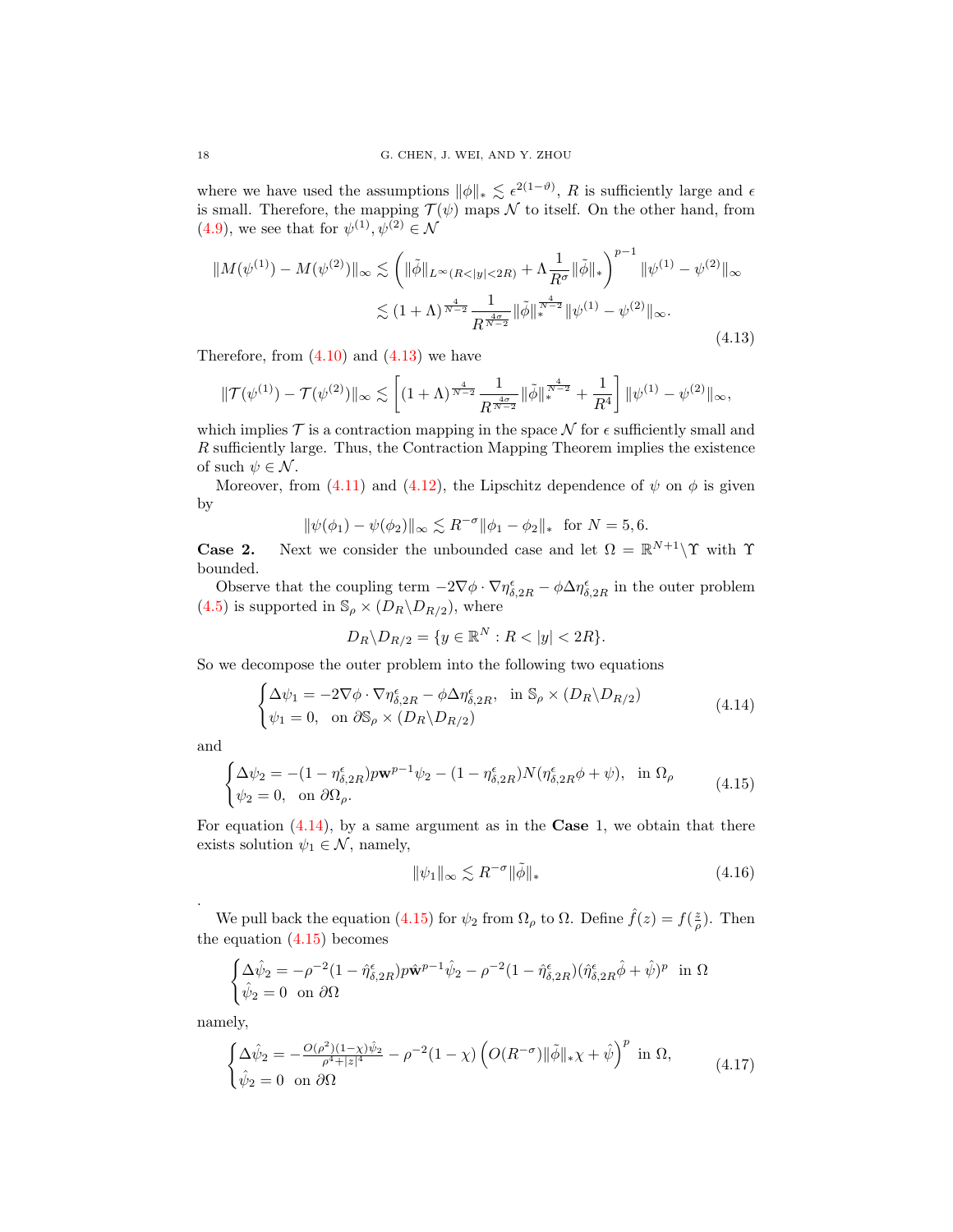where  $\chi$  is a smooth function with compact support. In the exterior domain, after a perform of Kelvin transform with respect to a given point  $q$  in the interior  $\mathring{\Upsilon} \subset \mathbb{R}^{\bar{N}+1} = \mathbb{R}^n$ 

$$
K\hat{\psi}_2(x) = |x - q|^{2 - (N+1)}\hat{\psi}_2(z)
$$
 with  $z = \frac{x - q}{|x - q|^2} \in \Omega$  and  $q \in \mathring{\Upsilon}$ ,

we see that the equation [\(4.17\)](#page-17-3) becomes the following equation in the bounded domain  $K(\Omega)$ 

<span id="page-18-0"></span>
$$
\begin{cases}\n\Delta(K\hat{\psi}_2(x)) = -\frac{O(\rho^2)(1-\chi_1)}{1+|x-q|^4} K \hat{\psi}_2(x) - \frac{1}{\rho^2 |x-q|^{N+3}} \Big[ O(R^{-\sigma}) \|\tilde{\phi}\|_{*} \chi_3 \\
+ |x-q|^{N-1} K \hat{\psi}_1(x) - \chi_4 \Big]^p, & \text{in } K(\Omega) \\
K\hat{\psi}_2(x) = 0, & \text{on } \partial K(\Omega)\n\end{cases}
$$
\n(4.18)

which has a solution  $K\hat{\psi}_2 = (-\Delta)^{-1}h_2$  with

$$
||K\hat{\psi}_2(x)||_{\infty} \lesssim ||h_2(x)||_{\infty} < +\infty, \ x \in K(\Omega),
$$

namely

$$
\left\| |z|^{N-1} \hat{\psi}_2 \left( z \right) \right\|_{\infty} \lesssim \| h_2(x) \|_{\infty} < +\infty, \ x \in K(\Omega), \tag{4.19}
$$

where  $h_2$  is the nonhomogeneous term in [\(4.18\)](#page-18-0). Here  $\chi_1$  and  $\chi_4$  are cut-off functions supported in neighborhood of the geodesic Γ,  $\chi_2$  and  $\chi_3$  are two cut-off functions supported in bounded annulus. If  $\|\hat{\psi}_2\|_{\infty} \leq \Lambda R^{-\sigma} \|\tilde{\phi}\|_{*}$ , we see that

<span id="page-18-1"></span>
$$
||h_2(x)||_{\infty} \sim \max\{\rho^2 R^{-\sigma} ||\tilde{\phi}||_{*,\rho}^{-2} R^{-\sigma p} ||\tilde{\phi}||_*^p\}
$$
\n(4.20)

for  $\epsilon$  small. Since  $K(\Omega)$  is bounded and  $\|\tilde{\phi}\|_{*} \lesssim \epsilon^{2(1-\vartheta)}$  with  $\vartheta > 0$  close to 0, from  $(4.20)$  we get

$$
||h_2||_{\infty} \lesssim R^{-\sigma} ||\tilde{\phi}||_*, \quad \text{ for } N = 5, 6,
$$

where  $\theta_*$  cannot be chosen too small. For example, in the case  $N = 6$ , direct computation shows that  $\theta_* > 1/4$ . This is valid since we will choose  $\theta_*$  in [\(7.13\)](#page-26-0) at last. By a similar fixed point argument, we can solve the problem [\(4.15\)](#page-17-2) in the function space  $\mathcal{N} = \{ \psi : ||\psi||_{\infty} \leq \Lambda R^{-\sigma} ||\tilde{\phi}||_* \}$  whenever  $||\tilde{\phi}||_* \lesssim \epsilon^{2(1-\vartheta)}$  for  $\epsilon$  small, and the solution  $\psi_2$  satisfies

<span id="page-18-2"></span>
$$
\|\psi_2\|_{\infty} \lesssim R^{-\sigma} \|\tilde{\phi}\|_{*}, \quad \text{for } N = 5, 6. \tag{4.21}
$$

Combining [\(4.12\)](#page-16-4) and [\(4.21\)](#page-18-2), we get that the solution  $\psi = \psi_1 + \psi_2$  of the outer problem [\(4.5\)](#page-15-1) satisfies

$$
\|\psi\|_{\infty} \lesssim R^{-\sigma} \|\tilde{\phi}\|_{*}, \quad \text{for } N = 5, 6. \tag{4.22}
$$

This finishes the argument of the outer problem.

4.4. The reduced inner problem. As a conclusion, substituting  $\tilde{\psi} = \tilde{\psi}(\tilde{\phi})$  in the inner problem [\(4.4\)](#page-15-2), the full problem reduces to the following nonlinear nonlocal equation

<span id="page-18-3"></span>
$$
\begin{cases}\n\mathcal{A}\tilde{\phi} + p\tilde{\mathbf{w}}^{p-1}\tilde{\phi} = -\mathbb{N}(\zeta_{2\delta}^{\epsilon}\tilde{\phi} + \tilde{\psi}(\tilde{\phi})) - S_{\epsilon}(\tilde{\mathbf{w}}) - p\tilde{\mathbf{w}}^{p-1}\tilde{\psi}(\tilde{\phi}), & \text{in } \mathbb{S}_{\rho} \times D_R \\
\tilde{\phi} = 0, & \text{on } \partial(\mathbb{S}_{\rho} \times D_R)\n\end{cases}
$$
\n(4.23)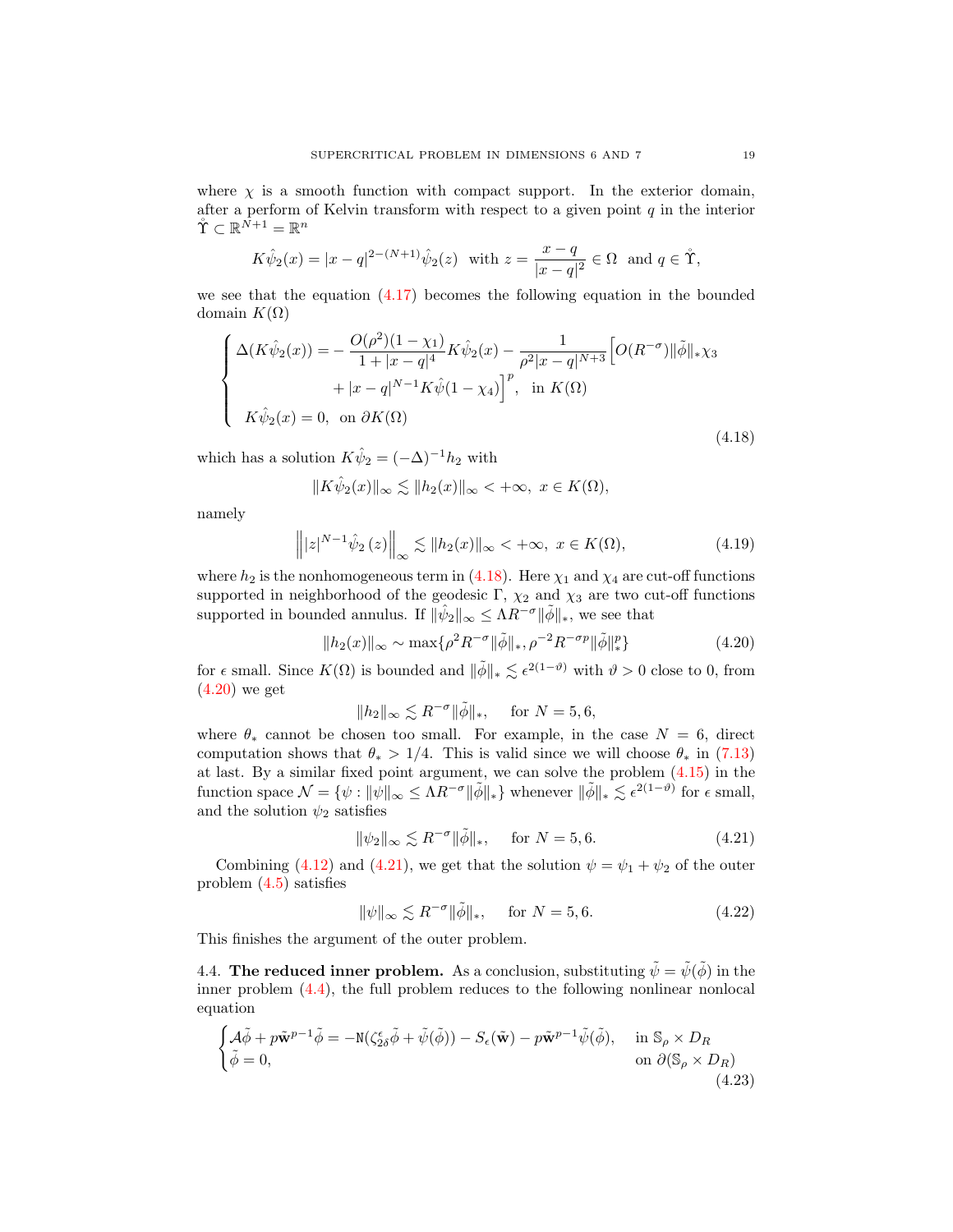Instead of directly solving [\(4.23\)](#page-18-3), we shall solve the following projected problem

<span id="page-19-1"></span>
$$
\begin{cases}\n\mathcal{A}\tilde{\phi} + p\tilde{\mathbf{w}}^{p-1}\tilde{\phi} = H(\tilde{\phi}, \tilde{\psi}, \mu, d, e) + \sum_{j=0}^{N+1} c_j(\rho y_0) Z_j(y), & \text{in } \mathbb{S}_{\rho} \times D_R \\
\tilde{\phi} = 0, & \text{on } \partial(\mathbb{S}_{\rho} \times D_R),\n\end{cases} (4.24)
$$
\nhere

w

$$
H(\tilde{\phi}, \tilde{\psi}, \mu, d, e) := -\mathrm{N}(\zeta_{2\delta}^{\epsilon} \tilde{\phi} + \tilde{\psi}(\tilde{\phi})) - S_{\epsilon}(\tilde{\mathbf{w}}) - p\tilde{\mathbf{w}}^{p-1} \tilde{\psi}(\tilde{\phi}).
$$

We shall develop a linear theory concerning the solvability for the associated model problem of [\(4.24\)](#page-19-1) in Section [5.](#page-19-0) In Section [6,](#page-21-0) we will solve the projected inner problem [\(4.24\)](#page-19-1) by the linear theory and the Contraction Mapping Theorem. In Section [7,](#page-24-0) we will derive and solve the reduced system of  $\mu$ ,  $d$  and  $e$  such that  $c_j(\rho y_0) = 0$  for  $j = 0, 1, \dots, N + 1$ .

## 5. THE LINEAR THEORY FOR  $N = 5$  and 6

<span id="page-19-0"></span>In this section, we shall develop the linear theory concerning the existence and a priori estimates of the following linear problem

<span id="page-19-2"></span>
$$
\begin{cases}\n\mathcal{A}\phi + pw^{p-1}\phi = h + \sum_{j=0}^{N+1} c_j(\rho y_0) Z_j(y), \text{ in } \mathcal{D}_1 \\
\phi = 0, \text{ on } \partial \mathcal{D}_1\n\end{cases}
$$
\n(5.1)

in the following domain

$$
\mathcal{D}_1 = \{ (y_0, \bar{y}, y_N) \in \mathbb{R}^{N+1} : -\frac{d_{\epsilon, N}}{\mu_{\epsilon}} (\rho y_0) < y_N < M(\epsilon), |\bar{y}| < M(\epsilon) \},
$$

where  $M(\epsilon) > 0$  depends on  $\epsilon$ . Here h satisfies

$$
\|h\|_{2+\sigma}<+\infty\hbox{ with }0<\sigma\leq N-4,
$$

where  $\|\cdot\|_{2+\sigma}$  norm is defined in [\(1.8\)](#page-3-2) in the domain  $\mathcal{D}_1$ . Recall from Section [3.2](#page-8-2) that for  $(y_0, y) \in \mathcal{D}_1$ ,

$$
\mathcal{A}v = a_0 \partial_0^2 v + \Delta_y v + \tilde{\mathcal{A}}v,
$$

where

$$
a_0 = \tilde{\mu}_\epsilon^2 = (\mu_0 + \epsilon^{\frac{1}{N-2}} \mu_1 + \epsilon \mu)^2,
$$

and

$$
\tilde{\mathcal{A}}v = \sum_{\alpha,\beta} a_{\alpha,\beta} \partial_{\alpha,\beta} v + \sum_{\alpha} b_{\alpha} \partial_{\alpha} v + cv
$$

with

 $a_{\alpha,\beta} = O(\epsilon + \rho^2 |y|^2) = O(\epsilon) \quad \text{ for } \alpha \neq 0, \beta \neq 0,$ 

$$
a_{0,\beta} = O(\epsilon)
$$
 and  $a_{0,0} = 0$ ,

$$
b_{\alpha} = \rho O(\epsilon + \rho |y|) = \rho O(\epsilon)
$$
 and  $c = \rho^2 O(1)$ .

The dimension restriction in the linear theory of  $[18, Section 3]$  is made such that the orthogonality conditions

$$
\int_{\mathbb{R}^N} \phi(y_0, y) Z_j(y) dy = 0, \ j = 0, 1, \cdots, N + 1
$$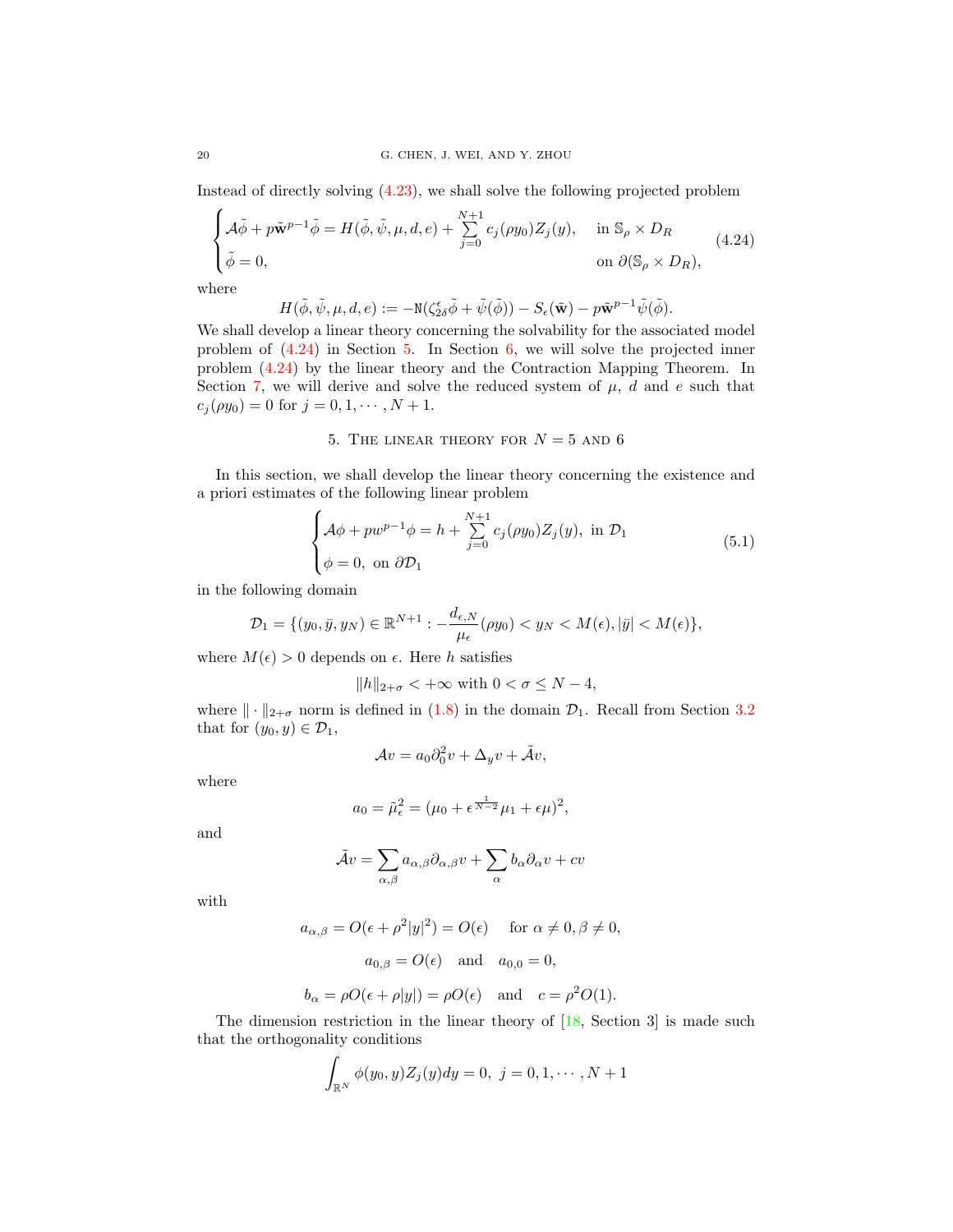are well-defined. We have the following (see [\[18,](#page-30-8) Proposition 3.2])

<span id="page-20-1"></span>**Proposition 5.1.** Assume that  $N = 5, 6$  and  $\|\bar{h}\|_{2+\tau} < +\infty$  with  $2 < \tau < N - 2$ . For the linear projected problem

<span id="page-20-4"></span>
$$
\begin{cases}\n\mathcal{A}\overline{\phi} + pw^{p-1}\overline{\phi} = \overline{h} + \sum_{j=0}^{N+1} \overline{c}_j(\rho y_0) Z_j(y), \text{ in } \mathcal{D}_1 \\
\overline{\phi} = 0, \text{ on } \partial \mathcal{D}_1 \\
\int_{\mathcal{D}_1} \overline{\phi}(y_0, y) Z_j(y) dy = 0, \text{ for all } y_0 \in \mathbb{R}, j = 0, 1, \cdots, N+1,\n\end{cases}
$$
\n(5.2)

if for all indices  $\alpha, \beta = 0, 1, \cdots, N + 1$ ,

<span id="page-20-2"></span>
$$
\|\partial_0(\frac{d_{\epsilon,N}}{\mu_{\epsilon}})\|_{\infty} + M(\epsilon)\|\partial_{00}(\frac{d_{\epsilon,N}}{\mu_{\epsilon}})\|_{\infty} + M(\epsilon)\|\partial_0 a_0\|_{\infty} + \|a_{\alpha,\beta}\|_{\infty} + \|Da_{\alpha,\beta}\|_{\infty} \n+ \|\langle y \rangle b_{\alpha}\|_{\infty} + \|\langle y \rangle^2 c\|_{\infty} < \delta,
$$
\n(5.3)

and

<span id="page-20-3"></span>
$$
\delta^{-1} < \frac{d_{\epsilon, N}}{\mu_{\epsilon}} (\rho y_0) < M(\epsilon) \delta \quad \text{for all } y_0 \in \mathbb{R} \tag{5.4}
$$

for some positive constant  $\delta$ , then for any  $\|\bar{h}\|_{2+\tau} < +\infty$  there exists a unique solution  $\bar{\phi} = T(\bar{h})$  which defines a linear operator of  $\bar{h}$  with  $\|\bar{\phi}\|_{\tau} < +\infty$ . Moreover, it holds that

$$
\|\bar{\phi}\|_{\tau} \lesssim \|\bar{h}\|_{2+\tau}.
$$

Denote

$$
h = R^{\tau - \sigma} \bar{h}
$$
 and  $\phi = R^{\tau - \sigma} \bar{\phi}$ ,

where  $2 < \tau < N - 2$ . Since  $\tau > \sigma$  for  $N = 5, 6$ , we see that

<span id="page-20-5"></span>
$$
\|\bar{h}\|_{2+\tau} \le \langle y \rangle^{2+\tau} R^{\sigma-\tau} \langle y \rangle^{-2-\sigma} \|h\|_{2+\sigma} \le \|h\|_{2+\sigma}.
$$
 (5.5)

Since problem [\(5.2\)](#page-20-4) is linear, multiplying equation (5.2) with  $R^{\tau-\sigma}$  yields that  $\phi$ solves

$$
\begin{cases}\n\mathcal{A}\phi + pw^{p-1}\phi = h + \sum_{j=0}^{N+1} c_j(\rho y_0) Z_j(y), \text{ in } \mathcal{D}_1 \\
\phi = 0, \text{ on } \partial \mathcal{D}_1 \\
\int_{\mathcal{D}_1} \phi(y_0, y) Z_j(y) dy = 0, \text{ for all } y_0 \in \mathbb{R}, j = 0, 1, \cdots, N+1,\n\end{cases}
$$

with  $c_j(\rho y_0) = R^{\tau-\sigma}\bar{c}_j(\rho y_0)$ . From Proposition [5.1](#page-20-1) and [\(5.5\)](#page-20-5), we obtain

$$
|\phi(y_0, y)| \lesssim R^{\tau - \sigma} \langle y \rangle^{-\tau} ||h||_{2+\sigma}.
$$

The above argument concludes the following proposition.

<span id="page-20-0"></span>**Proposition 5.2.** Assume that  $0 < \sigma \leq N-4$ ,  $2 < \tau < N-2$ ,  $N = 5, 6$  and  $||h||_{2+\sigma} < +\infty$ . If for all indices  $\alpha, \beta = 0, 1, \cdots, N+1$ ,

$$
\|\partial_0(\frac{d_{\epsilon,N}}{\mu_{\epsilon}})\|_{\infty} + M(\epsilon)\|\partial_{00}(\frac{d_{\epsilon,N}}{\mu_{\epsilon}})\|_{\infty} + M(\epsilon)\|\partial_0 a_0\|_{\infty} + \|a_{\alpha,\beta}\|_{\infty} + \|Da_{\alpha,\beta}\|_{\infty} + \|a_{\alpha,\beta}\|_{\infty} + \|\langle y \rangle^2 c\|_{\infty} < \delta,
$$

and

$$
\delta^{-1} < \frac{d_{\epsilon,N}}{\mu_{\epsilon}}(\rho y_0) < M(\epsilon)\delta \quad \text{for all } y_0 \in \mathbb{R}
$$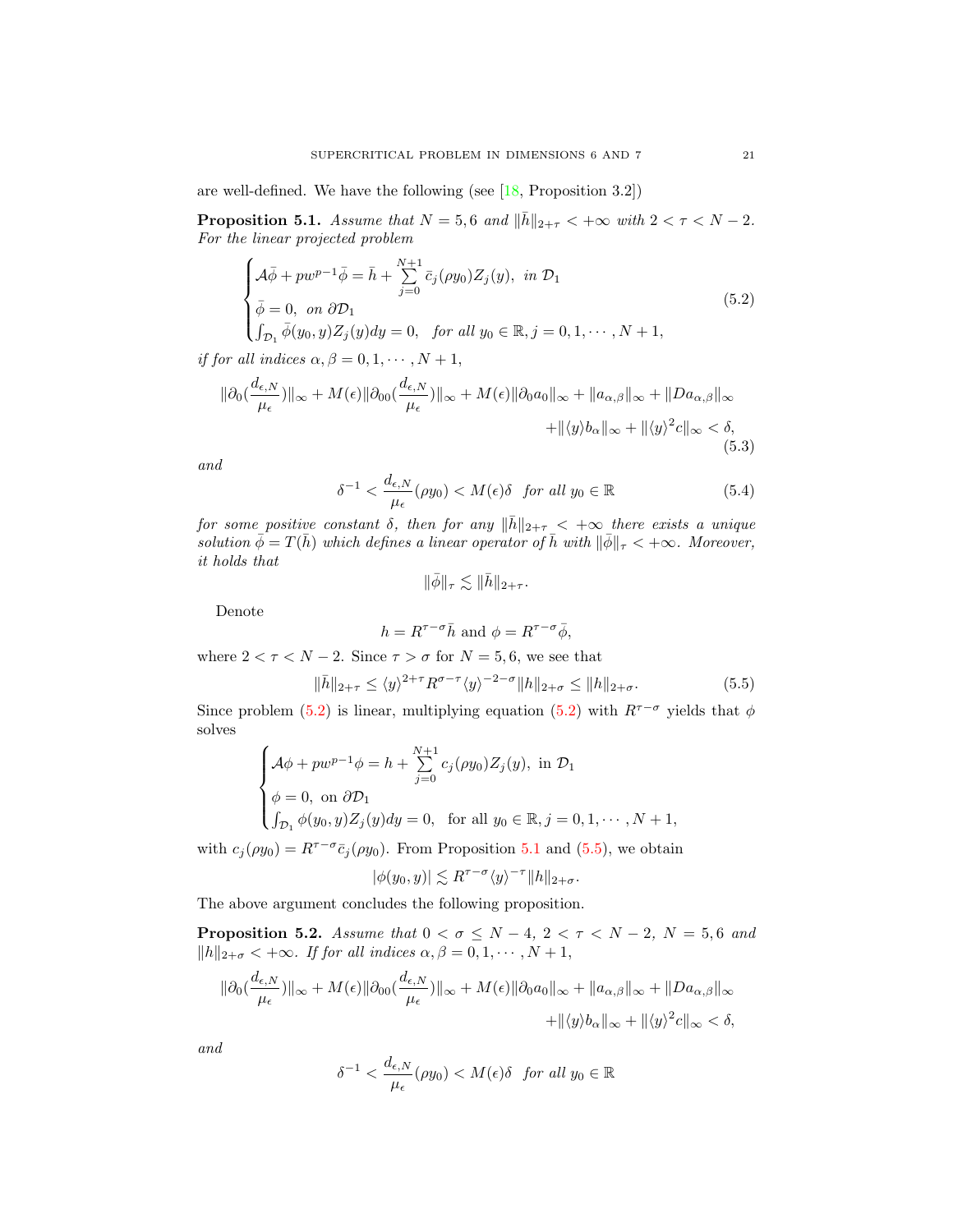for some positive constant  $\delta$ , then there exists a unique solution  $\phi$  to equation [\(5.1\)](#page-19-2) satisfying

$$
\int_{\mathcal{D}_1} \phi(y_0, y) Z_j(y) dy = 0, \ \forall y_0 \in \mathbb{R}, \ j = 0, 1, \cdots, N + 1.
$$

Furthermore, one has

<span id="page-21-1"></span>
$$
|\phi(y_0, y)| \lesssim R^{\tau - \sigma} \langle y \rangle^{-\tau} ||h||_{2+\sigma}.
$$
\n(5.6)

**Remark 5.1.** (1) In the intermediate region  $|y| \sim R$ , by Proposition [5.2,](#page-20-0) it follows that

$$
\|\phi\|_{\sigma} \lesssim \|h\|_{2+\sigma}.
$$

(2) The estimate [\(5.6\)](#page-21-1) is deteriorated in the interior. However, when we apply the linear theory to solve the reduced inner problem  $(4.24)$ , taking  $\tau$  close to 2 will be sufficient for our purpose.

# 6. The inner problem

<span id="page-21-0"></span>In this section we drop all the tildes in the projected inner problem [\(4.24\)](#page-19-1) for simplicity. We solve problem  $(4.24)$  in a  $2l/\rho$ -period (in  $y_0$ ) manner as follows

$$
\begin{cases}\n\mathcal{L}(\phi) = S_{\epsilon}(\mathbf{w}) + \mathbf{N}(\phi) + \sum_{j=0}^{N+1} c_j(\rho y_0) Z_j(y), & \text{in } \mathbb{S}_{\rho} \times D_R \\
\phi(y_0, y) = \phi(y_0 + \frac{2l}{\rho}, y), & \text{for all } (y_0, y) \in \mathbb{S}_{\rho} \times D_R \\
\phi = 0, & \text{on } \partial(\mathbb{S}_{\rho} \times D_R)\n\end{cases}
$$

where  $\mathcal{L}(\phi) = \mathcal{A}\phi + pw^{p-1}\phi$  and

<span id="page-21-3"></span>
$$
\mathbf{N}(\phi) = p(w^{p-1} - \mathbf{w}^{p-1})\phi - \mathbf{N}(\zeta_{2\delta}^{\epsilon}\phi + \psi(\phi)) + (\zeta_{2\delta}^{\epsilon})^{p-1}p\mathbf{w}^{p-1}\psi(\phi)
$$
(6.1)

with

$$
\mathbf{N}(\phi) = \mu_{\epsilon}^{-\frac{(N-2)\epsilon}{2}} (\mathbf{w} + \phi)^{p-\epsilon} - \mu_{\epsilon}^{-\frac{(N-2)\epsilon}{2}} \mathbf{w}^{p-\epsilon} - p\mathbf{w}^{p-1}\phi.
$$

Recall from [\(3.30\)](#page-13-1) that

$$
S_{\epsilon}(\mathbf{w}) = S_{\epsilon}(\mathbf{W}) = \epsilon^2 \left( \rho^2 a_0 e''(\rho y_0) + |\lambda_0| e(\rho y_0) \right) \chi_{\epsilon} Z_0 + \mathbf{E},
$$

where  $\mathbf{E} := \epsilon^2 S_1 + N_1(\Pi) + \sum_{n=1}^{N+1}$  $\sum_{i=0} \alpha_i Z_i$  with  $N_1(\Pi)$  defined in [\(3.31\)](#page-13-2). We consider the inner problem

<span id="page-21-2"></span>
$$
\begin{cases}\na_0 \partial_0^2 \phi + \Delta_y \phi + \tilde{\mathcal{A}} \phi + p w^{p-1} \phi = H(\phi, \psi, \mu, d, e) + \sum_{j=0}^{N+1} c_j (\rho y_0) Z_j(y), \text{ in } \mathbb{S}_\rho \times D_R \\
\phi(y_0, y) = \phi(y_0 + \frac{2l}{\rho}, y), \text{ for all } (y_0, y) \in \mathbb{S}_\rho \times D_R \\
\phi(y_0, y) = 0, \text{ on } \partial(\mathbb{S}_\rho \times D_R) \\
\int_{D_R} \phi(y_0, y) Z_i(y) dy = 0, \text{ for all } i = 0, 1, \dots, N+1 \text{ and all } y_0 \in \mathbb{S}_\rho,\n\end{cases}
$$
\n(6.2)

where

$$
H(\phi, \psi, \mu, d, e) := S_{\epsilon}(\mathbf{W}) + \mathbf{N}(\phi).
$$

Our aim is to find  $\phi$  by using the linear theory developed in Section [5.](#page-19-0) Here  $\mu$ , d and e satisfy  $(3.24)$ . Note that the Lipschitz dependence of **E** on  $\mu$ , d and e is

$$
\|\mathbf{E}(\mu_1, d_1, e_1) - \mathbf{E}(\mu_2, d_2, e_2)\|_{\infty} \lesssim \epsilon^2 \|(\mu_1 - \mu_2, d_1 - d_2, e_1 - e_2)\|.
$$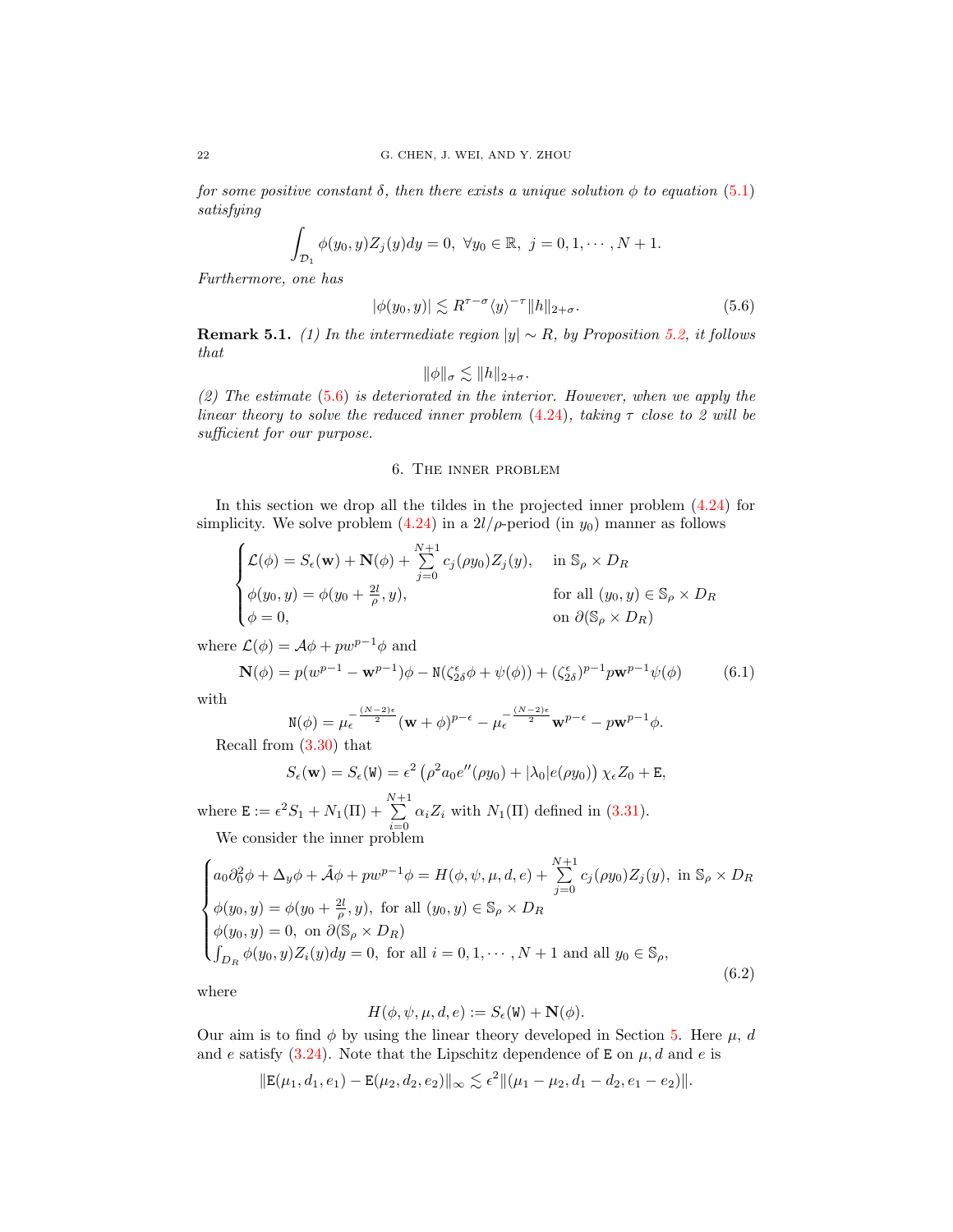Consider the fixed point problem

<span id="page-22-6"></span>
$$
\phi = T(S_{\epsilon}(\mathbf{W}) + \mathbf{N}(\phi)) := \mathbf{A}(\phi). \tag{6.3}
$$

We solve the above problem in the function space

 $\mathcal{M} = \{\phi: \|\phi\|_* \leq \Lambda_1 \epsilon^{2(1-\vartheta)}\},$ 

where the norm  $\|\cdot\|_*$  is defined as in  $(4.6)$  and  $\vartheta > 0$  is close to 0. The first fact we show is that the mapping  $A$  maps  $M$  to itself. We estimate term by term as follows.

From [\(3.30\)](#page-13-1) and [\(3.32\)](#page-14-1), we observe that  $S_{\epsilon}(\mathbf{W})$  is independent of  $\phi$  and it satisfies

<span id="page-22-4"></span>
$$
||S_{\epsilon}(\mathbf{W})||_{2+\sigma} \lesssim \epsilon^{2(1-\vartheta)}.
$$
\n(6.4)

The nonlinear term satisfies

$$
\|\mathbf{N}(\phi)\|_{2+\sigma} \lesssim \| (w^{p-1} - \mathbf{w}^{p-1})\phi\|_{2+\sigma} + \|\eta^{\epsilon}_{\delta,2R}\mathbf{N}(\eta^{\epsilon}_{\delta,2R}\phi + \psi(\phi))\|_{2+\sigma} + \| (\eta^{\epsilon}_{\delta,2R})^{p-1}\mathbf{w}^{p-1}\psi(\phi)\|_{2+\sigma}.
$$

By  $(4.6)$ , we estimate

<span id="page-22-1"></span>
$$
\| (w^{p-1} - \mathbf{w}^{p-1})\phi \|_{2+\sigma} \lesssim \| \left( (w + \epsilon e Z_0 + \Pi)^{p-1} - w^{p-1} \right) \phi \|_{2+\sigma}
$$
  
\n
$$
\lesssim \| w^{p-2} (\epsilon e Z_0 + \Pi) \phi \|_{2+\sigma}
$$
  
\n
$$
\lesssim \sup_{\mathbb{S}_\rho \times D_R} \langle y \rangle^{2+\sigma} \langle y \rangle^{N-6} (\epsilon e Z_0 + \epsilon \langle y \rangle^{-\sigma}) |\phi|
$$
  
\n
$$
\lesssim \epsilon R^{\tau-\sigma} \|\phi\|_*. \tag{6.5}
$$

Since  $\|\psi\|_{\infty} \lesssim R^{-\sigma} \|\phi\|_{*}$ , we get that for  $(y_0, y) \in \mathbb{S}_{\rho} \times D_R$ 

<span id="page-22-0"></span>
$$
|\eta_{\delta,2R}^{\epsilon}\phi + \psi| \lesssim \left( R^{-\sigma} + R^{\tau-\sigma} \langle y \rangle^{-\tau} \right) \|\phi\|_{*} \lesssim R^{\tau-\sigma} \langle y \rangle^{-\tau} \|\phi\|_{*}.
$$
 (6.6)

When  $N = 5, 6$  we know that  $w \gtrsim |\eta_{\delta, 2R}^{\epsilon}\phi + \psi|$  if

$$
|y| \lesssim R^{\frac{\sigma-\tau}{N-2-\tau}} \|\phi\|_{*}^{-\frac{1}{N-\tau-2}},
$$

and vice versa. Recall that  $R = R(\epsilon) = \epsilon^{-\theta_*}$  with  $0 < \theta_* < 1$ . We denote

<span id="page-22-7"></span>
$$
R_1 := R^{\frac{\sigma - \tau}{N - 2 - \tau}} \|\phi\|_{*}^{\frac{1}{N - \tau - 2}} \sim \epsilon^{\frac{\theta_{*}(\tau - \sigma)}{N - 2 - \tau} - \frac{2(1 - \theta)}{N - \tau - 2}}.
$$
(6.7)

Therefore, we can perform the Taylor expansion as follows. Using [\(6.6\)](#page-22-0), we obtain that

<span id="page-22-2"></span>
$$
\begin{split} \|\eta_{\delta,2R}^{\epsilon} \mathbf{N}(\eta_{\delta,2R}^{\epsilon}\phi + \psi(\phi))\|_{2+\sigma} &\lesssim \sup_{|y|\lesssim R_1} |\langle y \rangle^{2+\sigma} w^{p-2} (\phi + \psi)^2| \\ &+ \sup_{R_1 \lesssim |y| \lesssim R} \langle y \rangle^{2+\sigma} \left( R^{\tau-\sigma} \langle y \rangle^{-\tau} \|\phi\|_{*} \right)^p \\ &\lesssim R^{2(\tau-\sigma)} \|\phi\|_{*}^2 + R_1^{2+\sigma-p\tau} R^{p(\tau-\sigma)} \|\phi\|_{*}^p. \end{split} \tag{6.8}
$$

For the last term in the nonlinear term, since  $|\psi| \lesssim R^{-\sigma} ||\phi||_*$ , we get

<span id="page-22-3"></span>
$$
\|(\eta_{\delta,2R}^{\epsilon})^{p-1}\mathbf{w}^{p-1}\psi(\phi)\|_{2+\sigma} \lesssim R^{-\sigma} \sup_{|y|\lesssim R} \langle y \rangle^{\sigma-2} \|\phi\|_{*} = R^{-\sigma} \|\phi\|_{*} \tag{6.9}
$$

Collecting all the terms above from  $(6.5)$ ,  $(6.8)$  and  $(6.9)$ , we obtain that for  $R(\epsilon) = \epsilon^{-\theta_*}$  with  $\theta_*$  small

<span id="page-22-5"></span>
$$
\|\mathbf{N}(\phi)\|_{2+\sigma} \lesssim \epsilon R^{\tau-\sigma} \|\phi\|_{*} + R^{2(\tau-\sigma)} \|\phi\|_{*}^{2} + R_{1}^{2+\sigma-p\tau} R^{p(\tau-\sigma)} \|\phi\|_{*}^{p} + R^{-\sigma} \|\phi\|_{*}.
$$
 (6.10)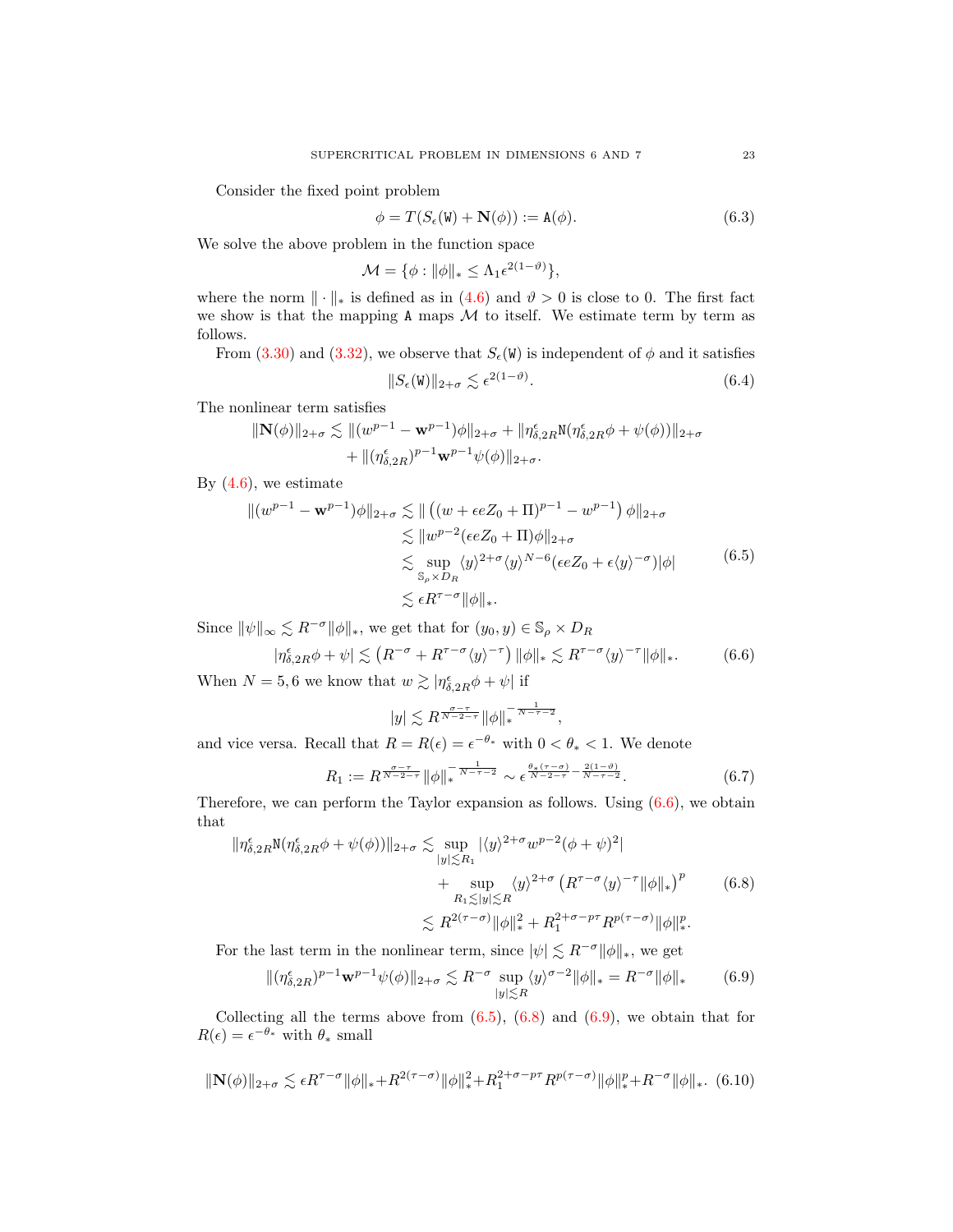Therefore, by  $(6.4)$ ,  $(6.10)$ ,  $(6.3)$  and Proposition [5.2,](#page-20-0) we have

<span id="page-23-0"></span>
$$
\|A(\phi)\|_{*} \lesssim \|H\|_{2+\sigma} \lesssim \epsilon^{2} + \epsilon R^{\tau-\sigma} \|\phi\|_{*} + R^{2(\tau-\sigma)} \|\phi\|_{*}^{2} + R_{1}^{2+\sigma-p\tau} R^{p(\tau-\sigma)} \|\phi\|_{*}^{p}
$$

$$
+ R^{-\sigma} \|\phi\|_{*}.
$$
\n(6.11)

We observe from  $(6.11)$  that, in order to make A map M to itself, the following relations should be satisfied

$$
\begin{cases} \epsilon R^{\tau-\sigma}\leq C \\ R^{2(\tau-\sigma)}\|\phi\|_{*}\leq C \\ R_{1}^{2+\sigma-p\tau}R^{p(\tau-\sigma)}\|\phi\|_{*}^{p-1}\leq C \end{cases}
$$

for some constant C when  $\epsilon$  is small. Recall that  $R = R(\epsilon) = \epsilon^{-\theta_*}$ . By [\(6.7\)](#page-22-7) and  $\|\phi\|_{*} \sim \epsilon^{2(1-\vartheta)}$ , we obtain that

<span id="page-23-1"></span>
$$
\begin{cases}\n1 - \theta_*(\tau - \sigma) > 0 \\
2(1 - \vartheta) - 2\theta_*(\tau - \sigma) > 0 \\
\frac{\theta_*(\tau - \sigma) - 2(1 - \vartheta)}{N - 2 - \tau}(2 + \sigma - p\tau) - \theta_* p(\tau - \sigma) + 2(1 - \vartheta)(p - 1) > 0.\n\end{cases} \tag{6.12}
$$

In our setting,  $\tau$  is chosen slightly larger than 2 and  $\vartheta > 0$  is close to 0. When  $N = 5$ ,  $\sigma \approx 1$ . When  $N = 6$ ,  $\sigma \approx 2$ . Elementary computations show that [\(6.12\)](#page-23-1) is satisfied if  $\theta_* < 1$ . Thus, by  $\theta_* < 1$  and  $(6.11)$ , it follows that for  $\epsilon$  small

$$
\|\mathbf{A}(\phi)\|_* \le C \|\phi\|_*
$$

where C is some positive constant. Therefore, we conclude that for  $\phi \in \mathcal{M}$  with  $Λ_1$  fixed sufficiently large,  $A(φ) \in M$ .

It remains to show that A is a contraction mapping in  $M$ . From  $(6.3)$ ,  $(6.10)$ and [\(6.11\)](#page-23-0), we see that for  $\phi^{(1)}, \phi^{(2)} \in \mathcal{M}$ 

$$
\begin{aligned} \|\mathtt{A}(\phi^{(1)})-\mathtt{A}(\phi^{(2)})\|_{*}\lesssim \epsilon R^{\tau-\sigma}\|\phi^{(1)}-\phi^{(2)}\|_{*}+\epsilon^{2}R^{2(\tau-\sigma)}\|\phi^{(1)}-\phi^{(2)}\|_{*}\\+\epsilon^{2(p-1)}R_{1}^{2+\sigma-p\tau}R^{p(\tau-\sigma)}\|\phi^{(1)}-\phi^{(2)}\|_{*}+R^{-\sigma}\|\phi^{(1)}-\phi^{(2)}\|_{*}. \end{aligned}
$$

By our choices of  $\theta_*$ ,  $\tau$ ,  $\vartheta$  and  $\sigma$  in the system [\(6.12\)](#page-23-1), we already see that

$$
\|\mathbf{A}(\phi^{(1)}) - \mathbf{A}(\phi^{(2)})\|_{*} \leq o(1) \|\phi^{(1)} - \phi^{(2)}\|_{*},
$$

where  $o(1) \rightarrow 0$  as  $\epsilon \rightarrow 0^+$ . It then follows that A is a contraction mapping in the function space  $M$  for  $\epsilon$  sufficiently small. Therefore, the Contraction Mapping Theorem implies the existence of the solution  $\phi$ .

Moreover, by a similar argument as in  $[18]$ , we find that the Lipschitz dependence of  $T$  on the parameters is given by

$$
||T_{(\mu_1,d_1,e_1)} - T_{(\mu_2,d_2,e_2)}|| \lesssim R^{-\sigma} ||(\mu_1 - \mu_2, d_1 - d_2, e_1 - e_2)||,
$$

and for  $\|\phi\|_{*} \lesssim \epsilon^{2(1-\vartheta)}$ , we have

$$
\|\mathbf{N}_{(\mu_1,d_1,e_1)}(\phi) - \mathbf{N}_{(\mu_2,d_2,e_2)}(\phi)\|_{2+\sigma} \lesssim R^{-\sigma} \epsilon^{2(1-\vartheta)} \|(\mu_1 - \mu_2, d_1 - d_2, e_1 - e_2)\|.
$$

By a fixed point argument, we see that

$$
\|\phi_{(\mu_1,d_1,e_1)} - \phi_{(\mu_2,d_2,e_2)}\|_{*} \lesssim R^{-\sigma} \epsilon^{2(1-\vartheta)} \|(\mu_1 - \mu_2, d_1 - d_2, e_1 - e_2)\|.
$$

We have thus proved the existence of the following

 $\overline{ }$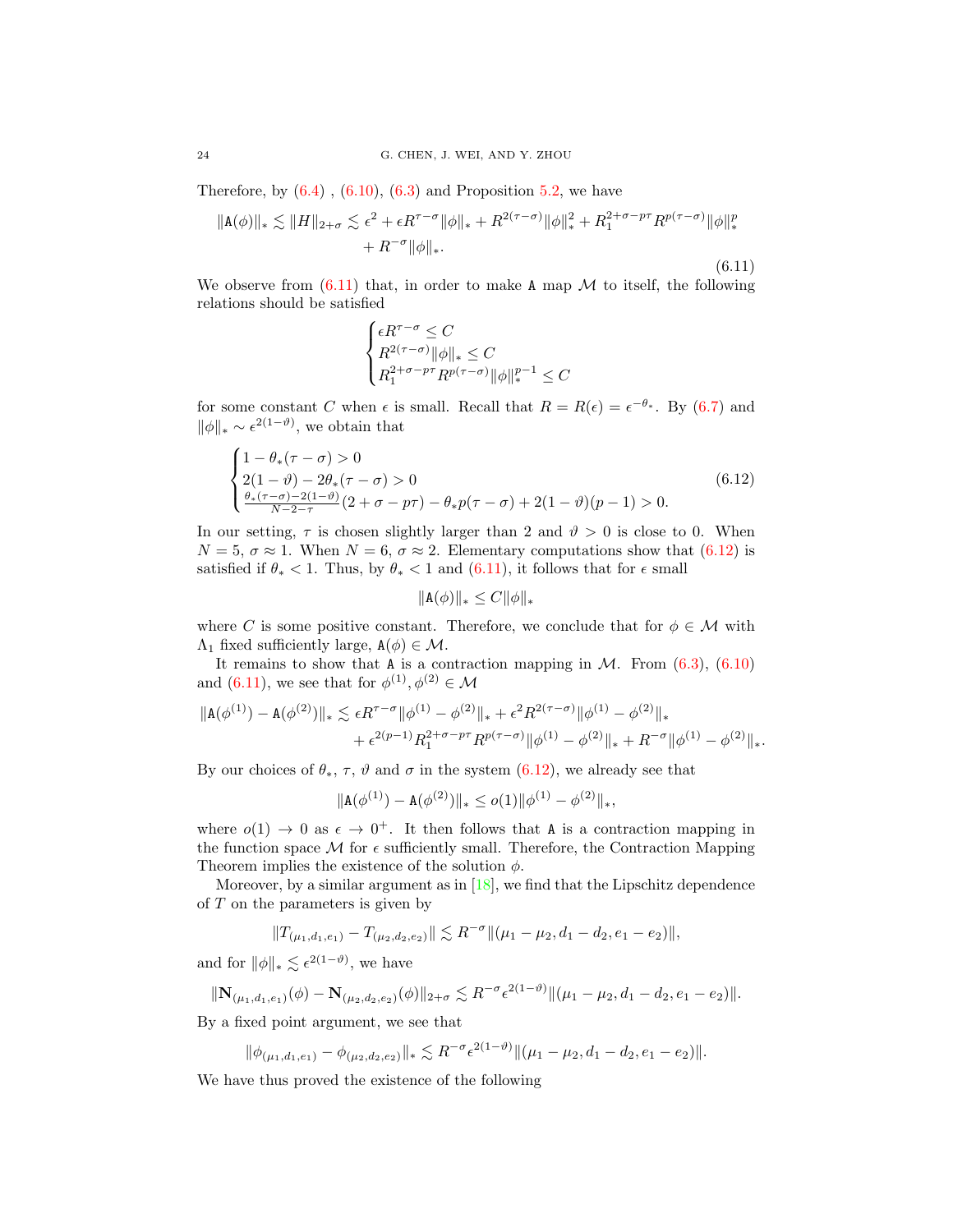**Proposition 6.1.** For sufficiently small  $\epsilon$  and suitable parameters  $\mu$ , d and e satisfying

$$
\|(\mu,d,e)\|=\|\mu\|_a+\|d\|_d+\|e\|_e\lesssim 1,
$$

the problem [\(6.2\)](#page-21-2) has a unique solution  $\phi = \phi(\mu, d, e)$  satisfying

$$
\|\phi\|_{*} \lesssim \epsilon^{2(1-\vartheta)}
$$

Furthermore,  $\phi$  depends Lipschitz continuously on  $\mu$ , d and e with

$$
\|\phi_{(\mu_1,d_1,e_1)} - \phi_{(\mu_2,d_2,e_2)}\|_{*} \lesssim R^{-\sigma} \epsilon^{2(1-\vartheta)} \|(\mu_1 - \mu_2, d_1 - d_2, e_1 - e_2)\|.
$$

7. CHOICE OF THE PARAMETER FUNCTIONS 
$$
\mu
$$
, d AND e

<span id="page-24-0"></span>In this section, we shall choose the parameter functions  $\mu$ , d and e such that

<span id="page-24-1"></span>
$$
c_j(\rho y_0) = 0, \ j = 0, 1, \cdots, N + 1. \tag{7.1}
$$

are satisfied. Multiplying equation [\(6.2\)](#page-21-2) with  $Z_j$  and integrating in y over  $D_R$  imply that the reduced system  $(7.1)$  is equivalent to

<span id="page-24-2"></span>
$$
\int_{D_R} \left( a_0 \partial_0^2 \phi + \Delta_y \phi + \tilde{\mathcal{A}} \phi + p w^{p-1} \phi - H \right) Z_j dy = 0 \tag{7.2}
$$

.

for all  $y_0 \in \mathbb{S}_\rho$  and  $j=0,1,\cdots,N+1.$  Recall from problem [\(6.2\)](#page-21-2) that

$$
H = S_{\epsilon}(\mathbf{W}) + \mathbf{N}(\phi),
$$

where  $S_{\epsilon}(\mathbf{W})$  and  $\mathbf{N}(\phi)$  are defined in [\(3.30\)](#page-13-1) and [\(6.1\)](#page-21-3), respectively. Since  $S_{\epsilon}(\mathbf{W})$  and  $\mathbf{N}(\phi)$  involve  $\mu$ , d and e, our full problem is reduced to a system involving these parameter functions. Recall that

$$
\mathbf{N}(\phi) = p(w^{p-1} - \mathbf{w}^{p-1})\phi - \mathbf{N}(\eta_{\delta, 2R}^{\epsilon}\phi + \psi(\phi)) + (\eta_{\delta, 2R}^{\epsilon})^{p-1}p\mathbf{w}^{p-1}\psi(\phi)
$$

where

$$
\mathbf{N}(\phi) = \mu_{\epsilon}^{\frac{(N-2)\epsilon}{2}} (\mathbf{w} + \phi)^{p-\epsilon} - \mu_{\epsilon}^{\frac{(N-2)\epsilon}{2}} \mathbf{w}^{p-\epsilon} - p\mathbf{w}^{p-1} \phi,
$$

and

$$
S_{\epsilon}(\mathbf{W}) = \epsilon^2 S_1 + \epsilon^2 \left( \rho^2 a_0 e''(\rho y_0) + |\lambda_0| e(\rho y_0) \right) \chi_{\epsilon} Z_0 + N_1(\Pi) + \sum_{i=0}^{N+1} \alpha_i Z_i,
$$

where  $N_1(\Pi)$  is the nonlinear term defined as

<span id="page-24-3"></span>
$$
N_1(\Pi) = \mu_{\epsilon}^{\frac{N-2}{2}\epsilon}[(\mathbf{w} + \Pi)^{p-\epsilon} - \mathbf{w}^{p-\epsilon}] - pw^{p-1}\Pi.
$$
 (7.3)

Next we expand  $(7.2)$  in terms of  $\mu$ , d, e.

7.1. Projections of  $S_{\epsilon}(W)$  on  $Z_j$ ,  $j = 0, 1, \cdots, N + 1$ . For  $j = 0, 1, \cdots, N + 1$ , one has

<span id="page-24-4"></span>
$$
\int_{D_R} S_{\epsilon}(\mathbf{W}) Z_j = \epsilon^2 \int_{D_R} S_1 Z_j + \int_{D_R} \epsilon^2 \left( \rho^2 a_0 e''(\rho y_0) + \lambda_1 e(\rho y_0) \right) \chi_{\epsilon} Z_0 Z_j
$$
\n
$$
+ \int_{D_R} N_1(\Pi) Z_j + \alpha_j \int_{D_R} Z_j^2
$$
\n
$$
= \int_{D_R} S_{\epsilon}(\mathbf{W}) Z_j + \int_{D_R} N_1(\Pi) Z_j + \alpha_j \int_{D_R} Z_j^2,
$$
\n(7.4)

where  $S_{\epsilon}(\mathbf{w})$  is defined in [\(3.26\)](#page-11-1).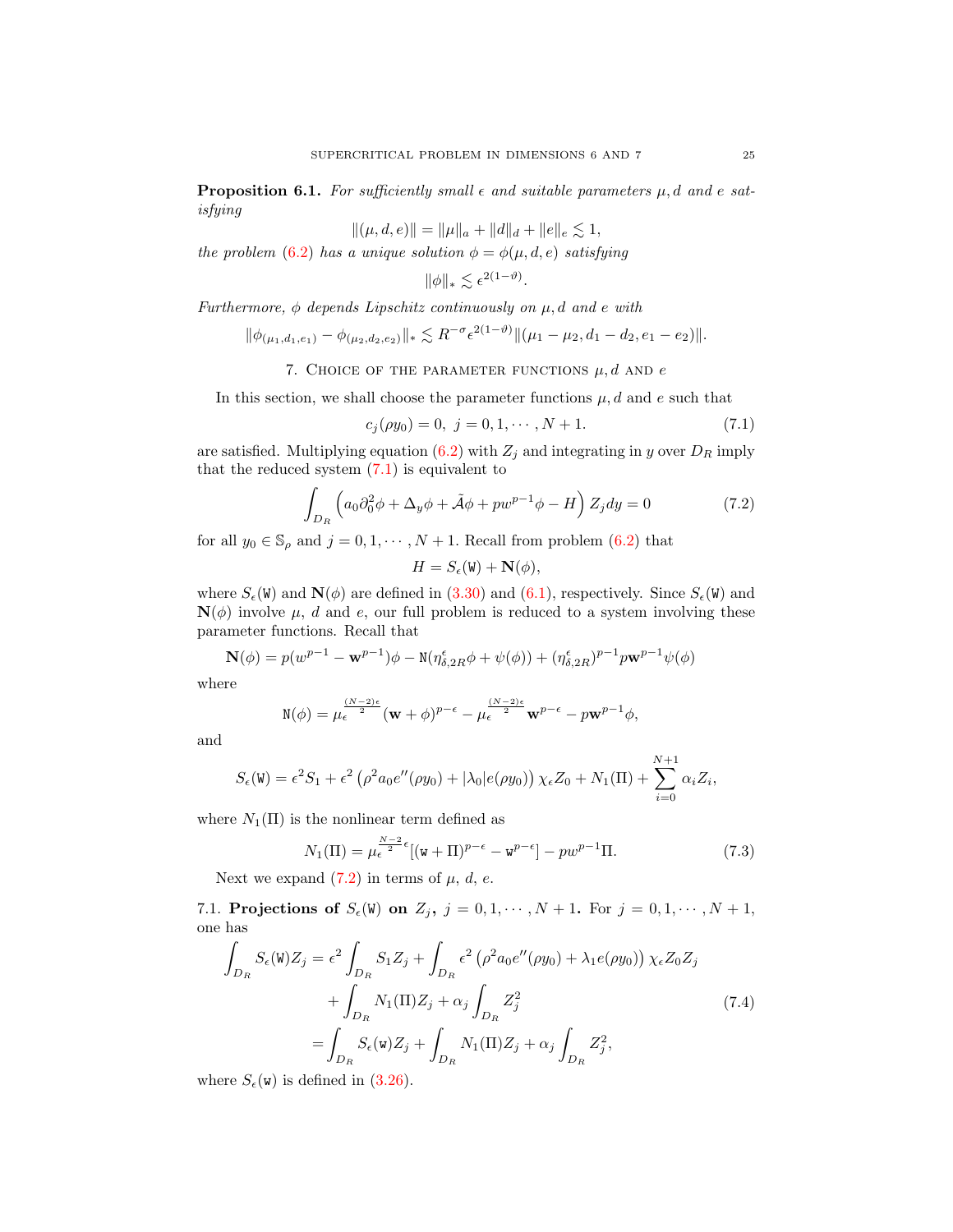It turns out that the size of projections on  $Z_0$ ,  $Z_N$  and  $Z_{N+1}$  are much larger than that of  $Z_j$  directions with  $j = 1, \dots, N-1$ . We proceed to compute the projections of  $S_{\epsilon}(\mathbf{w})$  and  $N_1(\Pi)$  along different directions as follows. Here we mainly follow the results in [\[18,](#page-30-8) Section 5].

7.2. **Projections of**  $S_{\epsilon}(\mathbf{w})$  on  $Z_j$ ,  $j = 0, \cdots, N+1$ . We use the expansion of  $S_{\epsilon}(\mathbf{w})$  $(3.25)$  to compute the projection of  $S_{\epsilon}(\mathbf{w})$  onto  $Z_i$ ,  $i = 0, 1, \cdots, N+1$ . Suppose the parameter functions  $\mu$ , d and e satisfy

 $\|(\mu, d, e)\| := \|\mu\|_a + \|d\|_d + \|e\|_e \leq c,$ 

where the norms are defined in  $(3.5)$ ,  $(3.6)$ ,  $(3.7)$ ,  $(3.8)$  and  $(3.23)$ . With suitable choices of  $\mu_{\epsilon}^{0}$  and  $d_{\epsilon,N}$  as in [\(3.4\)](#page-7-1) and  $e_0$  as in [\(3.22\)](#page-10-2), the main order terms in the projections of  $S_{\epsilon}(\mathbf{w})$  on  $Z_j$  are eliminated, and thus we obtain

<span id="page-25-0"></span>
$$
\int_{D_R} S_{\epsilon}(\mathbf{w}) Z_k = \epsilon^{2+\frac{1}{N-2}} \left( \int_{\mathbb{R}^N} Z_k^2 \right) \left[ \mu_0(-d_k'' + R_{0j0k}d_j) + \alpha_k(\rho y_0) + \epsilon \beta_k(\rho y_0; \mu, d, e) \right] + \epsilon^3 r \tag{7.5}
$$

<span id="page-25-2"></span>
$$
\varpi \int_{D_R} S_{\epsilon}(\mathbf{w}) Z_N = \epsilon^{2 + \frac{1}{N-2}} [B\bar{h}_{00}\mu + C\bar{h}_{00}d_N + \alpha_N(\rho y_0) + \epsilon \beta_N(\rho y_0; \mu, d, e)]
$$
  

$$
- \epsilon^{3 + \frac{1}{N-2}} \left( \int_{\mathbb{R}^N} Z_N^2 \right) \mu_0 d_N'' + \epsilon^4 r
$$
 (7.6)

<span id="page-25-3"></span>
$$
\int_{D_R} S_{\epsilon}(\mathbf{w}) Z_{N+1} = \epsilon^2 [A\bar{h}_{00}\mu + B\bar{h}_{00}d_N + \alpha_{N+1}(\rho y_0) + \epsilon \beta_{N+1}(\rho y_0; \mu, d, e)] \n- \epsilon^{3+\frac{2}{N-2}} \left( \int_{\mathbb{R}^N} Z_{N+1}^2 \right) \mu_0 \mu'' + \epsilon^4 r \n\int_{D_R} S_{\epsilon}(\mathbf{w}) Z_0 = \epsilon^2 \left( \int_{\mathbb{R}^N} Z_0^2 \right) \left\{ \rho^2 a_0 e'' + |\lambda_0| e + \alpha_0(\rho y_0) \right. \n- 2(\text{Tr}_{\bar{g}}\bar{h} - \bar{h}_{00}) \left( \int_{\mathbb{R}^N} \partial_{ii} w Z_0 \right) d_N + \sum_i \left[ (d'_i)^2 \right. \n- \frac{1}{3} R_{ikil} d_k d_l + a_{Nk}^{ii} d_k d_{0,N} + 4 \bar{h}_{0j} d_j d_{0,N} \right] \left( \int_{\mathbb{R}^N} \partial_{ii} w Z_0 \right) \n+ \epsilon^2 \beta_0(\rho y_0; \mu, d, e) \right\} + \epsilon^4 r.
$$
\n(7.8)

<span id="page-25-1"></span>In the above expressions  $(7.5)-(7.8)$  $(7.5)-(7.8)$ ,  $R_{ijkl}$  is the component of the curvature tensor defined in [\(2.1\)](#page-5-1),  $\alpha_k$  and  $\beta_k$  are smooth and uniformly bounded in  $\epsilon$ . Note that  $\alpha_k$ and  $\beta_k$  does not depend on  $\mu'$ , d' and e'. Function r is of the following form

$$
h_0(\rho y_0)\left[h_1(\mu, d, e, \mu', d', e') + o(1)h_2(\mu, d, e, \mu', d', e', \mu'', d'', e'')\right],
$$

where  $h_0$ ,  $h_1$  and  $h_2$  are smooth and uniformly bounded in  $\epsilon$ . A, B and C are constants depending only on the dimension with  $AC - B^2 > 0$ .  $\varpi$  is a constant depending on the dimension and the smooth functions

$$
\mu_0, d_{0,N}, e_0, \mu_1, d_{1,N}, e_1: (-l, l) \to \mathbb{R}
$$

are defined in [\(3.4\)](#page-7-1), [\(3.20\)](#page-10-4) and [\(3.22\)](#page-10-2).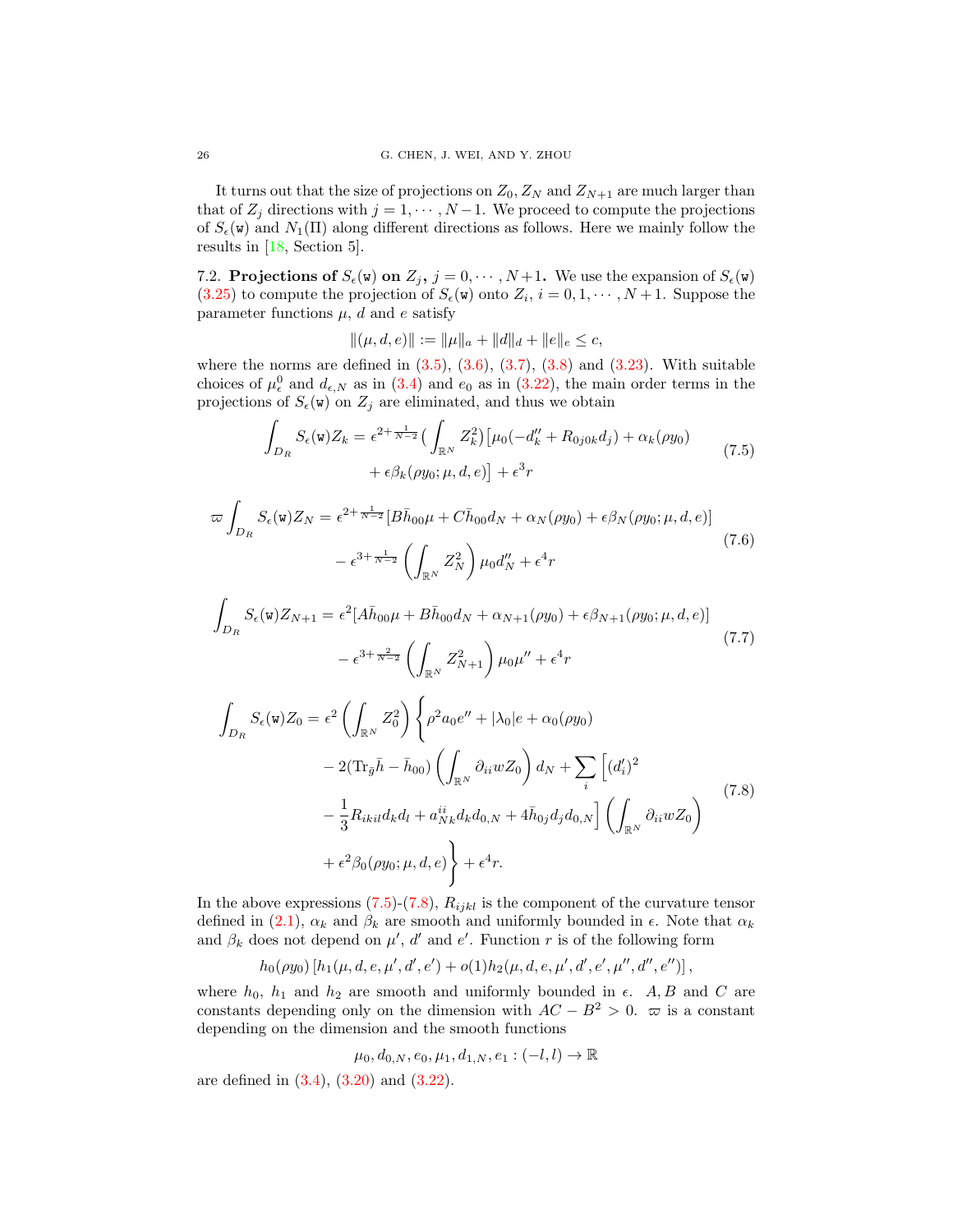Since the projections  $(7.5)-(7.8)$  $(7.5)-(7.8)$  are exactly the same as that of  $[18]$ , we omit the proof here. A proof can be found in [\[18,](#page-30-8) Appendix].

7.3. Projections of  $N_1(\Pi)$  and  $\sum \alpha_i Z_i$ . By the computations in Section [3.5](#page-12-1) about the estimates of  $\Pi$ , we have the following. For  $\epsilon$  sufficiently small and  $N = 5, 6$ , it holds that

<span id="page-26-1"></span>
$$
\int_{D_R} N_1(\Pi) Z_j dy = \epsilon^{2(1-\vartheta)} h_0(\rho y_0), \text{ for } j = 0, 1, \cdots, N+1,
$$
\n(7.9)

where  $N_1(\Pi)$  is defined in [\(7.3\)](#page-24-3),  $h_0(\rho y_0)$  is a smooth function of  $\rho y_0$ . Indeed, by  $(3.32)$  and the decay of  $Z_j$ ,  $j = 0, 1, \dots, N + 1$ , we can easily get the desired estimate.

Note that in [\(7.9\)](#page-26-1),  $h_0(\rho y_0)$  is independent of  $\mu$ , d and e. From a quite similar argument as in [\[18,](#page-30-8) Appendix], we can eliminate the largest term  $\epsilon^{2(1-\vartheta)}h_0(\rho y_0)$  by solving a system like [\[18,](#page-30-8) Appendix (9.17)]. Therefore, the new projection becomes

<span id="page-26-3"></span>
$$
\int_{D_R} N_1(\Pi) Z_j dy = o(1)\epsilon^3, \text{ for } j = 0, 1, \cdots, N+1.
$$
 (7.10)

On the other hand, by  $(3.29)$  and the fact that  $\vartheta > 0$  is close to 0, we see that

<span id="page-26-4"></span>
$$
\alpha_j \int_{D_R} Z_j^2 = o(1) \epsilon^{3-\vartheta},\tag{7.11}
$$

which is of smaller order compared with the projections of  $S_{\epsilon}(\mathbf{w})$ 's for  $\epsilon$  small.

7.4. **Projections of N**( $\phi$ ). From [\(6.10\)](#page-22-5),  $\|\phi\|_{*} \sim \epsilon^{2(1-\vartheta)}$  and the definition of  $R =$  $R(\epsilon)$  as in [\(4.1\)](#page-15-5), one has

$$
\begin{aligned} \|\mathbf{N}(\phi)\|_{2+\sigma} &\lesssim \epsilon^{3-2\vartheta-\theta_*(\tau-\sigma)} + \epsilon^{4(1-\vartheta)-2\theta_*(\tau-\sigma)} \\ &+ \epsilon^{\frac{\theta_*(\tau-\sigma)-2(1-\vartheta)}{N-2-\tau}(2+\sigma-p\tau)-\theta_*p(\tau-\sigma)+2(1-\vartheta)p} + \epsilon^{2(1-\vartheta)+\sigma\theta_*}. \end{aligned}
$$

Now we choose  $\theta_*$  such that the projections of  $\mathbf{N}(\phi)$  are of smaller order compared with the leading order of  $S_{\epsilon}(\mathbf{w})$ 's for R sufficiently large (namely  $\epsilon$  sufficiently small). More precisely, by [\(7.5\)](#page-25-0), the projection of  $S_{\epsilon}(\mathbf{w})$  along  $Z_j$  ( $j = 1, \dots, N-1, N$ ) is of order  $\epsilon^{2+\frac{1}{N-2}}$ . Thus,  $\theta_*$  satisfies the following inequalities

<span id="page-26-2"></span>
$$
\begin{cases}\n3 - 2\vartheta - \theta_*(\tau - \sigma) > 2 + \frac{1}{N-2} \\
4(1 - \vartheta) - 2\theta_*(\tau - \sigma) > 2 + \frac{1}{N-2} \\
\frac{\theta_*(\tau - \sigma) - 2(1 - \vartheta)}{N - 2 - \tau}(2 + \sigma - p\tau) - \theta_* p(\tau - \sigma) + 2(1 - \vartheta)p > 2 + \frac{1}{N-2} \\
2(1 - \vartheta) + \sigma\theta_* > 2 + \frac{1}{N-2}\n\end{cases}\n\tag{7.12}
$$

We know that  $\tau \approx 2$ ,  $\sigma \approx N-4$  and  $\vartheta \approx 0$ . To make the projection of  $\mathbf{N}(\phi)$  along  $Z_j$  comparatively smaller than  $S_{\epsilon}(\mathbf{w})$ 's, a sound choice of  $\theta_*$  satisfying system [\(7.12\)](#page-26-2) is

<span id="page-26-0"></span>
$$
\theta_* = \frac{1+\nu}{(N-2)\sigma} \text{ with } R(\epsilon) = \epsilon^{-\theta_*} \text{ and } \nu > 0 \text{ small.} \tag{7.13}
$$

We can easily check the other directions  $Z_0$  and  $Z_{N+1}$  in a similar way.

In conclusion, with such  $\theta_*$  in [\(7.13\)](#page-26-0), we obtain that for  $i = 0, 1, \dots, N, N + 1$ 

<span id="page-26-5"></span>
$$
\int_{D_R} \mathbf{N}(\phi) Z_i dy = o(1) \int_{D_R} S_{\epsilon}(\mathbf{w}) Z_i dy.
$$
\n(7.14)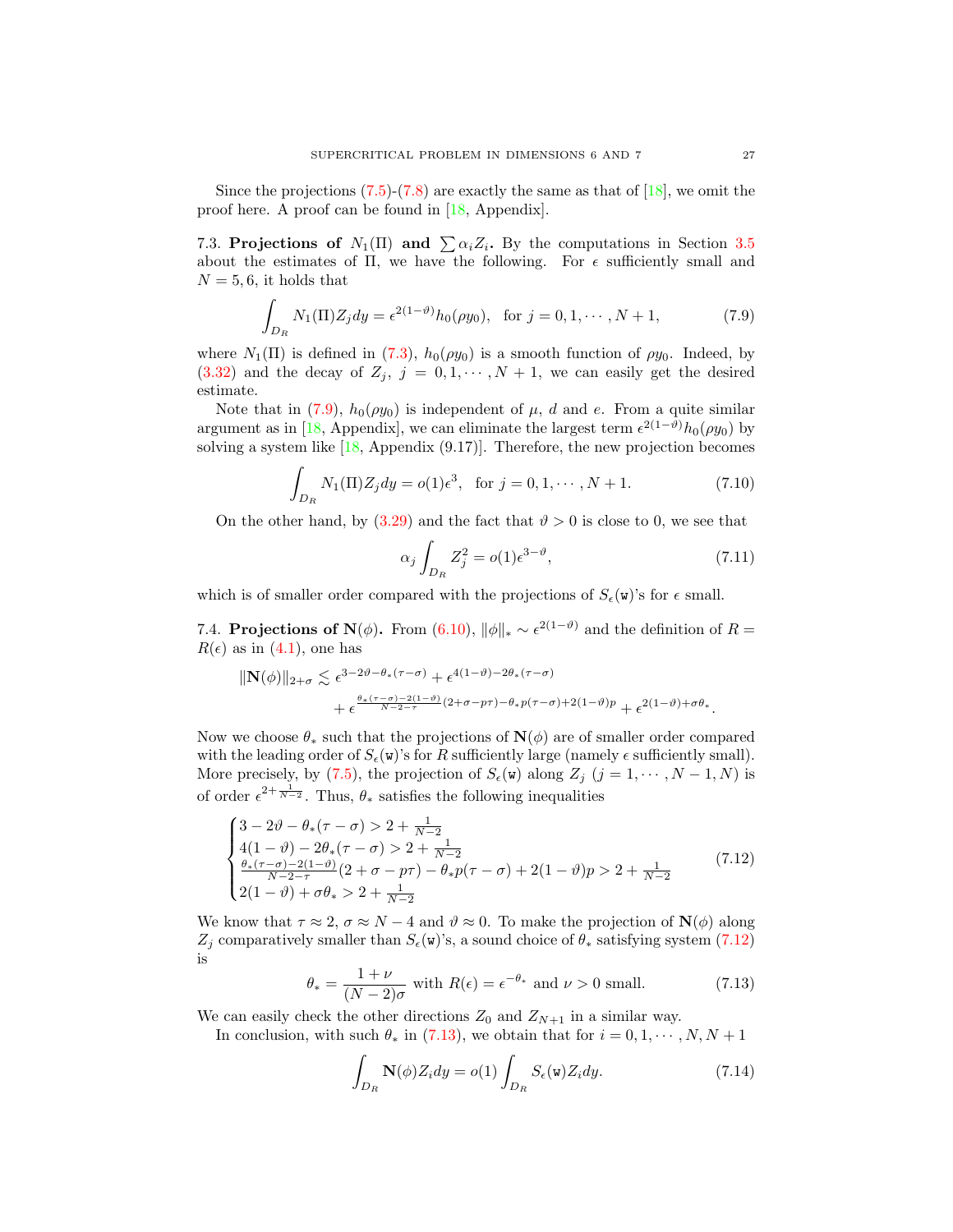7.5. Projections of  $\mathcal{L}(\phi)$ . Recall that  $\mathcal{L}(\phi) = \mathcal{A}\phi + pw^{p-1}\phi$  and  $\mathcal{A}\phi = a_0 \partial_0^2 \phi +$  $\Delta_y \phi + \tilde{A} \phi$ . Since the differential operator  $\tilde{A}$  is a small perturbation of  $\Delta_y$  of order  $\epsilon$ , we have

$$
|\tilde{\mathcal{A}}\phi|\lesssim \epsilon|\phi|\lesssim \epsilon R^{\tau-\sigma} \|\phi\|_*,
$$

where we have used the definition of the norm  $\|\cdot\|_*$  in [\(4.6\)](#page-15-3). By  $\|\phi\|_* \sim \epsilon^{2(1-\vartheta)}$ and the choice of  $\theta_*$  in [\(7.13\)](#page-26-0), we obtain

<span id="page-27-0"></span>
$$
|\tilde{\mathcal{A}}\phi| \lesssim \epsilon^{3-2\vartheta - \theta_*(\tau - \sigma)} = o(1)\epsilon^{2 + \frac{1}{N-2}} \tag{7.15}
$$

for  $\epsilon$  small. For the remaining terms, since the solution  $\phi$  we get is orthogonal to  $Z_j$  in  $D_R$ , we have

<span id="page-27-1"></span>
$$
\int_{D_R} \left( a_0 \partial_0^2 \phi + \Delta_y \phi + p w^{p-1} \phi \right) Z_j dy = \int_{D_R} \left( \Delta_y \phi + p w^{p-1} \phi \right) Z_j dy
$$
  
= 
$$
\int_{D_R} \left( \Delta_y Z_j + p w^{p-1} Z_j \right) \phi dy + \int_{\partial D_R} Z_j \partial_\nu \phi dS - \int_{\partial D_R} \phi \partial_\nu Z_j dS \qquad (7.16)
$$
  

$$
\lesssim R^{-\sigma} ||\phi||_* = o(1) \epsilon^{2 + \frac{1}{N-2}}
$$

for  $\epsilon$  small, where we have used the integration-by-parts formula and [\(7.13\)](#page-26-0). In conclusion, combining  $(7.15)$  and  $(7.16)$ , we have

<span id="page-27-2"></span>
$$
\int_{D_R} \mathcal{L}(\phi) Z_j dy = o(1) \epsilon^{2 + \frac{1}{N-2}} \tag{7.17}
$$

for  $j = 0, 1, \dots, N + 1$ .

7.6. Reduced equations for  $\mu$ , d, e. By the computations above, the reduced system  $(7.2)$  are equivalent to a system of ODEs for  $\mu$ , d, e. We assume that

<span id="page-27-3"></span>
$$
\|(\mu, d, e)\| := \|\mu\|_a + \|d\|_d + \|e\|_e \le c. \tag{7.18}
$$

By collecting [\(7.4\)](#page-24-4), [\(7.5\)](#page-25-0), [\(7.6\)](#page-25-2), [\(7.7\)](#page-25-3), [\(7.8\)](#page-25-1), [\(7.10\)](#page-26-3), [\(7.11\)](#page-26-4), [\(7.14\)](#page-26-5) and [\(7.17\)](#page-27-2), we know that the reduced system [\(7.2\)](#page-24-2) are achieved if  $(e, d, \mu)$  satisfies the following system of ODEs

<span id="page-27-4"></span>
$$
\begin{cases}\n\mathcal{L}_0(e) := \rho^2 a_0 e'' + |\lambda_0| e + \gamma_0 d_N = -\alpha_0(\rho y_0) - Q_0(d) + \epsilon^2 M_0(\rho y_0; \mu, d, e) \\
\mathcal{L}_k(d_k) := -d''_k + R_{0j0k} d_j = -\alpha_k(\rho y_0) + \epsilon M_k(\rho y_0; \mu, d, e), \quad k = 1, \cdots, N - 1, \\
\mathcal{L}_N(d_N) := -\epsilon C_N \varpi \mu_0 d''_N + B \bar{h}_{00} \mu + C \bar{h}_{00} d_N = -\alpha_N(\rho y_0) + \epsilon M_N(\rho y_0; \mu, d, e) (7.19) \\
\mathcal{L}_{N+1}(\mu) := -\epsilon^{\frac{N}{N-2}} C_{N+1} \mu_0 \mu'' + A \bar{h}_{00} \mu + B \bar{h}_{00} d_N \\
= -\alpha_{N+1}(\rho y_0) + \epsilon M_{N+1}(\rho y_0; \mu, d, e),\n\end{cases}
$$

where

<span id="page-27-5"></span>
$$
C_N := \int_{\mathbb{R}^N} Z_N^2, \ C_{N+1} := \int_{\mathbb{R}^N} Z_{N+1}^2,
$$
  

$$
\gamma_0 := -2(\text{Tr}_{\bar{g}} \bar{h} - \bar{h}_{00}) \left( \int_{\mathbb{R}^N} \partial_{ii} w Z_0 \right), \tag{7.20}
$$

and

$$
Q_0(d) = \sum_i \left[ (d'_i)^2 - \frac{1}{3} R_{ikil} d_k d_l + a_{Nk}^{ii} d_k d_{0,N} + 4 \bar{h}_{0j} d_j d_{0,N} \right] \left( \int_{\mathbb{R}^N} \partial_{ii} w Z_0 \right).
$$

For  $j = 0, 1, \dots, N, N + 1$ , the operator  $M_j(\rho y_0; \mu, d, e)$  can be decomposed into the following form

$$
M_j(\rho y_0; \mu, d, e) = A_j(\rho y_0; \mu, d, e) + K_j(\rho y_0; \mu, d, e)
$$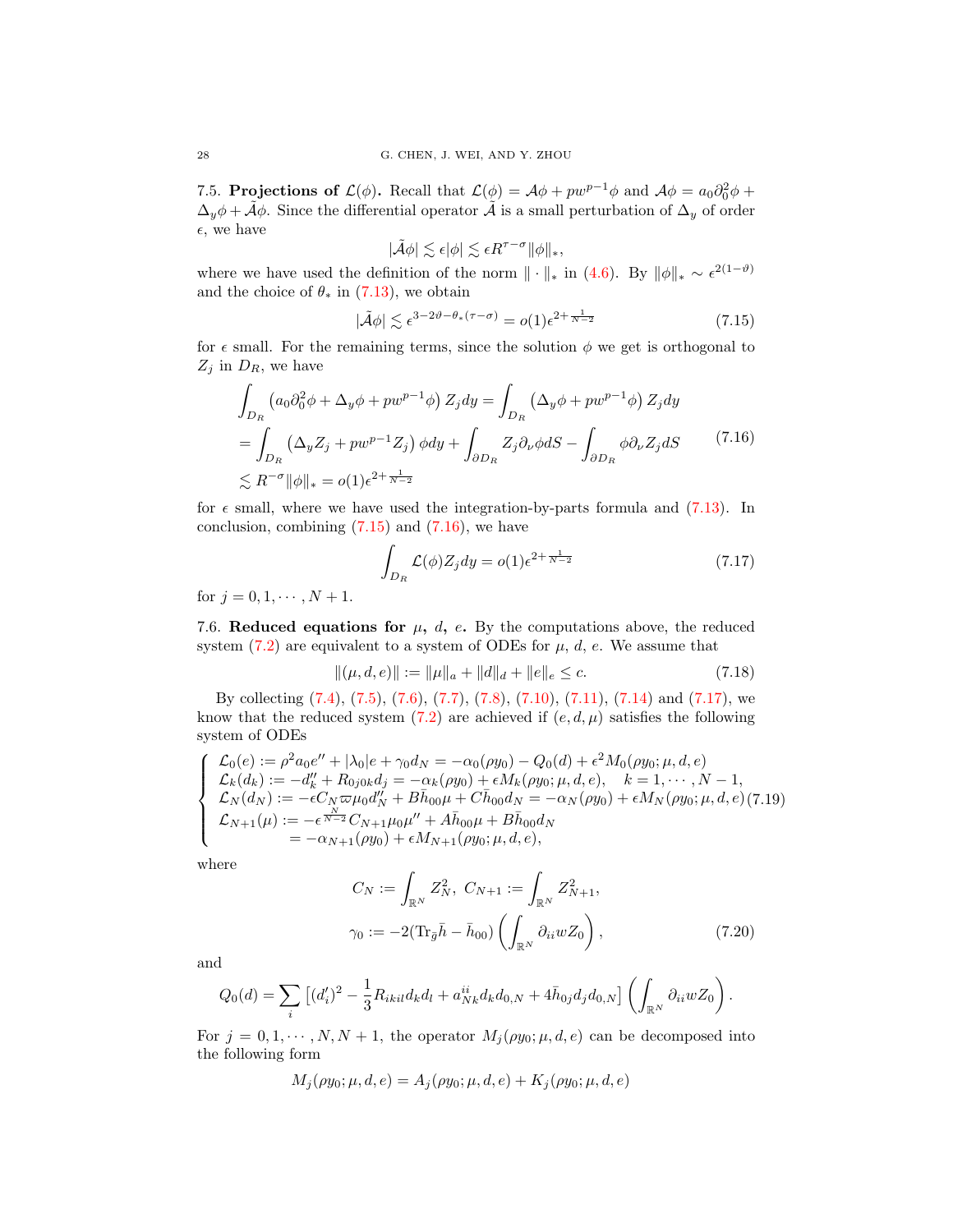where  $K_j$  is uniformly bounded in  $L^{\infty}(-l, l)$  for  $(\mu, d, e)$  satisfying [\(7.18\)](#page-27-3) and is compact,  $A_j$  depends on  $(\mu, d, e, \mu', d', e', \mu'', d'', e'')$  and satisfies

$$
||A_j(\mu_1,d_1,e_1)-A_j(\mu_2,d_2,e_2)||_{\infty}\lesssim o(1)||(\mu_1,d_1,e_1)-(\mu_2,d_2,e_2)||,
$$

in which the dependence of  $A_j$  on  $\mu''$ , d'' and e'' is linear.

7.7. Linear theory for the ODE system  $(7.19)$ . For  $j = 0, 1, \dots, N, N + 1$ , we first develop a linear theory concerning the invertibility of  $\mathcal{L}_j$  in a  $L^{\infty}$  manner.

We seek 2l-periodic solutions of the following problem

<span id="page-28-1"></span>
$$
\mathcal{L}_{N+1}(\mu) = h_1, \quad \mathcal{L}_N(d) = h_2,\tag{7.21}
$$

where $\|h_1\|_{\infty}+\|h_2\|_{\infty}<+\infty$ . We have the following existence and a priori estimates for the problem  $(7.21)$ .

<span id="page-28-5"></span>**Lemma 7.1.** Assume that  $A > 0$ ,  $C > 0$  and  $AC - B^2 > 0$ . If  $||h_1||_{\infty} + ||h_2||_{\infty} <$  $+\infty$ , then there exists a 2l-periodic solution  $(\mu, d)$  of  $(7.21)$  such that

 $\|\mu\|_{\infty} + \|d\|_{\infty} + \epsilon^{\frac{N}{2(N-2)}} \|\mu'\|_{\infty} + \epsilon^{\frac{1}{2}} \|d'\|_{\infty} \lesssim \|h_1\|_{\infty} + \|h_2\|_{\infty}.$ 

*Proof.* The associated energy functional for the operators  $\mathcal{L}_N$  and  $\mathcal{L}_{N+1}$  is given by

$$
F(\mu, d) = \int_{-l}^{l} \left[ \epsilon^{\frac{N}{N-2}} \mu_0(\mu')^2 + \epsilon \mu_0(d')^2 + \epsilon^{\frac{N}{N-2}} \mu'_0 \mu \mu' + \epsilon \mu'_0 dd' \right. \\ + (A\mu^2 + 2Bd\mu + Cd^2)\bar{h}_{00} + h_1\mu + h_2d \right] dx_0.
$$

Since  $A > 0$ ,  $C > 0$  and  $AC - B^2 > 0$ , for  $\epsilon > 0$  small, we have

$$
F(\mu, d) \ge c
$$

where c is a positive constant. Hence, the existence of solution to  $(7.21)$  follows.

The proof of the a priori estimate is the same as that in [\[18,](#page-30-8) Lemma 8.1].  $\Box$ 

Now we consider the invertibility of

<span id="page-28-2"></span>
$$
\mathcal{L}_0(e) := \rho^2 a_0 e'' + |\lambda_0| e + \gamma_0 d = f. \tag{7.22}
$$

We perform the Liouville transform as follows.

$$
\mathfrak{m} = \int_{-l}^{l} \frac{1}{\sqrt{a_0(s)}} ds, \ t = \frac{\pi \int_{-l}^{s} \left(\sqrt{a_0(\theta)}\right)^{-1} d\theta}{\mathfrak{m}},
$$

$$
\tilde{\lambda}_0 = \frac{\mathfrak{m}^2}{\pi^2} |\lambda_0|, \ y(t) = a_0^{-\frac{1}{4}}(s) \tilde{e}(s), \ q(t) = \frac{\mathfrak{m}^2}{\pi^2} \left(a_0^{\frac{1}{4}}\right)^{\prime\prime} a_0^{\frac{3}{4}}.
$$

After the Liouville transform, equation  $(7.22)$  for e gets reduced to

<span id="page-28-3"></span>
$$
\begin{cases}\n\rho^2(y'' + q(t)y) + \tilde{\lambda}_0 y = \tilde{f}, & \text{in } (0, \pi) \\
y(0) = y(\pi), \ y'(0) = y'(\pi)\n\end{cases}
$$
\n(7.23)

By directly applying the Sturm-Liouville theory to [\(7.23\)](#page-28-3) together with the nonresonance condition

<span id="page-28-4"></span>
$$
|k^2 \epsilon^{2\frac{N-1}{N-2}} - \kappa^2| > \delta \epsilon^{\frac{N-1}{N-2}} \tag{7.24}
$$

and

<span id="page-28-0"></span>
$$
\kappa = \frac{\sqrt{|\lambda_0|}}{2\pi} \int_{-l}^{l} \frac{1}{\sqrt{a_0(s)}} ds,\tag{7.25}
$$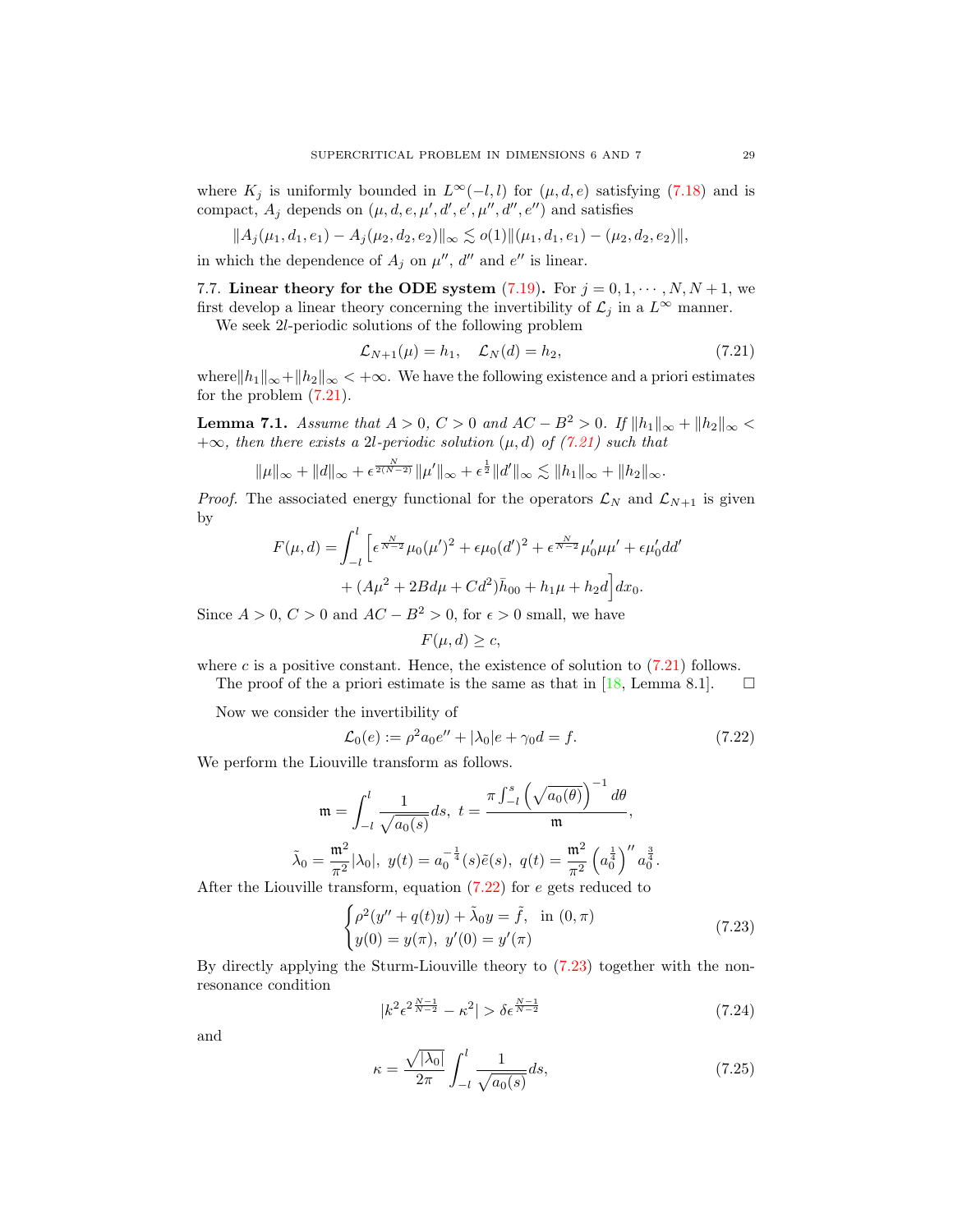we obtain the following existence and a priori estimates for e.

<span id="page-29-3"></span>**Lemma 7.2.** Assume that  $\epsilon$  satisfies the non-resonance condition [\(7.24\)](#page-28-4). If  $f \in$  $C(-l, l) \cap L^{\infty}(-l, l)$ , then there exists a unique 2l-periodic solution e of [\(7.22\)](#page-28-2) satisfying

$$
\rho^{2}||e''||_{\infty} + \rho||e'||_{\infty} + ||e||_{\infty} \lesssim \rho^{-1}||f||_{\infty}.
$$

Furthermore, if  $f \in C^2(-l, l)$ , then

$$
\rho^2 \|e''\|_{\infty} + \rho \|e'\|_{\infty} + \|e\|_{\infty} \lesssim \|f''\|_{\infty} + \|f'\|_{\infty} + \|f\|_{\infty}.
$$

Proof. See [\[18,](#page-30-8) Lemma 8.2].

7.8. Final argument.

*Proof of Theorem [1.1.](#page-3-1)* From the nondegenerate condition of the geodesic  $\Gamma$  [\(1.6\)](#page-2-2), we have that for any  $f \in L^{\infty}(-l, l)$ ,  $k = 1, \dots, N - 1$ , there exists a 2l-periodic function  $d_k$  such that  $\mathcal{L}_k(d_k) = f$  with

<span id="page-29-0"></span>
$$
||d_k''||_{\infty} + ||d_k'||_{\infty} + ||d_k||_{\infty} \lesssim ||f||_{\infty}.
$$
 (7.26)

Let  $(\tilde{\mu}_0, \tilde{d}_{0,N}, \tilde{d}_{0,k})$  be a solution to

$$
\begin{cases}\n\mathcal{L}_k(\tilde{d}_{0,k}) = \alpha_k, & k = 1, \cdots, N-1, \\
\mathcal{L}_N(\tilde{d}_{0,N}) = \alpha_N \\
\mathcal{L}_{N+1}(\tilde{\mu}_0) = \alpha_{N+1}.\n\end{cases}
$$

By Lemma  $7.1$  and  $(7.26)$ , we obtain that

<span id="page-29-1"></span>
$$
\epsilon \|\tilde{d}_{0,N}''\|_{\infty} + \epsilon^{\frac{1}{2}} \|\tilde{d}_{0,N}'\|_{\infty} + \|\tilde{d}_{0,N}\|_{\infty} \leq c,\tag{7.27}
$$

<span id="page-29-2"></span>
$$
\|\tilde{d}_{0,k}''\|_{\infty} + \|\tilde{d}_{0,k}'\|_{\infty} + \|\tilde{d}_{0,k}\|_{\infty} \le c,
$$
\n(7.28)

and

$$
\epsilon^{\frac{N}{N-2}} \|\tilde{\mu}_0''\|_{\infty} + \epsilon^{\frac{N}{2(N-2)}} \|\tilde{\mu}_0'\|_{\infty} + \|\tilde{\mu}_0\|_{\infty} \leq c.
$$

Now we consider

$$
\mathcal{L}_0(\hat{e}_0) = -\gamma_0 \tilde{d}_{0,N} - \alpha_0 - Q_0(\tilde{d}_0)
$$

where  $\tilde{d}_0 = (\tilde{d}_{0,1}, \cdots, \tilde{d}_{0,N})$  and  $\gamma_0$  is defined in [\(7.20\)](#page-27-5). Since  $\alpha_0$  and  $Q_0(\tilde{d}_0)$  are regular, by  $(7.27)$ ,  $(7.28)$  and Lemma [7.2,](#page-29-3) we have that

<span id="page-29-4"></span>
$$
\epsilon^{\frac{2N-2}{N-2}} \|\hat{e}_0''\|_{\infty} + \epsilon^{\frac{N-1}{N-2}} \|\hat{e}_0'\|_{\infty} + \|\hat{e}_0\|_{\infty} \le c. \tag{7.29}
$$

Summarizing [\(7.27\)](#page-29-1), [\(7.28\)](#page-29-2) and [\(7.29\)](#page-29-4), it holds that

$$
\|(\tilde{\mu}_0, \tilde{d}_0, \hat{e}_0)\| \leq c.
$$

We assume that

$$
\mu = \tilde{\mu}_0 + \tilde{\mu}_1, \quad d = \tilde{d}_0 + \tilde{d}_1, \quad e = \hat{e}_0 + \tilde{e}_1.
$$

Then the original system [\(7.19\)](#page-27-4) reduces to

<span id="page-29-5"></span>
$$
\begin{cases}\n\mathcal{L}_0(\tilde{e}_1) = -\gamma_0 \tilde{d}_{1,N} + \epsilon^2 M_0(\rho y_0; \mu, d, e) \\
\mathcal{L}_k(\tilde{d}_{1,k}) = \epsilon M_k(\rho y_0; \mu, d, e), \quad k = 1, \cdots, N - 1, \\
\mathcal{L}_N(\tilde{d}_{1,N}) = \epsilon M_N(\rho y_0; \mu, d, e) \\
\mathcal{L}_{N+1}(\tilde{\mu}_1) = \epsilon M_{N+1}(\rho y_0; \mu, d, e).\n\end{cases}
$$
\n(7.30)

$$
\Box
$$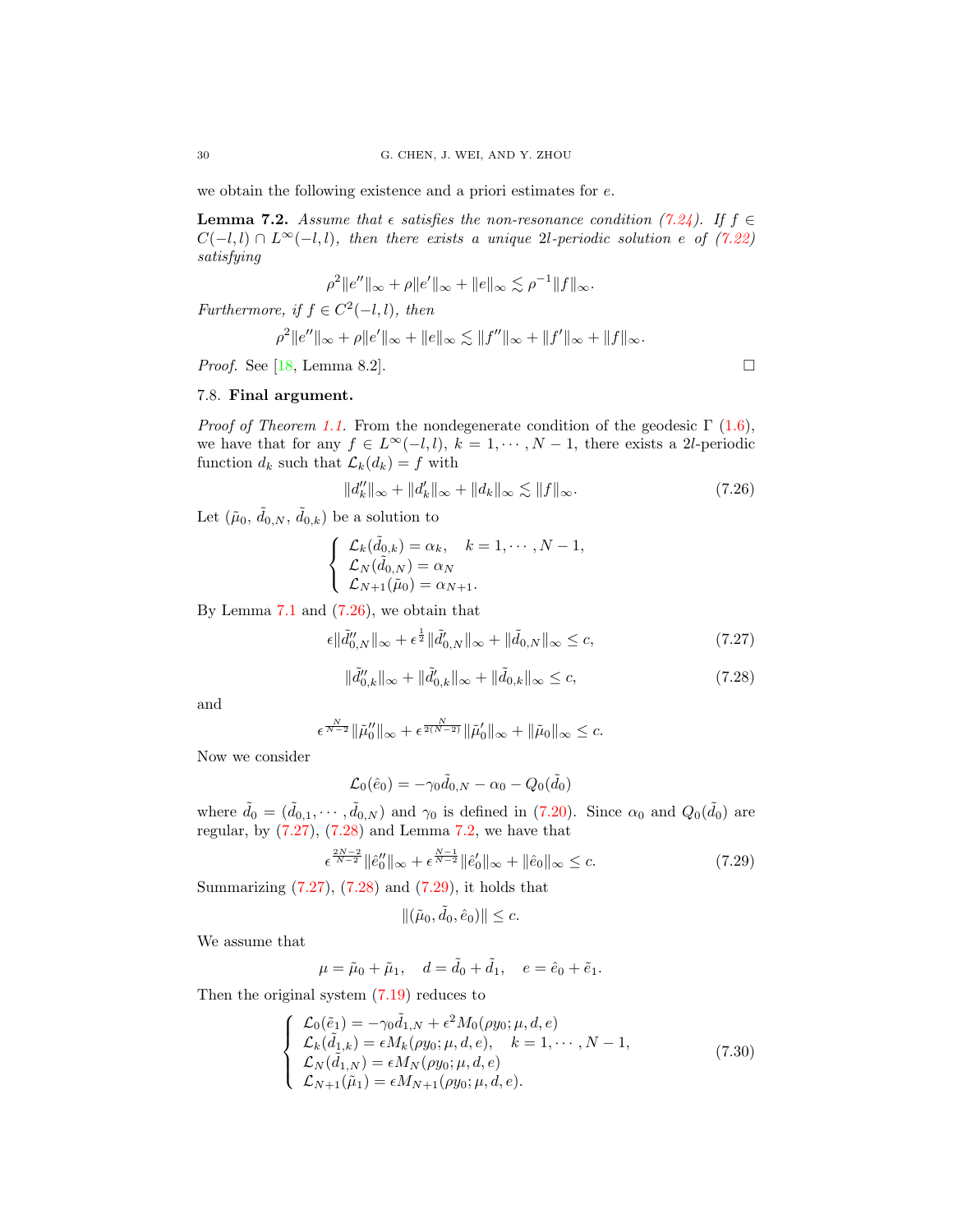A direct use of Schauder's fixed point theorem establishes the existence of  $(\tilde{\mu}_1, \tilde{d}_1, \tilde{e}_1)$ solving system  $(7.30)$ , whose proof can be found in  $[18]$ . We omit the details.

#### **ACKNOWLEDGEMENTS**

G. Chen is partially supported by Zhejiang Provincial Science Foundation of China (No. LY18A010023) and Zhejiang University of Finance and Economics. J. Wei is partially supported by NSERC of Canada.

#### **REFERENCES**

- <span id="page-30-0"></span>[1] T. AUBIN, Problemes isopérimétriques et espaces de Sobolev, Journal of Differential Geometry 11 (1976), no. 4, 573–598.
- <span id="page-30-5"></span> $[2]$  A. BAHRI and J.-M. CORON, On a nonlinear elliptic equation involving the critical Sobolev exponent: the effect of the topology of the domain, Communications on Pure and Applied Mathematics 41 (1988), no. 3, 253–294.
- <span id="page-30-1"></span>[3] A. BAHRI, Y. LI, and O. REY, On a variational problem with lack of compactness: the topological effect of the critical points at infinity, Calculus of Variations and Partial Differential Equations 3 (1995), no. 1, 67–93.
- <span id="page-30-15"></span>[4] G. BIANCHI and H. EGNELL, A note on the Sobolev inequality, Journal of Functional Analysis 100 (1991), no. 1, 18–24.
- <span id="page-30-7"></span>[5] H. Brezis, Elliptic equations with limiting Sobolev exponents—the impact of topology, Communications on Pure and Applied Mathematics 39 (1986), no. S1.
- <span id="page-30-6"></span>[6] H. Brezis and L. Nirenberg, Positive solutions of nonlinear elliptic equations involving critical Sobolev exponents, Communications on Pure and Applied Mathematics 36 (1983), no. 4, 437–477.
- <span id="page-30-2"></span>[7] H. BREZIS and L. A. PELETIER, Asymptotics for elliptic equations involving critical growth, Partial Differential Equations and the Calculus of Variations, Springer, 1989, pp. 149–192.
- <span id="page-30-12"></span>[8] C. CORTÁZAR, M. DEL PINO, and M. MUSSO, Green's function and infinite-time bubbling in the critical nonlinear heat equation, Journal of the European Mathematical Society, to appear.
- [9] P. DASKALOPOULOS, M. DEL PINO, and N. SESUM, Type II ancient compact solutions to the Yamabe flow, Journal für die Reine und Angewandte Mathematik (Crelle's Journal) 738 (2018), 1–71.
- [10] J. DÁVILA, M. DEL PINO, M. MUSSO, and J. WEI, Gluing methods for vortex dynamics in Euler flows, arXiv:1803.00066, 2018.
- <span id="page-30-13"></span>[11] J. DÁVILA, M. DEL PINO, and J. WEI, Singularity formation for the two-dimensional harmonic map flow into  $\mathbb{S}^2$ , arXiv:1702.05801, 2017.
- <span id="page-30-9"></span>[12] J. DÁVILA, A. PISTOIA, and G. VAIRA, Bubbling solutions for supercritical problems on man $ifolds, Journal de Mathmatiques Pures et Applications 103 (2015), no. 6, 1410-1440.$
- <span id="page-30-3"></span>[13] M. Del Pino, P. Felmer, and M. Musso, Two-bubble solutions in the super-critical Bahri-Coron's problem, Calculus of Variations and Partial Differential Equations 16 (2003), no. 2, 113–145.
- <span id="page-30-10"></span>[14] M. DEL PINO, M. KOWALCZYK, and J. WEI, Concentration on curves for nonlinear Schrödinger equations, Communications on Pure and Applied Mathematics  $60$  (2007), no. 1, 113–146.
- [15] M. DEL PINO, M. KOWALCZYK, and J. WEI, *Entire solutions of the Allen-Cahn equation and* complete embedded minimal surfaces of finite total curvature in  $\mathbb{R}^3$ , Journal of Differential Geometry 93 (2013), no. 1, 67–131.
- <span id="page-30-11"></span>[16] M. DEL PINO, M. KOWALCZYK, and J. WEI, On De Giorgi's conjecture in dimension  $N \geq 9$ , Annals of Mathematics 174 (2011), no. 3, 1485–1569.
- <span id="page-30-4"></span>[17] M. DEL PINO and M. MUSSO, Bubbling and criticality in two and higher dimensions, Recent advances in elliptic and parabolic problems, World Scientific, 2005, pp. 41–59.
- <span id="page-30-8"></span>[18] M. DEL PINO, M. MUSSO, and F. PACARD, Bubbling along boundary geodesics near the second critical exponent, Journal of the European Mathematical Society  $12$  (2010), no. 6, 1553–1605.
- <span id="page-30-14"></span>[19] M. DEL PINO, M. MUSSO, and J. WEI, Geometry driven Type II higher dimensional blow-up for the critical heat equation, arXiv:1710.11461, 2017.